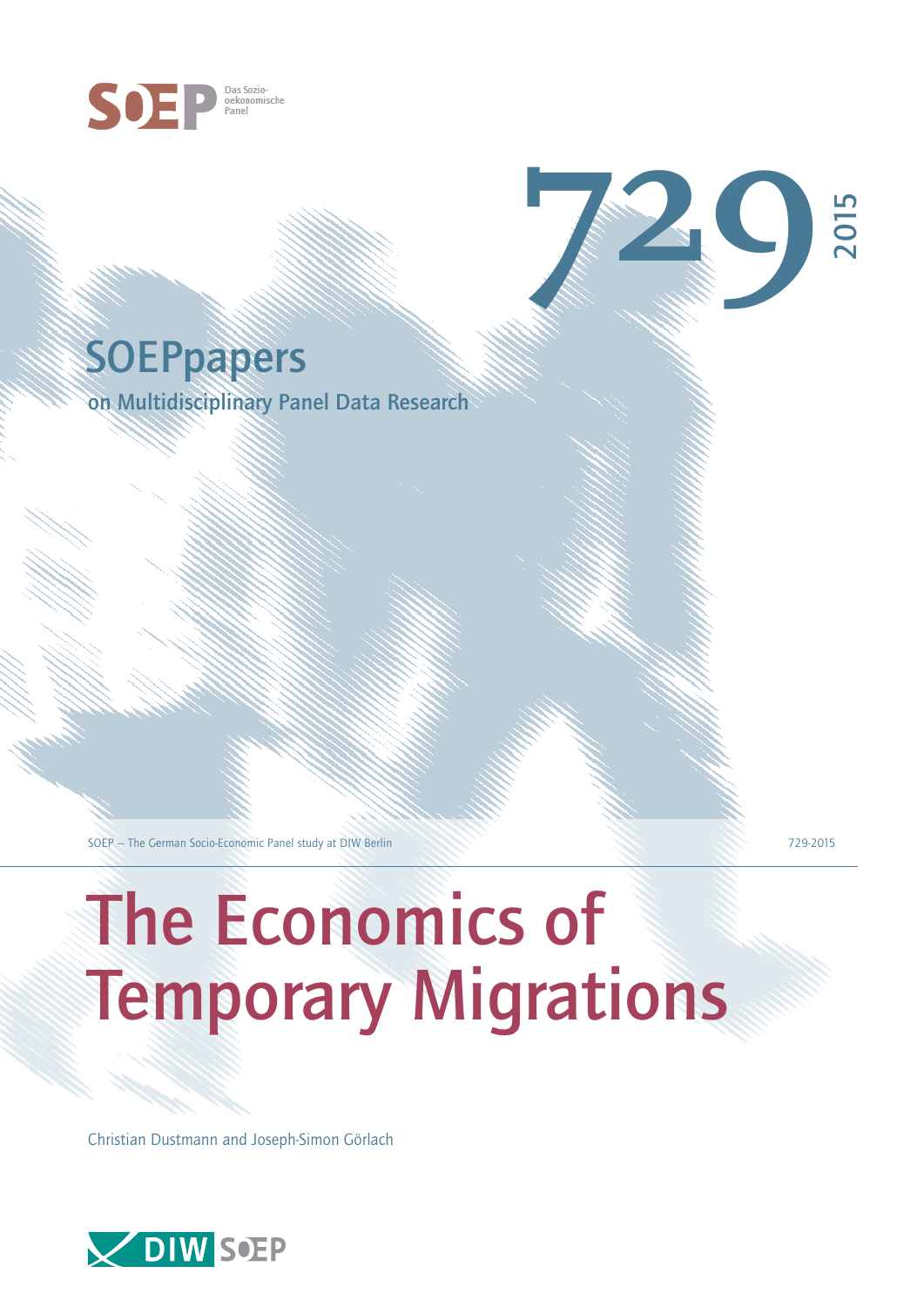#### **SOEPpapers on Multidisciplinary Panel Data Research** at DIW Berlin

This series presents research findings based either directly on data from the German Socio-Economic Panel study (SOEP) or using SOEP data as part of an internationally comparable data set (e.g. CNEF, ECHP, LIS, LWS, CHER/PACO). SOEP is a truly multidisciplinary household panel study covering a wide range of social and behavioral sciences: economics, sociology, psychology, survey methodology, econometrics and applied statistics, educational science, political science, public health, behavioral genetics, demography, geography, and sport science.

The decision to publish a submission in SOEPpapers is made by a board of editors chosen by the DIW Berlin to represent the wide range of disciplines covered by SOEP. There is no external referee process and papers are either accepted or rejected without revision. Papers appear in this series as works in progress and may also appear elsewhere. They often represent preliminary studies and are circulated to encourage discussion. Citation of such a paper should account for its provisional character. A revised version may be requested from the author directly.

Any opinions expressed in this series are those of the author(s) and not those of DIW Berlin. Research disseminated by DIW Berlin may include views on public policy issues, but the institute itself takes no institutional policy positions.

The SOEPpapers are available at **http://www.diw.de/soeppapers** 

**Editors:** 

Jan **Goebel** (Spatial Economics) Martin **Kroh** (Political Science, Survey Methodology) Carsten **Schröder** (Public Economics) Jürgen **Schupp** (Sociology)

Conchita **D'Ambrosio** (Public Economics) Denis **Gerstorf** (Psychology, DIW Research Director) Elke **Holst** (Gender Studies, DIW Research Director) Frauke **Kreuter** (Survey Methodology, DIW Research Fellow) Frieder R. **Lang** (Psychology, DIW Research Fellow) Jörg-Peter **Schräpler** (Survey Methodology, DIW Research Fellow) Thomas **Siedler** (Empirical Economics) C. Katharina **Spieß** ( Education and Family Economics) Gert G. **Wagner** (Social Sciences)

ISSN: 1864-6689 (online)

German Socio-Economic Panel Study (SOEP) DIW Berlin Mohrenstrasse 58 10117 Berlin, Germany

Contact: Uta Rahmann | soeppapers@diw.de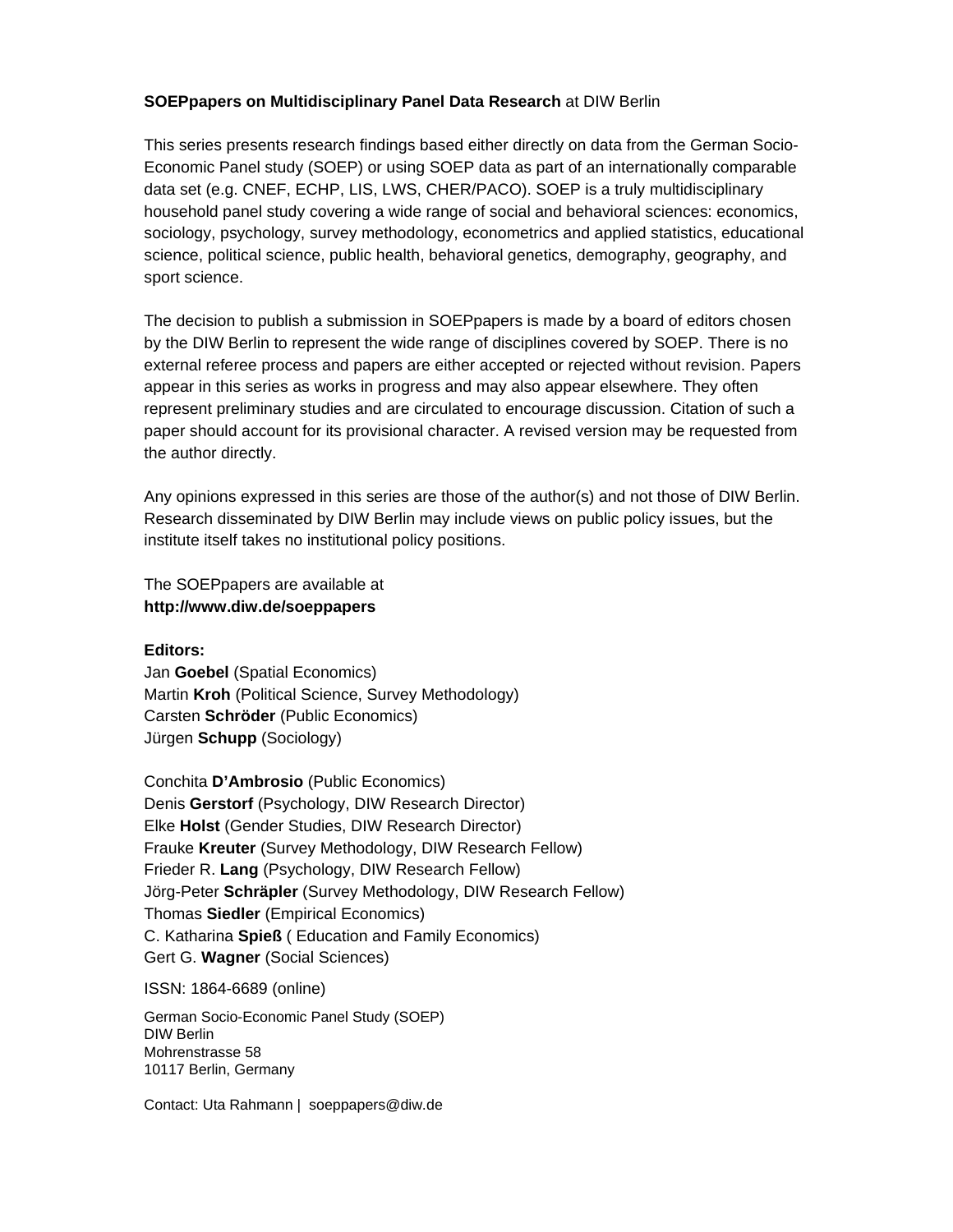## **The Economics of Temporary Migrations**

**Christian Dustmann<sup>1</sup> and Joseph-Simon Görlach<sup>1</sup>**

**January 2015**

**Abstract:** Many migrations are temporary – a fact that has often been ignored in the economic literature on migration. Such omission may be serious in that expected migration temporariness can impart a distinct dynamic element to immigrants' economic behavior, generating possible consequences for non-migrants in both home and host countries. In this paper we provide a thorough examination of the various aspects of temporary migrations that matter for the analysis of economic phenomena. We demonstrate the extent of temporary migrations in population movements. We show how temporariness can affect the various economic choices and how better data have improved both the measurement of nonpermanent migrations and the analyses of various aspects of migrant behavior. We propose a general theoretical framework for modeling temporary migration decisions, based on which we outline the various motives for temporariness while simultaneously reviewing related literature and available data sources. We discuss the possible consequences of migration temporariness for non-migrants in both home and host countries.

JEL Classification: F22, J61, O15

Keywords: immigrant behaviour, temporary migration

<sup>&</sup>lt;sup>1</sup> Department of Economics, University College London (UCL), and Centre for Research and Analysis of Migration (CReAM), UCL. This paper has been prepared for *The Journal of Economic Literature* (forthcoming). We greatly benefited from the comments by Steven Durlauf and a number of anonymous referees. Görlach acknowledges funding from the NORFACE programme on migration, and Dustmann acknowledges funding by European Research Council (ERC) Advanced Grant No 323992.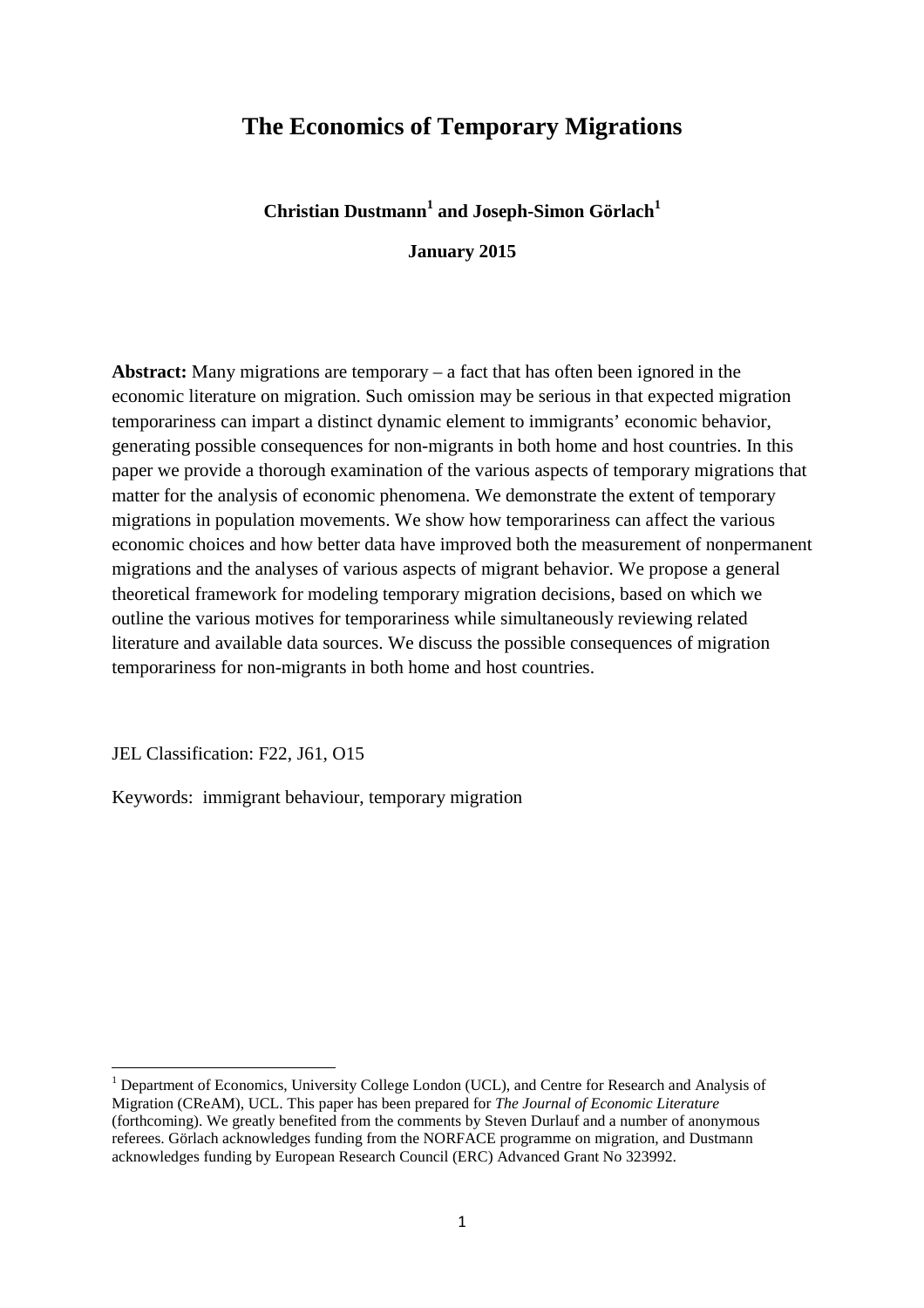#### **1. Introduction**

In a recent report, the OECD (2008) estimates that, depending on the countries and time periods considered, 20 to 50 percent of immigrants leave the host country within the first five years after arrival. In 2011, foreign-born outflows stood at a ratio of 21 percent to the inflow of migrants to Australia; 41 percent, 64 percent, and 76 percent to the UK, Germany, and Spain; and 71 percent and 87 percent to Korea and Japan, respectively (OECD, 2013). For the U.S., an estimated 2.1 million foreign-born individuals emigrated between 2000 and 2010 (Bhaskar, Arenas-Germosén and Dick, 2013).

We illustrate the temporariness of migrations in Figure 1 using combined evidence from existing academic studies. Specifically, the figure plots the fraction of immigrants who leave the host country against the time since immigration for two groups of destination countries: Australia, Canada, New Zealand, and the United States – all typically viewed as traditional immigration countries – and Europe.<sup>2</sup> The graph reveals three interesting details. First, immigrant outmigration rates are substantial and larger from European destination countries than from the more traditional immigration countries. Second, 10 years after arrival, close to 50 percent of the original arrival cohort has left the destination country in the case of Europe and 20 percent in the case of Australia, Canada, New Zealand, and the United States. Third, outmigration rates are highest during the first decade and then level out. Overall, therefore, the figure emphasizes the non-permanence of many migrations. This fact, although stressed by some authors long ago (e.g. Piore, 1979; Massey, 1987; see also our more detailed overview in Section 2), has been – and still is – ignored in parts by the empirical literature on immigrant economic behavior.

 $2$  Figure 1 is based on estimates taken from Ahmed and Robinson (1994), Alders and Nicolaas (2003), Aydemir and Robinson (2008), Beaujot and Rappak (1989), Bijwaard (2004), Bijwaard, Schluter, and Wahba (2013), Böhning (1984), Borjas and Bratsberg (1996), Bratsberg, Raaum, and Sorlie (2007), Dustmann and Weiss (2007), Edin, LaLonde, and Åslund (2000), Klinthäll (1999), Lukomskyj and Richards (1986), Michalowski (1991), Nicolaas and Sprangers (2004), OECD (2008), Rendall and Ball (2004), Shorland (2006), and Warren and Peck (1980). If estimates refer to the fraction of migrants who entered within a time interval and have left by the end of that interval (as in Bratsberg et al., 2007), the year of immigration is approximated by the interval midpoint, a choice likely to somewhat overestimate emigration rates given that remigration propensities are generally higher during the early post-immigration years. The exact numbers used are available upon request.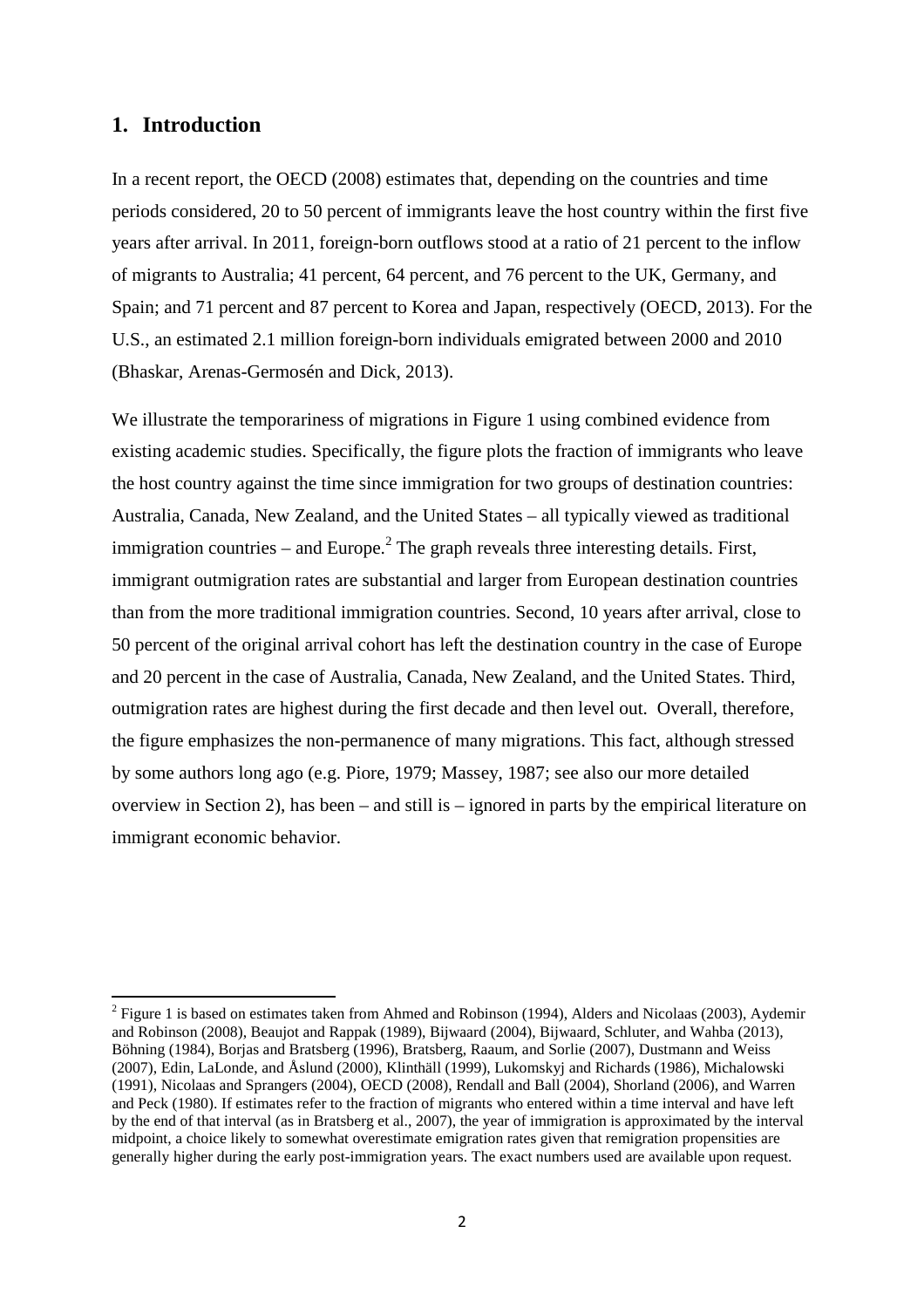

Figure 1: Estimated outmigration rates by host region.

How important, then, is it to consider migration temporariness when analyzing various aspects of immigrant economic behavior? We answer this question using the example of a Polish immigrant who arrived in the UK in May 2004, the month in which Poland joined the European Union and the UK allowed Polish workers free access to its labor market. At that time, the average wage in Poland was 17 percent of the average nominal wage in the UK (40 percent in real terms).<sup>3</sup> We now consider the same migrant in two scenarios: In the first, the migration is permanent, and the migrant remains in the UK for the remainder of her life. In the second, the migration is temporary, and the migrant plans to return home after three years. Obviously, the immigrant's behavior under the two scenarios (modeled in Section 3) will be distinctively different. Under the temporary scenario, the large wage differential between the two countries is likely to motivate the migrant to work hard during the three years of planned stay and enjoy leisure later in life, while under the permanent scenario, the migrant will spread consumption of leisure more equally over the life cycle. Similarly, under the

 $3$  http://stats.oecd.org/ (accessed 12.01.2015).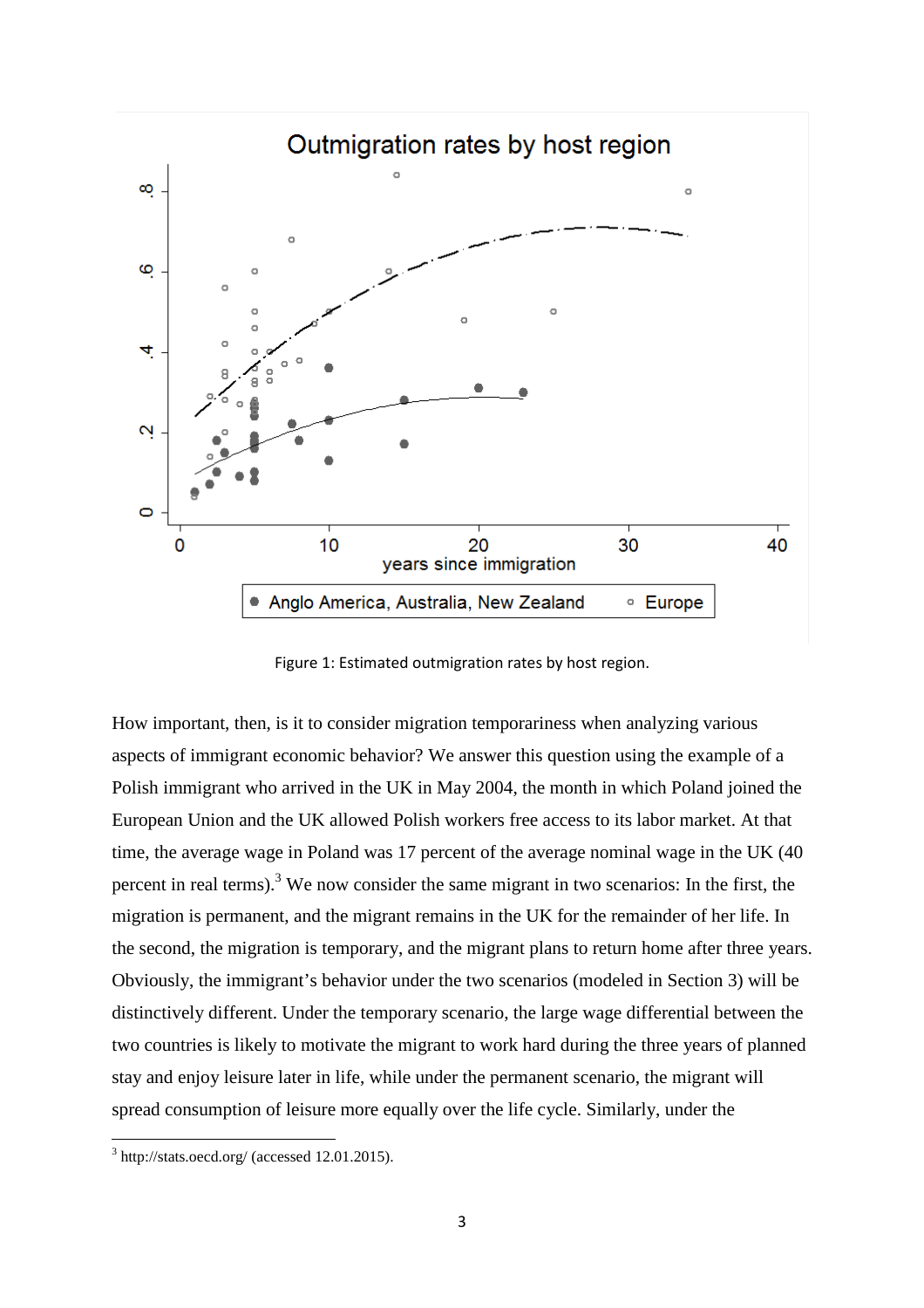temporary scenario, the migrant will typically have a lower reservation wage and accept jobs that would not be acceptable if immigration was permanent. She will also be less willing to invest in human capital that is specific to the UK (e.g., language proficiency) but may save more and/or remit more. Hence, as this simple example illustrates, migration temporariness may imply important shifts in immigrant behavior and choices.

The temporariness of migration has thus important implications for the modeling and empirical assessment of immigrants' economic behavior, especially given that migration plans are endogenous to many core economic variables, as the following example shows. Figure 2a uses data from the U.S. New Immigrant Survey (NIS) to break out the fraction of working age immigrants reporting an intention to stay permanently by years of schooling.<sup>4</sup> Figure 2b, based on data from the German Socio-economic Panel (SOEP), shows the same pattern for immigrants to Germany.<sup>5</sup> These profiles suggest that immigrants' plans to return differ along the distribution of pre-migration education, albeit in a nonlinear (here inverse Ushaped) way. Thus, if ignoring temporariness of migrations, differences in behavior that are due to different expected migration durations may erroneously be associated with different pre-migration education.

If these intentions translate into actual behavior, then one obvious consequence is that outmigration may lead to selection, which would affect estimations of immigrants' assimilation profiles. There is a literature that investigates the effects such selection has on the estimation of earnings profiles of immigrants (see e.g. Lubotsky, 2007; Dustmann and Görlach, 2014, provide an assessment and survey of that literature). That literature however does usually not consider the effect return plans may have on economic behavior of migrants. Rather than treating economic outcomes as exogenous with respect to re-migration plans, we focus in this paper on the implications that different migration plans have for economic choices and outcomes, such as employment, wages and savings. Since these choices are determined by re-migration *plans* (rather than ex-post realizations), we consider immigrants as permanent or temporary depending on their *intended* migration durations at any given point in time.

<sup>&</sup>lt;sup>4</sup> The New Immigrant Survey only samples new legal immigrants to the U.S, and is therefore not representative for the entire immigrant population.

<sup>&</sup>lt;sup>5</sup> Socio-Economic Panel (SOEP), version 29, SOEP, 2013, doi:10.5684/soep.v29; see Wagner, Frick and Schupp (2007) for details on this dataset.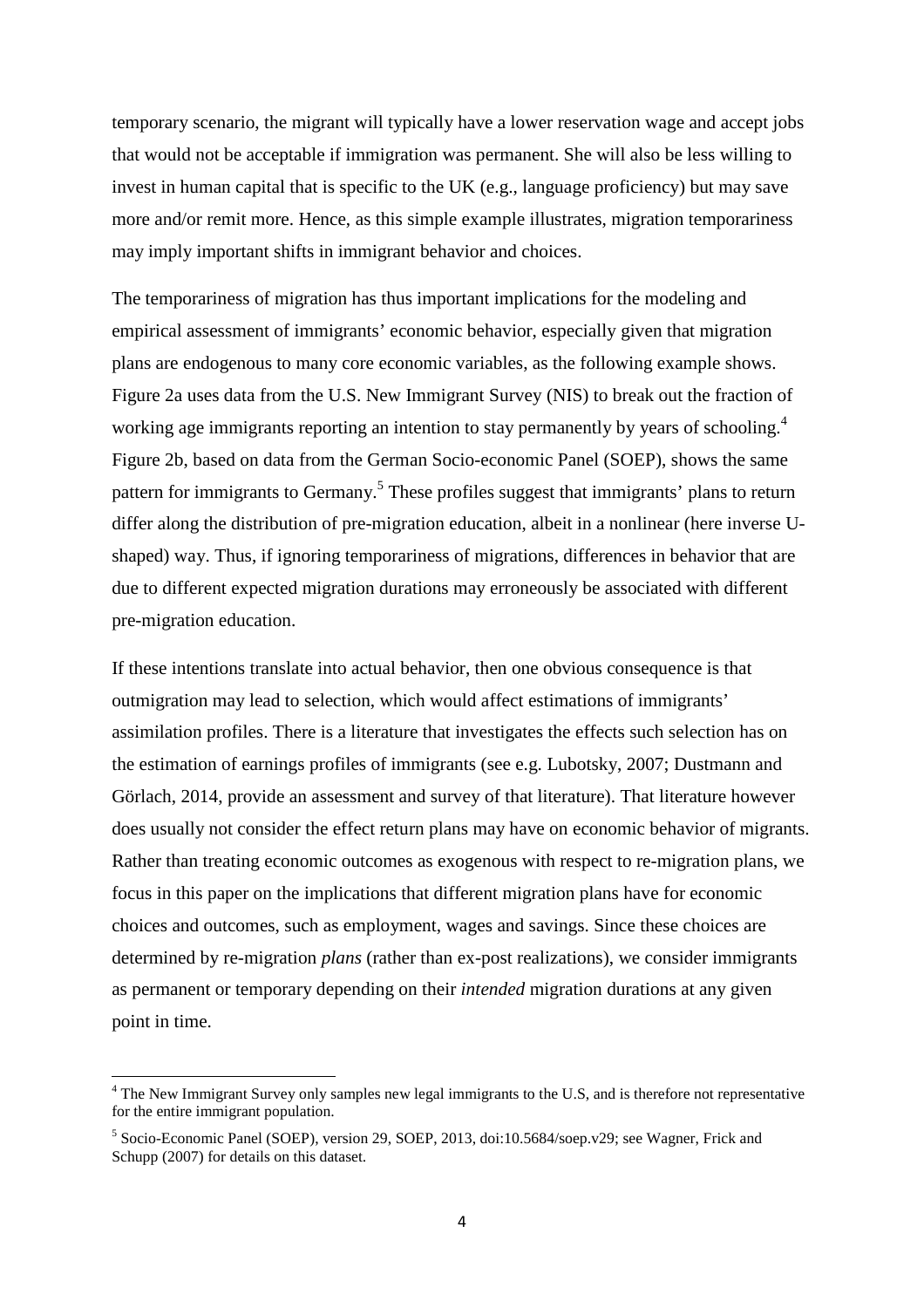

Figure 2: Fraction intending to stay among immigrants aged 18-64 who arrived at ages 16 or older: (a) U.S. data from the first wave of the New Immigrant Survey (2003/2004), and (b) data from the German Socio-economic Panel, waves 2000-2012.

A permanent migration to a host country is not always just an extreme case of temporary migrations of various durations. Consider for instance the case where skills that have a high return in the country of origin can be accumulated faster abroad. Many student migrations fit that scenario. While if faced with the choice between staying in their home country and a permanent settlement abroad, it may be that individuals choose the former, but they may still find it optimal to migrate temporarily to accumulate skills that are highly valued in their home country. Hence, while in some cases a permanent migration can simply be considered as a corner solution of an individual's optimal migration duration, in other cases, a temporary migration is a conceptually different form of migration.

If the intended return itself affects choices such as immigrants' labor force participation and human capital investment decisions, then this introduces additional complexities into the estimations of career profiles or other types of behavior over and above those instigated by selective outmigration. We illustrate what we view as some of the core channels generating these complexities in Figure 3. For non-migrants or for permanent migrants, economic modelling usually considers only the relationship between economic choices, individual heterogeneity and economic conditions in one location, as in the dotted circle. However, when immigrants expect to return to their home countries, then this will lead to migrants' behavior over their life cycle being affected by (expected) economic conditions in their home country environment as well. The key element that links economic circumstances in the home country and economic choices of migrants in the host country is the intention of the migrant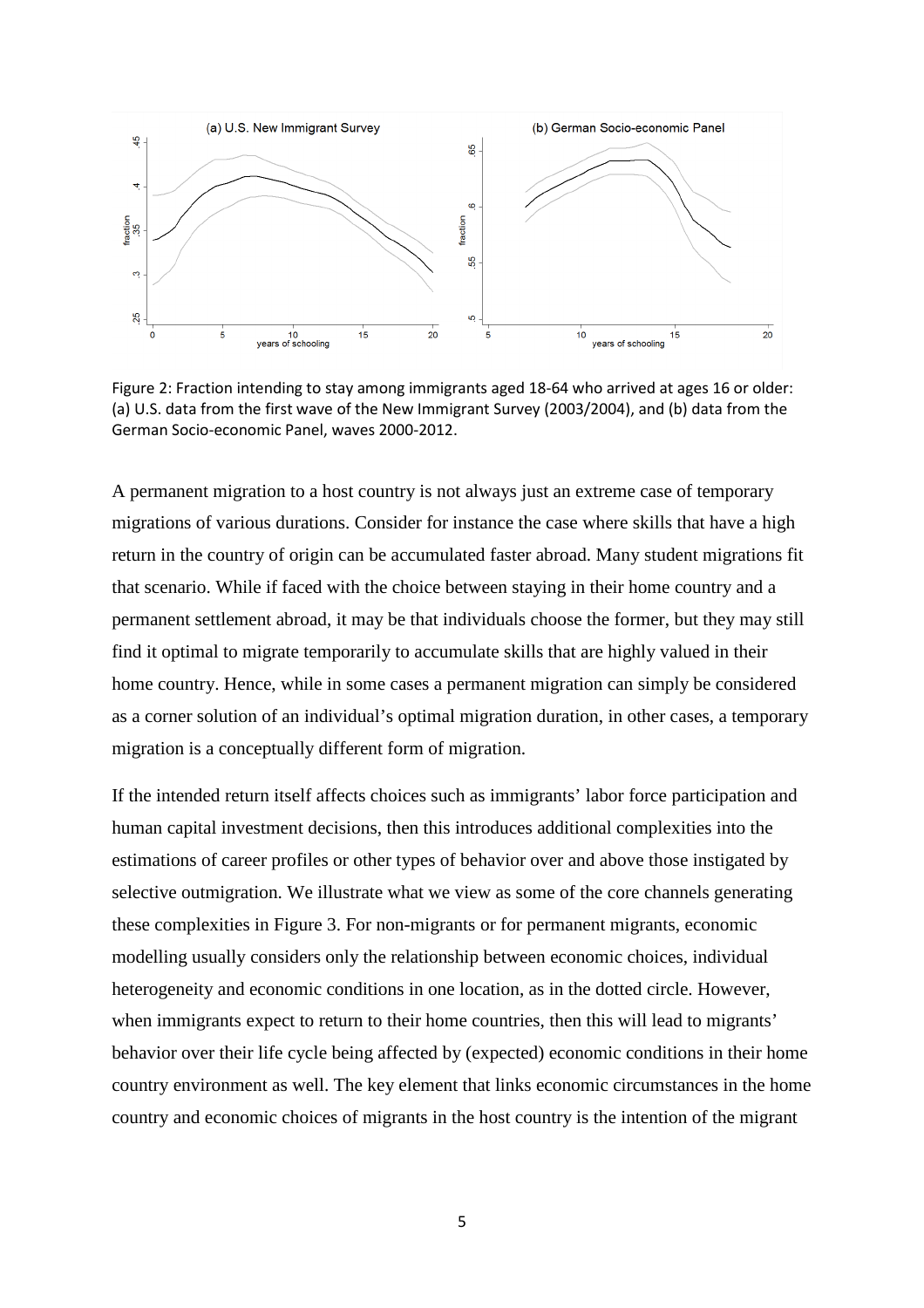to re-migrate at a later stage, and to spend part of his or her life cycle in the home country (or, in more complex settings, in a third country).<sup>6</sup> Obviously, researchers have to make choices about which economic decisions to model and which sources of shocks and heterogeneity to consider, depending on the research question to be addressed. We will discuss some of these below.

![](_page_7_Figure_1.jpeg)

Figure 3: Interdependencies of economic outcomes and return decisions.

The first important question in any thorough assessment of temporary migration and the related economic literature is why migration temporariness has received so little attention despite potentially having major consequences for the analysis of immigrant behavior. We attribute this lack of attention primarily to the poor quality of available data. We therefore begin by discussing the advances enabled by better data sets and the possibilities for linking administrative and survey information across national borders. We also summarize the key papers that advance the availability of these higher quality data.

We then consider the individual immigrant decision on the optimal length of a migration. To do so, we set out a simple flexible model framework with which to examine the various

 $6$  In the case of undocumented migration or if a permanent residence is not granted, a return may not be voluntary but forced upon the immigrant. The risk of being deported will be taken into account when economic choices are made, leading to these choices being affected by e.g. home country conditions in a similar way to immigrants who chose their return optimally, see also Section 3.4.7.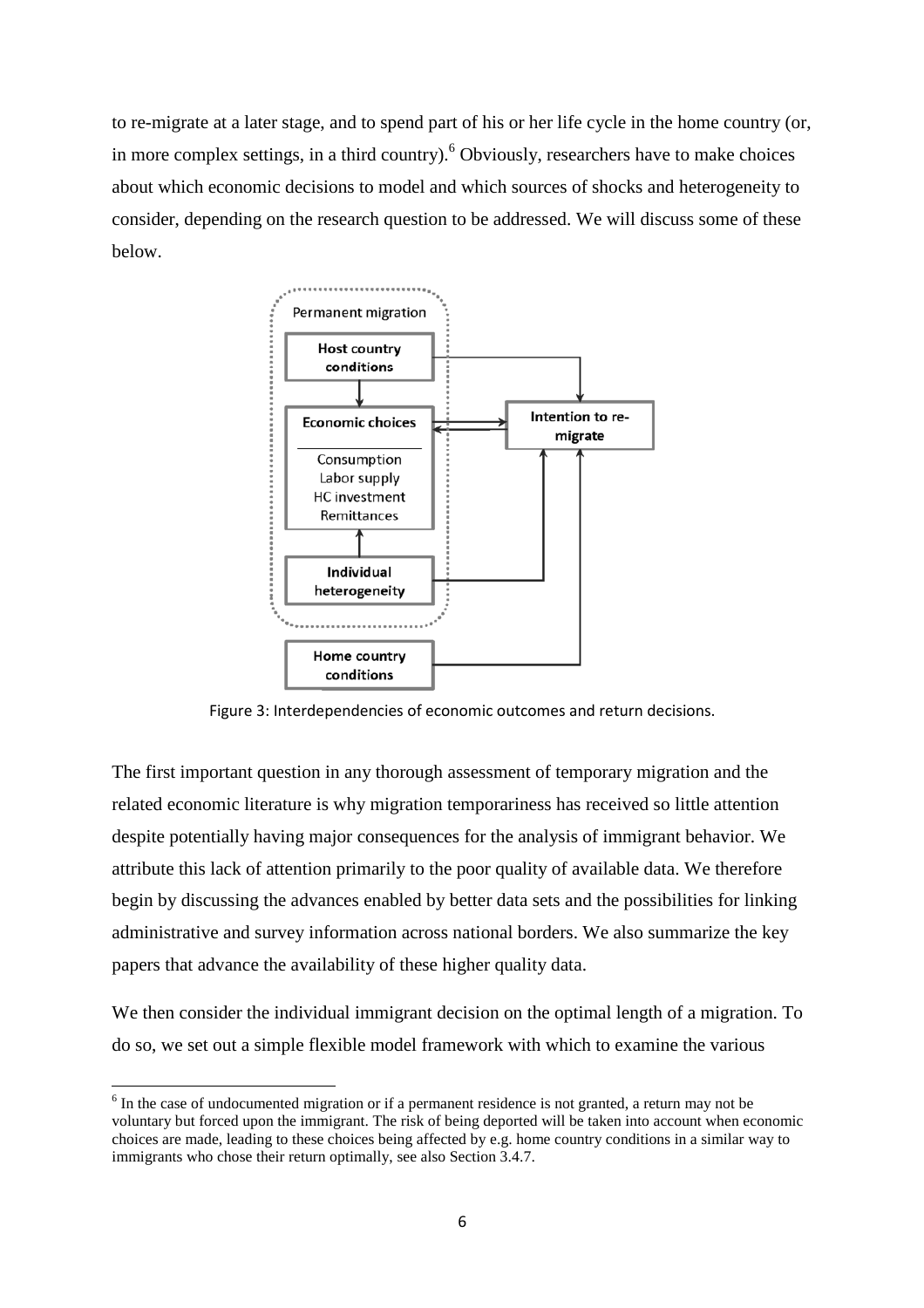motives for why a migration may be temporary rather than permanent and illustrate the possible impact of this decision on certain behaviors, such as savings. We also use this framework to review the extant literature. Having provided insights into why temporary migration may be chosen, we then extend this framework in various directions. First, we outline the different forms of temporary migrations – including repeat or circular migrations, undocumented migrations, student migrations, and guest worker migrations – and how these forms could be modeled using extensions of our modeling framework. Second, we consider the possibility that temporary migration decisions are made not by an individual but rather by a non-unitary household, and briefly summarize some of the papers that take such an approach. Third, we touch on the various research areas of migration economics and how taking migration temporariness into account changes the way analyses are conducted, thereby possibly influencing a range of econometric estimates. Finally, we briefly discuss the consequences of temporary migration not only for the migrants and their families but also for residents in the receiving and sending countries.

#### **2. Migration Temporariness: Data and Measurement**

The fact that migration temporariness has been so persistently ignored in the empirical literature is largely related to the inability to measure it. That is, although it is common to register newly arrived immigrants, it is far less common – and often not even feasible – to measure outmigration. Hence, assessing the degree to which immigrants may later leave the country of destination is challenging. Nevertheless, recent advances have been made in this area, partly by combining multiple data sources but also by adding items on emigration plans into survey questionnaires.

One useful illustration of the importance of measurement when trying to capture the degree of outmigration is the estimation of the fraction of immigrants who, during the  $19<sup>th</sup>$  century Age of Mass Migration, arrived in the U.S. and then left again. That assessment has changed considerably with the availability of better data and the ability to process large data files using advanced computer technology. For example, one early assessment by Mayo-Smith (1893), which relied on passenger data from the principal shipping lines, estimated that about 16 percent of immigrants who arrived in the U.S. between 1881 and1890 left again. Nearly 40 years later Willcox (1931), using official emigration records for 1908-1914 and earlier immigration statistics, estimated that, assuming a constant ratio of net to gross immigration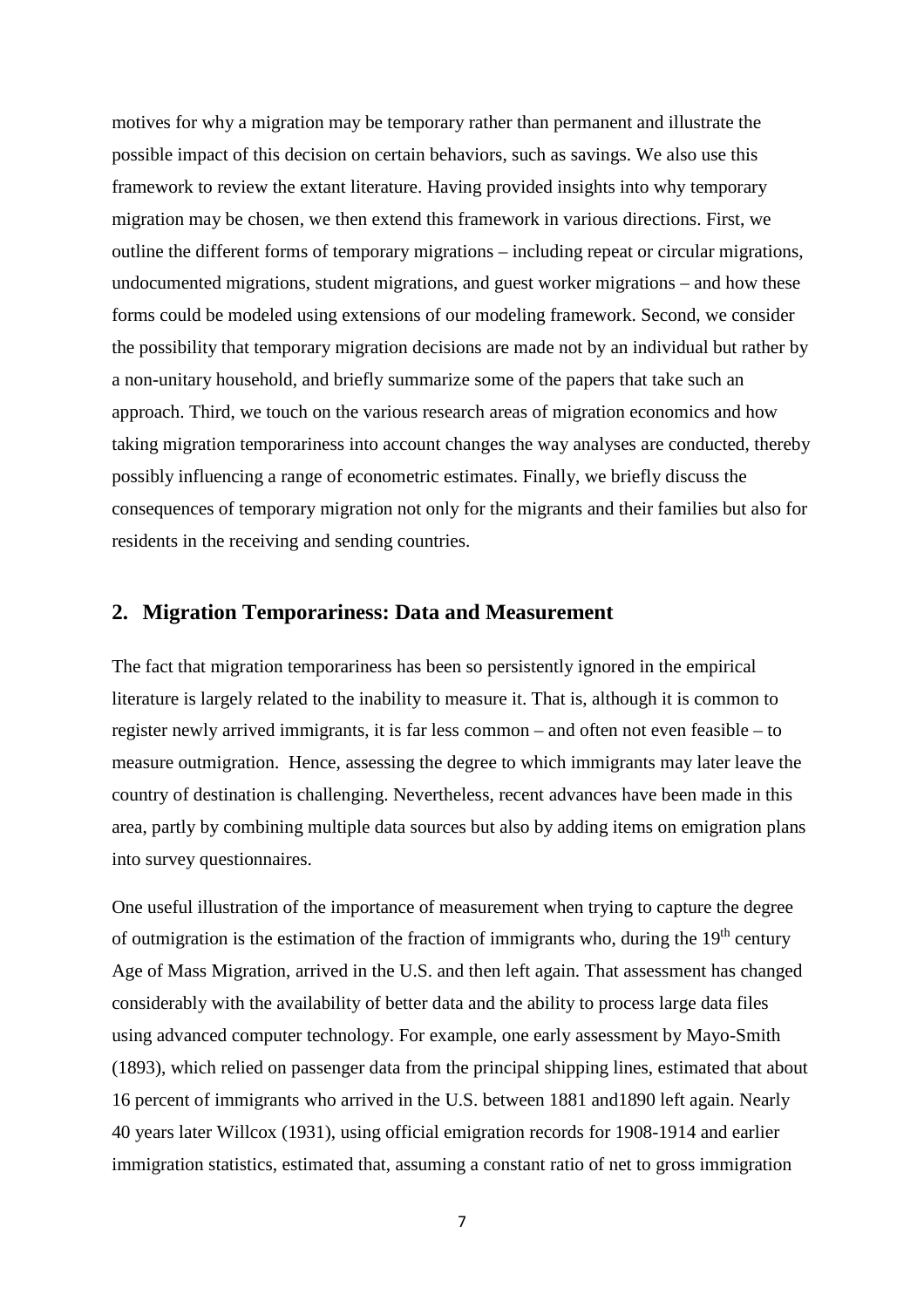for 1900-1910, the ratio of departures to arrivals of foreign-born individuals was about 39 percent. Kuznets and Rubin (1954) refined this estimation by performing similar but separate extrapolations for males and females and obtained a ratio of 45 percent. A recent paper by Bandiera, Rasul, and Viarengo (2013), in contrast, by combining records on all immigrants arriving at Ellis Island between 1892 and 1924 with census data from 1900, 1910, and 1920, estimates outmigration rates from the U.S. to have been around 60 percent for the 1900-1910 decade and around 75 percent for the 1910-1920 decade. As is obvious, each of these outmigration estimations relies on more comprehensive and better data.

Not only was outmigration an important part of U.S. history in the 19<sup>th</sup> century, but more recent migrations are also likely to have been to a large extent temporary. For instance, Warren and Peck (1980), using 1960 and 1970 U.S. census data and INS data on immigrants admitted to permanent residency within that decade, estimate that more than 1 out of every 6 immigrants admitted during the 1960s emigrated by the end of the decade. Jasso and Rosenzweig (1982), in contrast, using combined administrative and survey data to compute lower and upper bounds on emigration rates by 1979 for immigrants who arrived in 1971 from various nations, estimate that the overall emigration rate for the entire cohort during those eight years could have been as high as 50 percent. Nevertheless, they do find considerable variation by origin country. Moreover, Borjas and Bratsberg (1996) estimate that of the 2 million legal immigrants who arrived in the U.S. between 1970 and 1974, only 1.6 million were counted in the 1980 census, implying an outmigration rate of 21.5 percent. Of the 2.6 million immigrants who arrived between 1975 and 1980, about 2.1 million were counted by the 1980 census, implying an outmigration rate of 17.5 percent. For the 1980s, Ahmed and Robinson, using census data and life table survival rates, estimate that of the 1980-1990 immigrants to the U.S., 8 percent left again during the same decade, and of immigrants included in the 1980 census who had arrived during the previous decade, 19 percent had emigrated again by 1990. In more recent estimates, Bhaskar, Arenas-Germosen, and Dick (2013) calculate that about 14 percent of immigrants who arrived during the 1990s and were recorded in the 2000 census had left by 2010. It should be noted that these last two estimates refer to outmigration rates conditional on having stayed until the 1980 and 2000 census date, respectively. Given that most outmigration occurs during the first few years after arrival (see Figure 1), these figures are likely to underestimate the overall emigration rate of the initial arrival cohorts.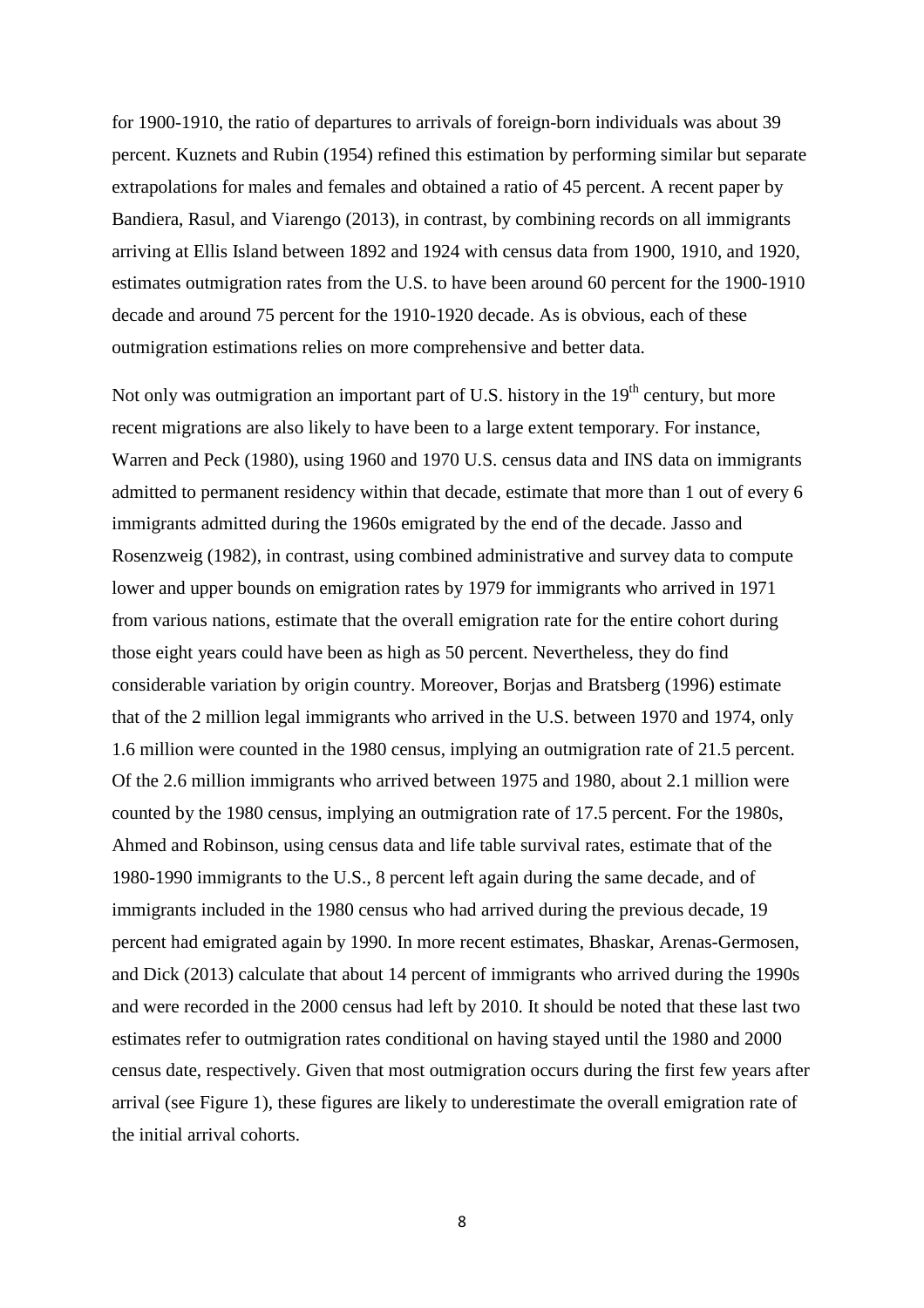Over the past two decades, much progress has been made in migration assessment, with improvements occurring on several different fronts, and resulting in different approaches to measure temporariness of migrations. We display the different types of data products that exist and allow assessment of temporariness in Table 1, where we also provide some examples of data sets. We now discuss these in detail.

| Data type        | Dataset examples                 | <b>Examples of studies using these datasets</b>                                     |
|------------------|----------------------------------|-------------------------------------------------------------------------------------|
| Source country   | Egyptian Labour Force Sample     | McCormick and Wahba (2001, 2003), Wahba and                                         |
| survey data      | Survey (LFSS)                    | Zenou (2012)                                                                        |
|                  | Mexican Migration Project        | Deléchat (2001), Colussi (2003), Rendon and                                         |
|                  | (MMP)                            | Cuecuecha (2010), Thom (2010), Angelucci (2012),                                    |
|                  |                                  | Lessem (2013), Nakajima (2014a,b)                                                   |
| Destination      | German Socio-economic Panel      | Dustmann (2003), Bellemare (2007), van Baalen and                                   |
| country survey   | (GSOEP)                          | Müller (2008), Kırdar (2012)                                                        |
| Adminstrative    |                                  | Dutch Central Register Foreigners Bijwaard et al. (2014), Bijwaard and Wahba (2014) |
| destination      | (Centraal Register               |                                                                                     |
| country data     | Vreemdelingen, CRV)              |                                                                                     |
|                  | Finnish register data            | Sarvimäki (2011)                                                                    |
|                  | Norwegian register data          | Bratsberg et al. (2007)                                                             |
|                  | Swedish register data            | Nekby (2006)                                                                        |
| Matched origin-  | Matched Finnish-Swedish          | Rooth and Saarela (2007)                                                            |
| destination data | population registers             |                                                                                     |
| Linked           | U.S. Social Security records     | Lubotsky (2007)                                                                     |
| administrative   | linked to the Survey of Income   |                                                                                     |
| and survey data  | and Program Participation (SIPP) |                                                                                     |
| in destination   | and to the Current Population    |                                                                                     |
| countries        | Survey (CPS)                     |                                                                                     |

Table 1: Types of datasets available to research on temporary migration.

First, data collection by survey now frequently permits assessment of migration temporariness from particular source regions, and the results have been used to evaluate such aspects as returnees' propensity to be self-employed or to estimate the returns to having migrated. Dustmann and Kirchkamp (2002), for instance, evaluate surveys of former Turkish immigrants to Germany who returned home and who retrospectively report their migration histories in Germany. Similar survey data are used by Mesnard (2004) for Tunisia; de Coulon and Pirach (2005) and Piracha and Vadean (2010) for Albania; Collier, Piracha, and Randazzo (2011) for Algeria, Morocco, and Tunisia; and McCormick and Wahba (2001, 2003) and Wahba and Zenou (2012) for Egypt. Another valuable source of retrospective migration histories is the Mexican Migration Project (MMP), which has been widely used in both the sociological (e.g., Massey, Durand, and Malone, 2002; Gentsch and Massey, 2014) and economic literature (e.g., Deléchat, 2001; Colussi, 2003; Rendon and Cuecuecha, 2010;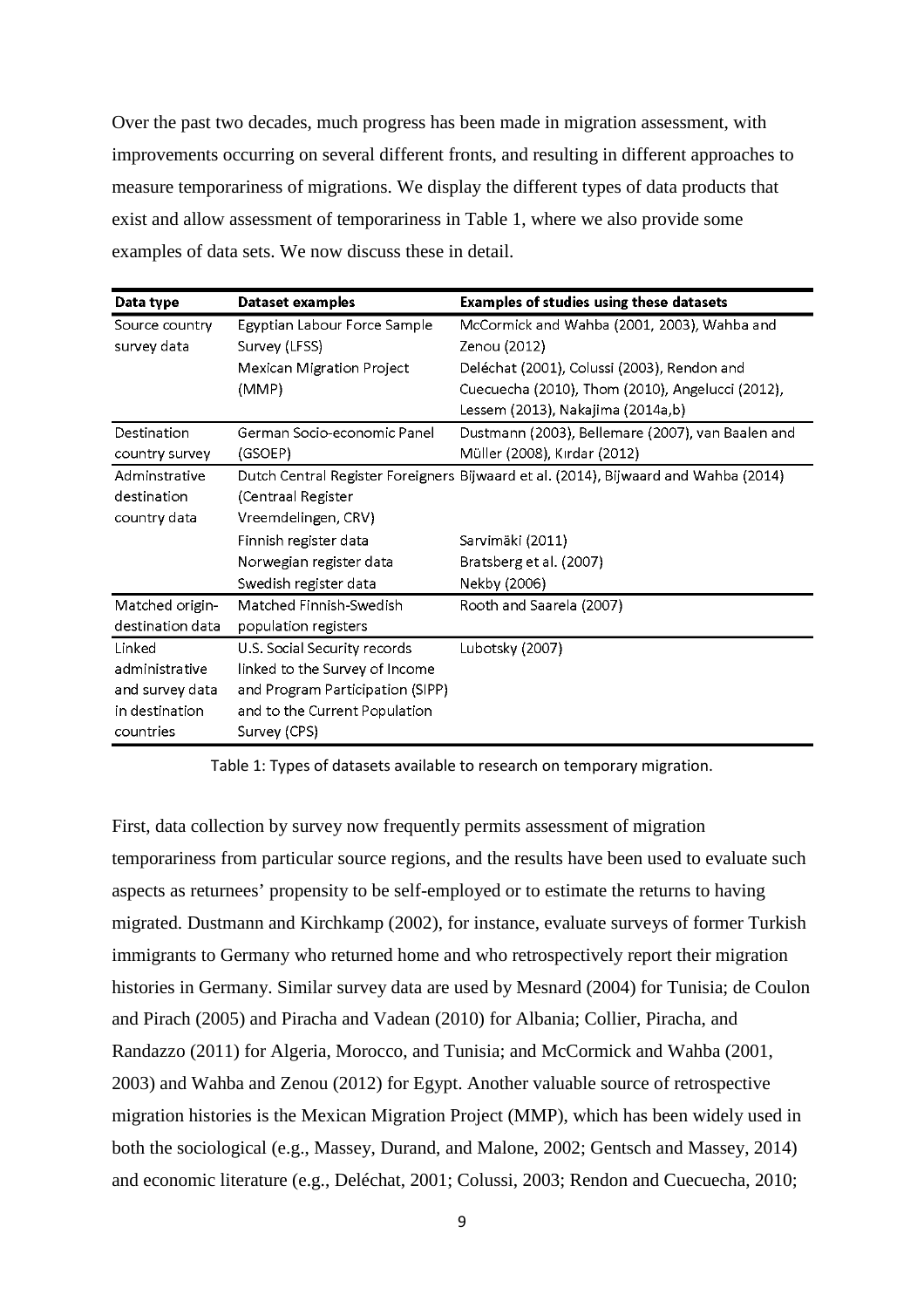Thom, 2010; Angelucci, 2012; Lessem, 2013; Reinhold and Thom, 2013, Nakajima, 2014a,b). Other Mexican datasets that contain information on previous migration experience include the Mexican Census used by Chiquiar and Hanson (2005) and Lacuesta (2010) in their analyses of emigrant selection, and the Mexican Family Life Survey used by Gitter, Gitter, and Southgate (2008) in their study of past migration experience's effect on employment in Mexico after return.

Second, the availability of comprehensive administrative data sets, covering entire populations, and that record arrival and departure of immigrants, has allowed precise assessment of the temporariness of migrations for some countries. There are two prerequisites for such measurement: First, not only must such administrative or register data be made available, but they tend to be useful only when matched with other datasets containing additional variables. Second, procedures must be in place that record the immigrants' length of residence or departure date, which is not the case for every country. Scandinavian countries, the Netherlands and Australia, in particular, have been at the forefront of developing such administrative data sets, which are used to advantage in Edin, LaLonde, and Åslund (2000) and Nekby (2006) for Sweden; Bratsberg Raaum and Sørlie (2007) for Norway; Sarvimäki (2011) for Finland; Bijwaard, Schluter, and Wahba (2014) and Bijwaard and Wahba (2014) for the Netherlands; and Cobb-Clark and Stillman (2013) for Australia. Some of the register datasets, especially, contain not only the date of exit but also information about the destination country. For instance, Nekby (2006) and Bratsberg et al. (2007) use register data from Sweden and Norway, respectively, which include information on year of emigration, destination, and the migration history to and from these countries backwards in time. Nekby then links this migration information to additional data from Statistics Sweden that provides such information as labor market outcomes.

Third, data collection has also been advanced by a number of recent initiatives that combine micro-datasets (such as administrative or census information) across different countries, which allows precise measurement of migrations across national borders. Again, Scandinavian countries are at the forefront of these efforts. Rooth and Saarela (2007), for instance, link Finnish and Swedish population registers to investigate emigrant and returnee selection, using birth date, sex, municipality of residence, and year of migration to match over 85 percent of Finns who migrated to Sweden after 1970 and who lived there in 1990. Such efforts to merge administrative data across national borders extend also to historical data, although such mergers are constrained by the availability of particular variables without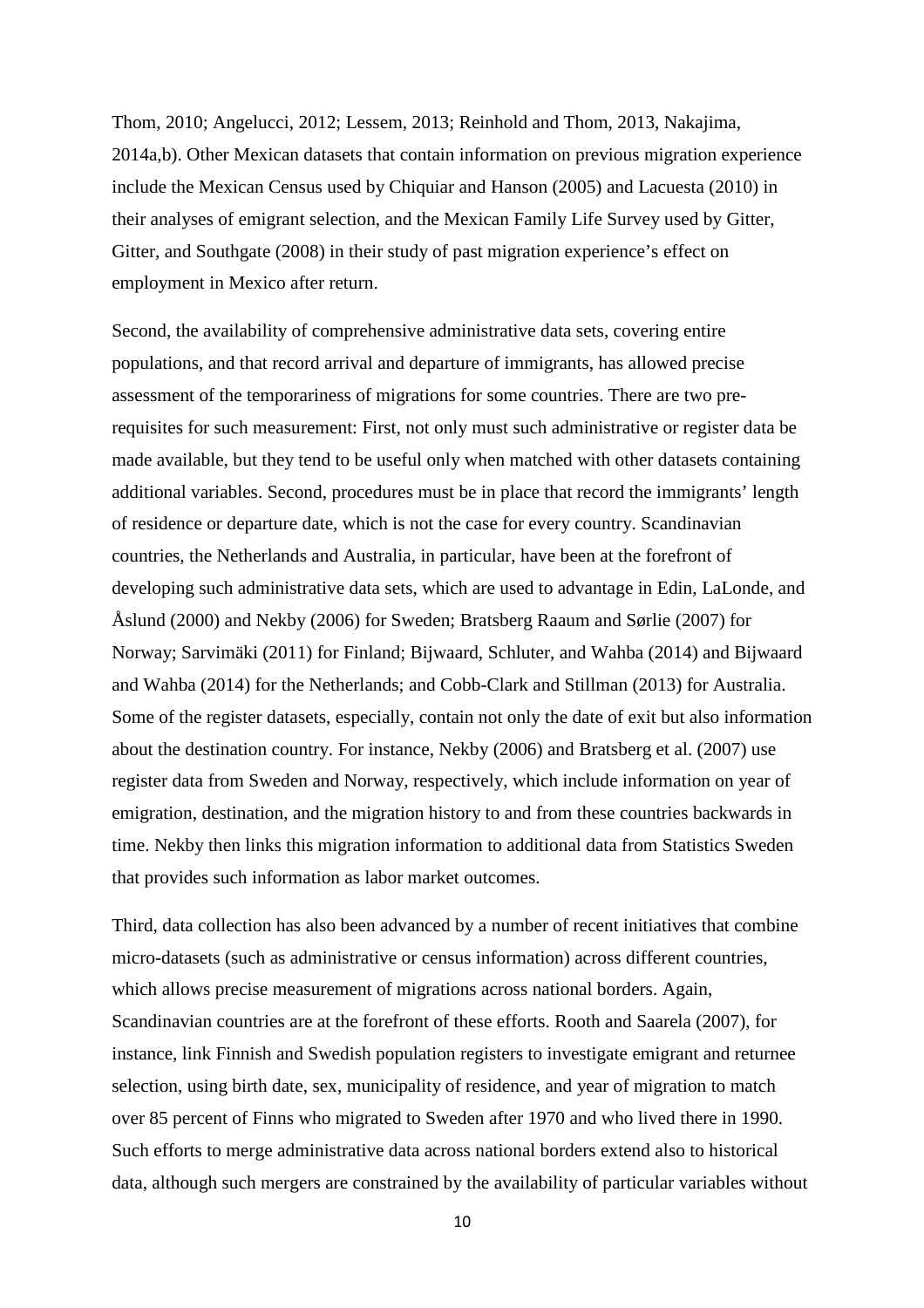which they are infeasible. All too often, for example, the required information becomes available only after a substantial period has passed, such as the practice of not making U.S. census records publicly available until 72 years after each decennial census.

An example for the possibilities such merger allows for analysis of immigrants' return pattern is a recent paper by Abramitzky, Boustan, and Eriksson (2014). They match 10 percent of foreign-born men residing in the U.S. in 1900 to records from the 1910 and 1920 censuses<sup>7</sup> and use the generated panel to evaluate selective outmigration of immigrants. Based on a comparison of panel and cross-sectional estimates of earnings equations they conclude that immigrants at the lower end of the earnings distribution were more likely to leave. To further substantiate this, in the working paper version of their paper (Abramitzky et al., 2012a), they take advantage of information from a supplement to the 1910 Norwegian Census, which asked individuals who had migrated to the U.S. and returned to Norway, for their departure and return dates, as well as their occupation in America. This allows a direct comparison of the occupational distribution of Norwegian immigrants in the U.S. to those who are known to have returned to Norway. It confirms their hypothesis of negatively selective outmigration.<sup>8</sup>

Fourth, some recent initiatives link survey datasets to administrative data sources, a technique used by Hu (2000) and Lubotsky (2007) to construct stock-based samples for the U.S. with which to estimate immigrants' earnings profiles. Similar large scale projects are under way elsewhere. In Germany, for instance, data from a new immigrant sample has been released in 2014, which is based not only on a wide range of survey questions asked by the SOEP but includes a randomized subsample linked to administrative employment histories from the Institute of Employment Research (Brücker et al., 2014).

Finally, one notable aspect of return migration, and one explored in much detail below, is that at any point in time, individuals condition such decisions as how much to save or how much to invest in learning on their *expected* future duration in the host country. Although these expectations may deviate from realized migration durations because of uncertainties or access to new information over an individual's migration history, they matter when modeling immigrant behavior because migrants will base choices such as human capital investment on current return migration plans rather than the measured completed migration history. The

 $<sup>7</sup>$  Naturally, outmigration sets an upper limit to the fraction that can be matched. The match rate for U.S. born</sup> men is at 19 percent considerably higher.

<sup>&</sup>lt;sup>8</sup> See also the more detailed discussion on selection in initial and return migrations among Norwegian migrants to the U.S. in Abramitzky et al. (2012b).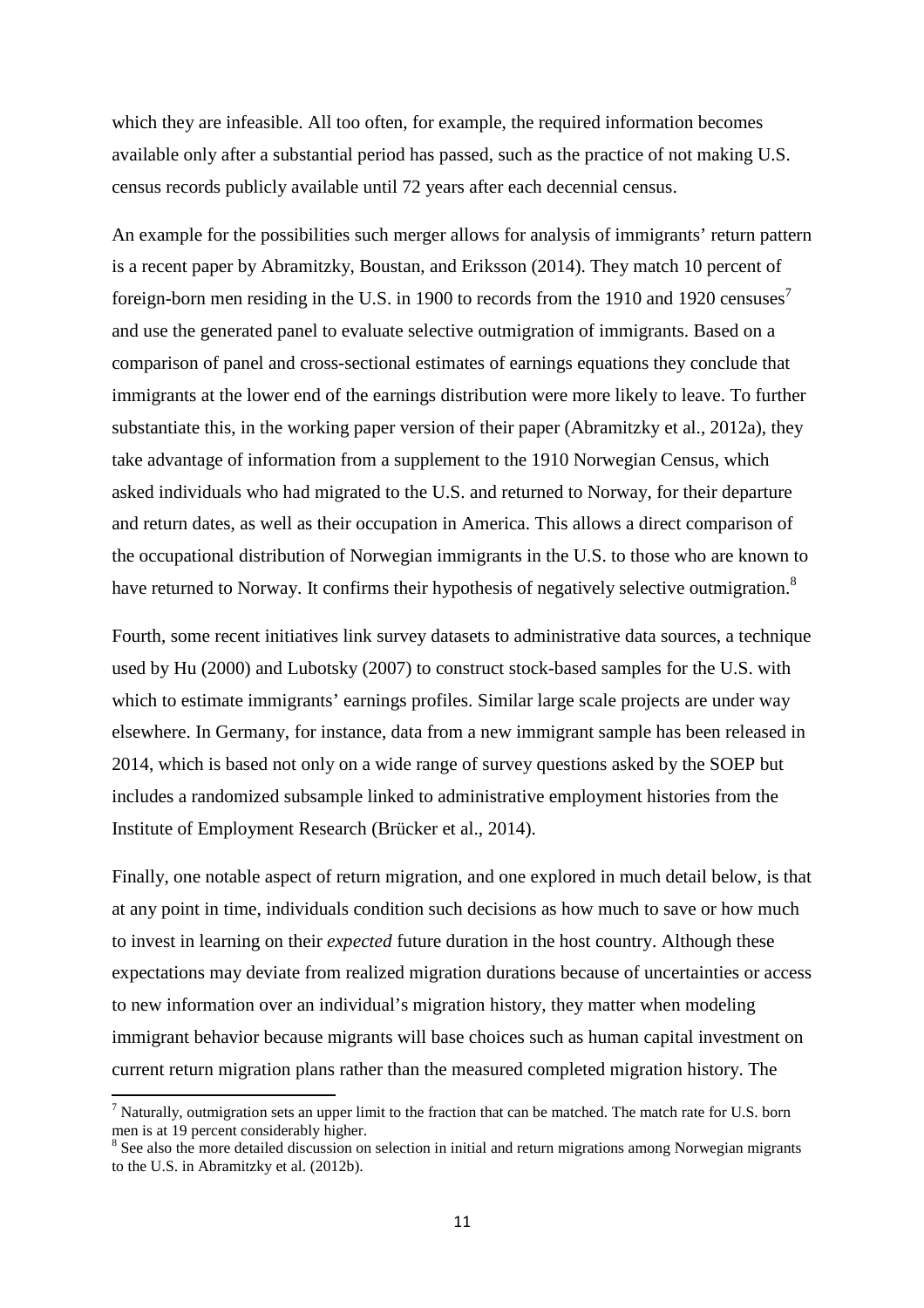SOEP is perhaps the best source of longitudinal data on *intended* length of stay, while the short panel NIS (Jasso, Massey, Rosenzweig, and Smith, 2006) and the cross-sectional National Immigrant Survey (Reher and Requena, 2009) offer similar data on legal immigrants to the U.S. and Spain, respectively.<sup>9</sup>

Temporary migrations may however take more complex forms than simple return migration, which poses additional challenges on measurement. For example, individuals may transit across different countries before settling in a final country or may repeat migrate in the sense of only staying in the host country for a limited period before returning home and then migrating back at a later time. Many migrations in Europe are of this type, as are migrations between Mexico and the U.S. $^{10}$  This "circular migration" may create measurement problems as for instance in surveys time since immigration is often not clearly linked to a first or more recent arrival. One possible way to measure circular or transitory migrations is to combine administrative data sources across countries, or to draw on retrospective surveys such as the MMP. Constant and Zimmermann (2011) use information from the SOEP on household members who temporarily leave Germany to assess the prevalence of circular migration.

As is apparent, progress has been made in recent years on measuring migration temporariness and collecting information that follows migrants across different destinations. Nevertheless, although such progress is encouraging and will certainly positively affect future research, challenges still remain in using such data for structured analysis. In the next section, therefore, we outline a framework for modeling temporary migrations that is capable not only of encompassing special cases from the literature but of accommodating various extensions.

#### **3. Modeling Temporary Migrations**

To better understand why migrants return to their home countries even when wages are persistently higher in the destination country and how migration temporariness affects migrant behavior, we develop a simple dynamic model that formulates the migrant's decision problem as a dynamic program. This provides a simple unified framework that not only describes many motives for return migration discussed in the literature but encompasses most of the models used therein. The exposition draws on ongoing work by Adda, Dustmann, and

 $9^9$  Figures 2 are based on such expectations from the NIS and the SOEP.

 $10$  See Constant, Nottmeyer and Zimmermann (2013) for a recent survey.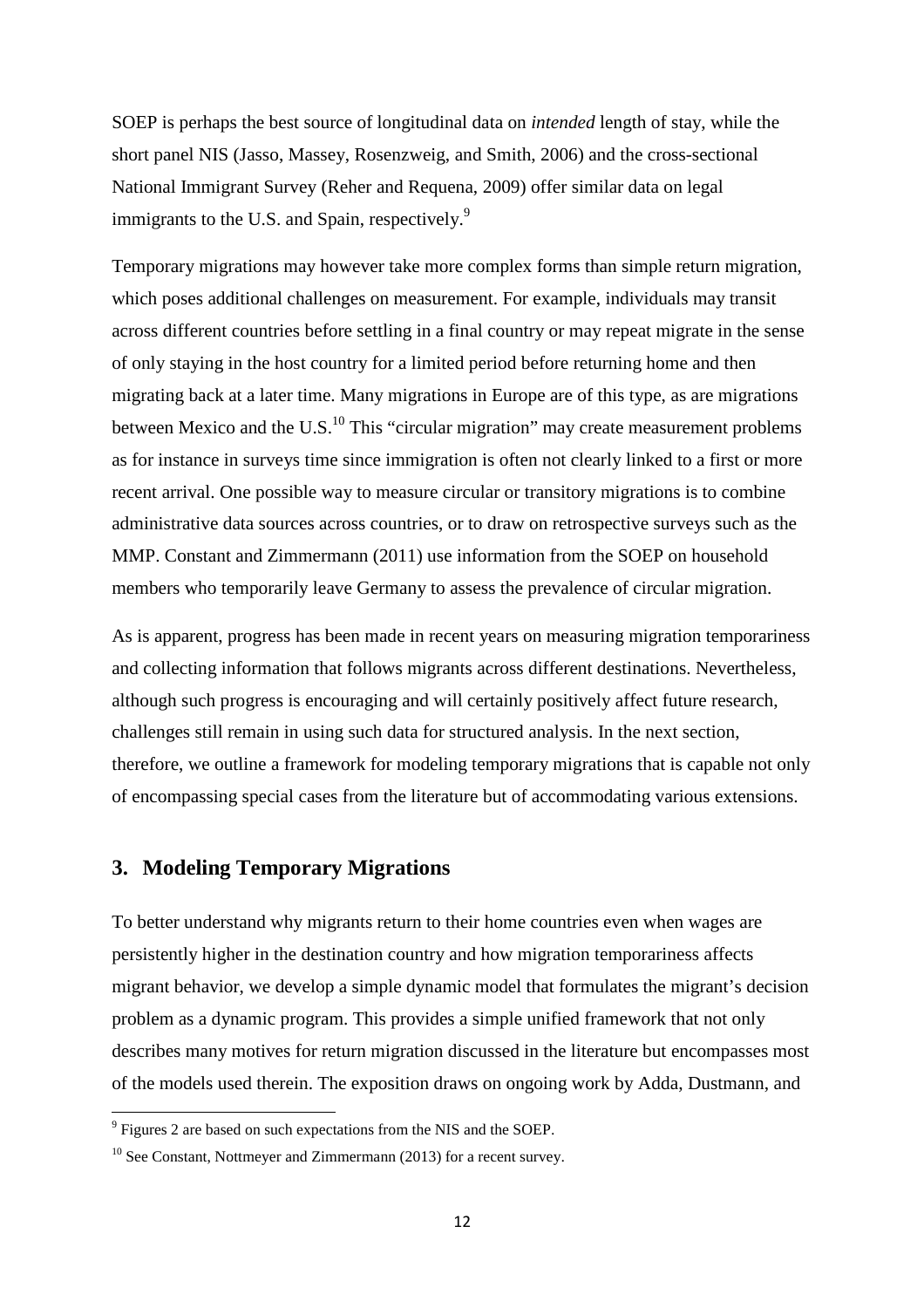Görlach (2014), where we formulate and estimate a structural dynamic discrete choice model of return migration and economic behavior. There are few similar models developed elsewhere (e.g., Deléchat, 2001; Colussi, 2003; Bellemare, 2007; van Baalen and Müller, 2008; Thom, 2010; Rendon and Cuecuecha, 2010; Kırdar, 2012; Lessem, 2013; Nakajima, 2014a,b) that address aspects of temporary migration. Using this model, we first identify and graphically simulate the possible triggers of temporary migration and then, while referencing pertinent studies, develop the implications of return plans for some economic behaviors, including human capital investment, labor supply, and savings.

We focus on aspects of *international* migration, as do most of the studies to which we relate our discussion. However, the literature on *internal* movements is concerned with many similar issues. Much of this research analyses rural-urban migration (see e.g. the classic papers by Sjaastad, 1962, and Harris and Todaro, 1970), and – as the early literature on international migration – treats such movements as a permanent change of location. More recent papers introduce temporariness, such as Morten (2013), who analyses temporary migration as an insurance mechanism in rural areas in India. These papers restrict attention to choices between two locations, an origin and a destination, as does the model we formulate below. An extension to multiple locations is feasible, albeit computationally demanding. Kennan and Walker (2011) estimate a model of internal mobility in the U.S. that allows for sequential moves based on income expectations in different locations. To the best of our knowledge, there are no estimated structural models of *international* migration that allow for a choice among multiple destinations, which may be due to the computational challenge, but also because of the data availability problems discussed previously, especially for third country destinations.

#### **3.1. A Theoretical Framework for Analyzing Migrant Choices**

As shown in the previous sections, temporary migrations are frequent – perhaps the rule rather than the exception. Hence, the literature over the last two decades has offered numerous explanations for migrant return even in the face of higher earnings in the host country. Hill (1987) and Djajić and Milbourne (1988), for example, explain return migration in terms of location-specific preferences. Dustmann (1995, 1997b, 2003) shows that further motives for a return migration are a high purchasing power of the host country's currency in the migrant's home economy and higher returns back in the home economy to human capital accumulated in the host country. Dustmann and Kirchkamp (2002) also illustrate that a higher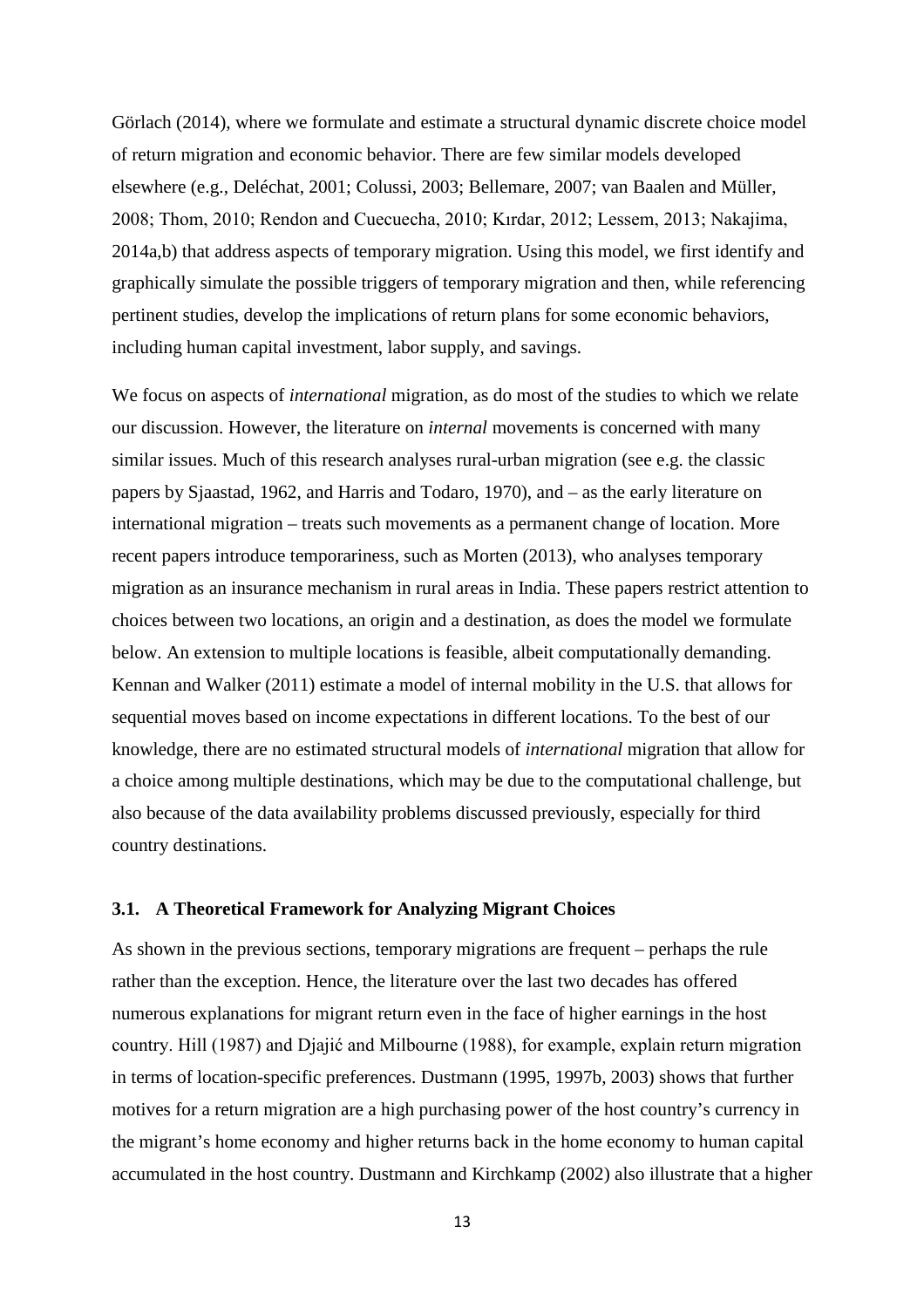rate of return on self-employment activities in the home country may trigger return migration, while Mesnard (2004) shows that return migration may be one way to overcome credit constraints. Dustmann, Fadlon, and Weiss (2011) further demonstrate that return migration can be induced by migration to "learning centers," countries in which human capital that has a high value in the home country can be accumulated more quickly.

We focus here on the individual's post-migration maximization problem, but extensions to the primary migration decision are straightforward. We also discuss extensions to a family context with more than one decision maker. In our basic framework, individuals decide on consumption and optimal duration in the destination country, considering changes in earnings potential in both countries brought about by human capital accumulation. This dynamic model of return migration, although simple, not only encompasses most of the return motives discussed above but is flexible enough to accommodate a variety of extensions that capture different types of temporary migration, including circular (repeat) migrations.

#### **3.2. Model Setup**

To illustrate the motives for a temporary migration in a simple model of migrant optimization across consumption and location, we use  $V^L(\Omega_a)$ , with state space  $\Omega_a = \{a, A, S\}$ , to designate an individual's value of being in country  $L$  at age  $a$ , where  $A$  denotes the stock of assets and S the individual's skills. Here,  $L \in \{d, o\}$ , where d and o denote destination and origin country, respectively. Skills are accumulated according to  $S_a = S_{a-1} + \theta_S^L$ , where  $\theta_S^L \geq 0$  is the increase in the skill stock in every period, which may differ between countries. We further assume that human capital summarizes individual skills in terms of productive capacity, which may also differ across countries according to parameter  $\alpha_1^L$ . Thus, human capital *H* in location *L* is given by  $H^L = S^{\alpha_1^L}$ , which reflects the notion that individuals may be able to enhance their human capital through migration. Accordingly, log real earnings in country *L* for an individual with skills *S* are given by

(1)  $\ln Y^L(S) = y^L(S) = \alpha_0^L + \alpha_1^L \ln S$ ,  $L \in \{d, o\},$ 

where  $\alpha_0^L$  is the log rental rate for human capital that immigrants receive in location  $L$ . Earnings can differ between countries either because the (log) rental rates  $\alpha_0^L$  differ (e.g., because of different technologies) or because the rates of return to skills  $\alpha_1^L$  differ (e.g., because of different industry structures and thus different skill demands).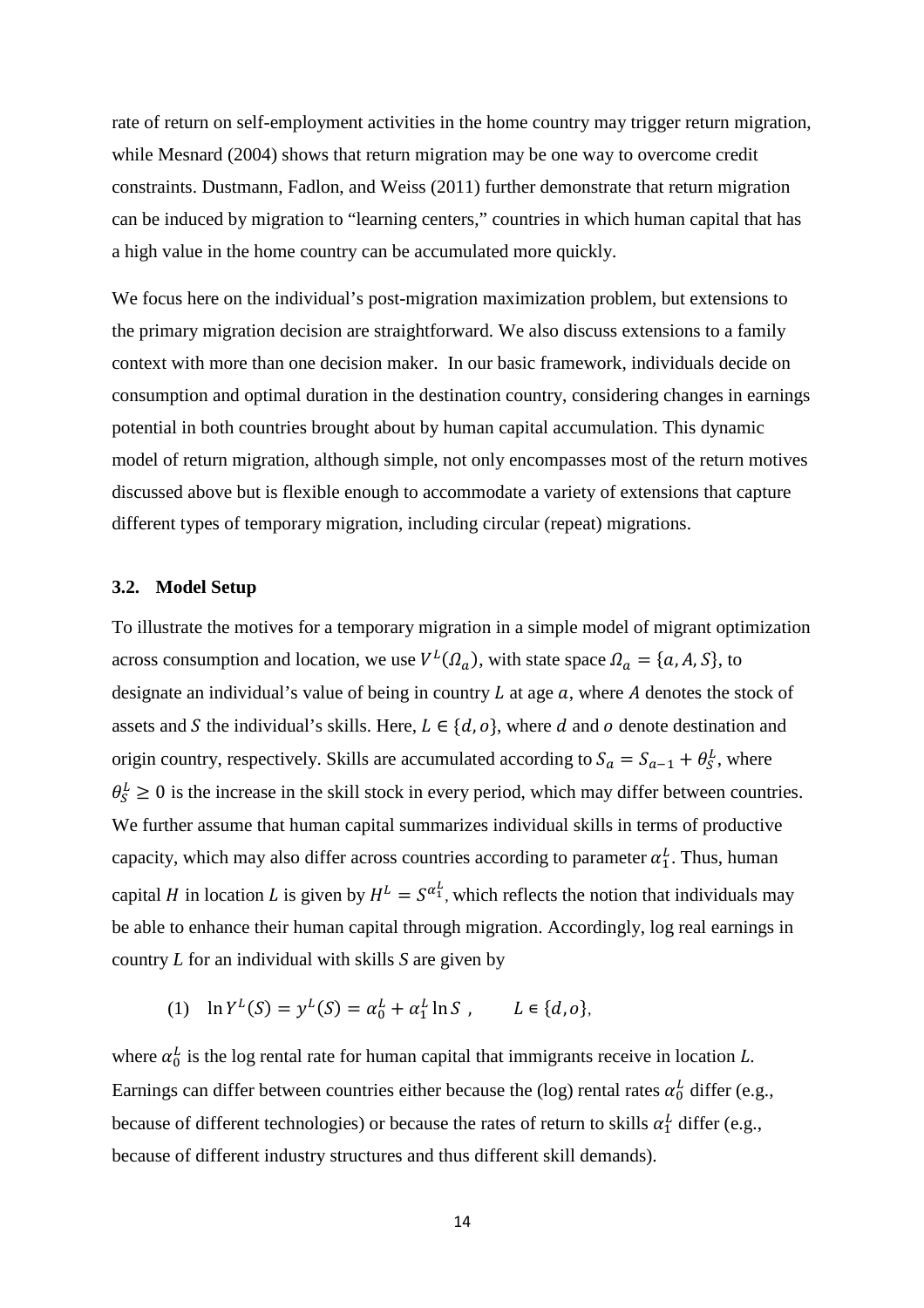Per period utility in the destination country is given by  $u^d(\pi, c)$ , where c is consumption and  $\pi$  is a (positive) preference parameter that affects the marginal utility of consumption and captures the preference for the host relative to the home country. Utility in the country of origin is  $u^o(1, c)$ , with the preference parameter normalized to  $1$ ;<sup>11</sup> that is, an individual prefers consumption at home whenever  $\pi$  < 1. The mechanisms driving return decisions can be illustrated using a non-stochastic model, which is why – for now – we abstract from randomness. Nevertheless, our setting can easily be generalized to a situation in which, for instance,  $\pi$  is subject to unforeseen shocks or  $\pi$  changes over time if immigrants get accustomed to a host country, as in rational addiction models (see e.g. Becker and Murphy, 1988).

While in the host country, a migrant decides at the beginning of each period whether to return to the country of origin or to stay for at least one more period. The value function is thus given by

$$
V(\Omega_a) = \max\{V^d(\Omega_a), V^o(\Omega_a)\},\
$$

with the value of being in the destination country expressed as

$$
V^{d}(\Omega_{a}) = \max_{c} u^{d}(\pi, c) + \beta V(\Omega_{a+1})
$$
  
s.t.  $A_{a+1} \le (1+r)A_{a} + Y^{d}(S_{a}) - c_{a}$ ,

where r denotes the real interest rate,  $12$  and consumption decisions are made conditional on the location choice at the beginning of the period. The law of motion for  $S$  is specified as above.

Assuming for now that there are no multiple migration spells (i.e., being back in the country of origin is an absorbing state), the value of having returned to the country of origin is

$$
V^{o}(\Omega_{a}) = \max_{c} u^{o}(c) + \beta V^{o}(\Omega_{a+1})
$$
  
s.t.  $xA_{a+1} \le (1+r)xA_{a} + Y^{o}(S_{a}) - c_{a}$ ,

<sup>11</sup> We assume that  $\frac{\partial u^d}{\partial x^d}$  $\frac{\partial u^a}{\partial \pi} > 0, \frac{\partial u^L}{\partial c} > 0,$  $\frac{\partial u^L}{\partial c} > 0, \frac{\partial^2 u^L}{\partial c^2} < 0 \frac{\partial^2 u^d}{\partial \pi \partial c} > 0$  $\frac{\partial u}{\partial \pi \partial c} > 0.$ 

 $12$  To abstract from the additional choice of the location where assets are held, we assume real interest rates in the countries of origin and destination to be equal. See Section 3.4.3 for a discussion of differential investment opportunities in the two locations.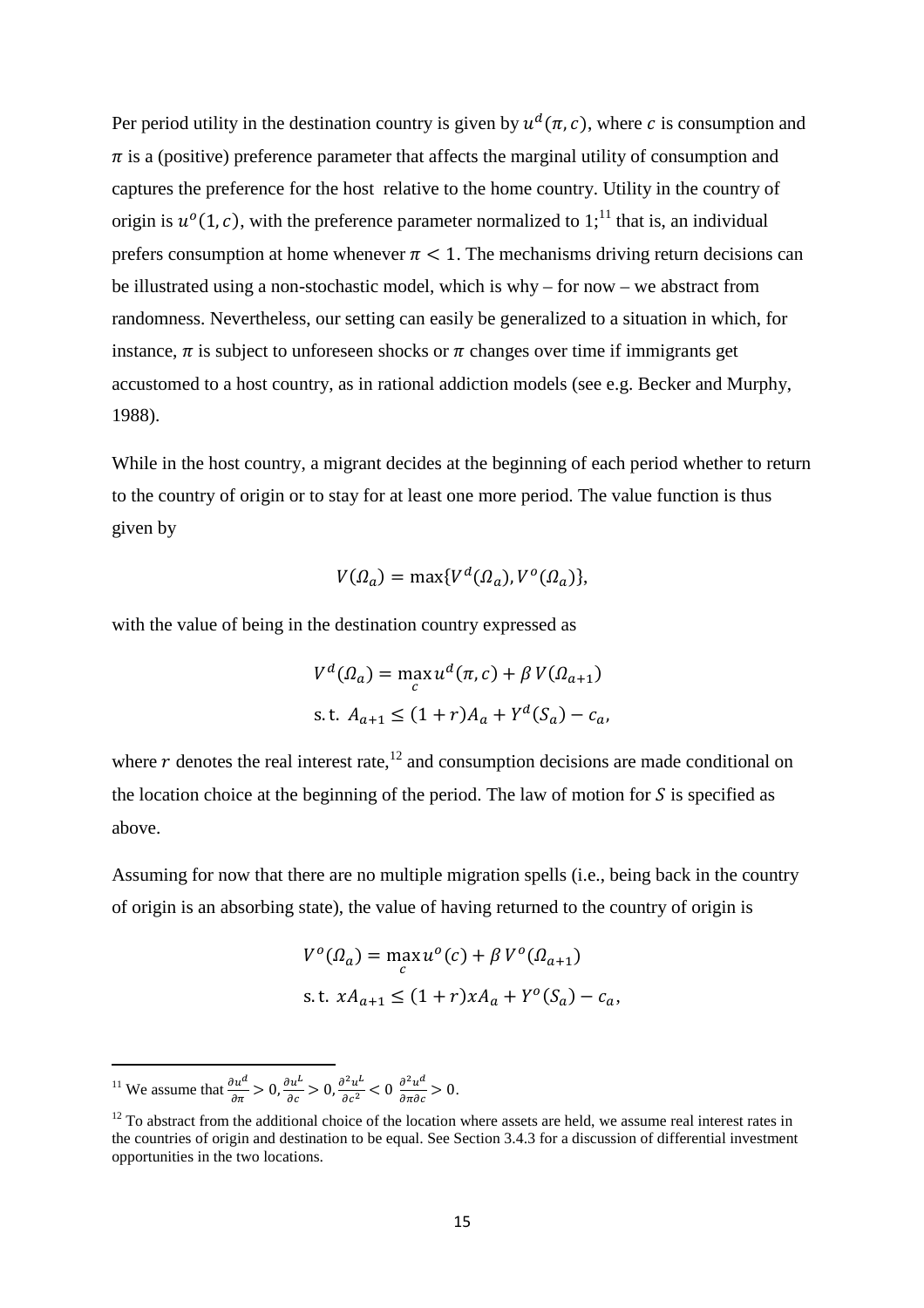where assets are converted by the real exchange rate  $x$  to adjust for the purchasing power of the host country currency in the country of origin.  $Y^{\circ}(S)$  and  $Y^d(S)$  denote real income in the home and host country, respectively, each depending on accumulated skills  $S$  (see (1)), and adjusted by each country's price level.<sup>13</sup> The analysis below assumes that upon immigration,  $a = a_0$ ,  $A = A_0$  and  $S = S_0$ . At the end of the individual's time horizon, T, his or her terminal value is assumed to be  $V^L(T, A, S) = 0$ , for all levels of A and S, thus abstracting from any bequest motives.

In this model, the optimal migration duration is determined by comparing the value of staying in the host country,  $V^d(\Omega_a)$ , with the value of returning to the country of origin,  $V^o(\Omega_a)$ , in each period. Given optimal consumption choices in each of the previous periods, resulting in a stock of assets  $A_a$  and a skill level  $S_a$  accumulated by age  $a$ , the indifference condition is

$$
u^{d}(\pi, Y^{d}(S_{a}) + (1+r)A_{a} - A_{a+1}^{d}) + \beta V(a+1, A_{a+1}^{d}, \theta_{S}^{d} S_{a})
$$
  
= 
$$
u^{o}(Y^{o}(S_{a}) + (1+r)xA_{a} - xA_{a+1}^{o}) + \beta V^{o}(a+1, xA_{a+1}^{o}, \theta_{S}^{o} S_{a}),
$$

where  $A_{a+1}^L$  results from the optimal consumption decision at age  $a$  given the location choice  $L \in \{d, o\}.$ 

When migration is interpreted as an investment decision (either in terms of financial assets or human capital), rearranging terms reveals that the choice is between a current utility gain from returning now and a future gain from staying for at least one more period:

(2) 
$$
\frac{u^{o}(Y^{o}(S_{a}) + (1+r)xA_{a} - xA_{a+1}^{o}) - u^{d}(\pi, Y^{d}(S_{a}) + (1+r)A_{a} - A_{a+1}^{d})}{\text{current utility gain from returning this period}}
$$

$$
= \frac{\beta[V(a+1, A_{a+1}^{d}, \theta_{s}^{d} S_{a}) - V^{o}(a+1, xA_{a+1}^{o}, \theta_{s}^{o} S_{a})]}{\text{future gain from staying one more period}}
$$

When preferences for consumption in either country are identical ( $\pi = 1$ ), currencies do not differ in their purchasing power  $(x = 1)$  and there is no skill accumulation  $(\theta_S^d = \theta_S^o = 0)$ , migration occurs solely because of wage differentials. When wages are lower in the destination country  $\left(y^o(S) > y^d(S)\right)$ , the value of being in the country of origin is higher at

<sup>&</sup>lt;sup>13</sup> We assume constant, though possibly different price levels in the two locations. An extension to differences in inflation rates is straight forward, though estimation of a stochastic version of the model would become computationally more demanding, as an additional state variable would have to be included.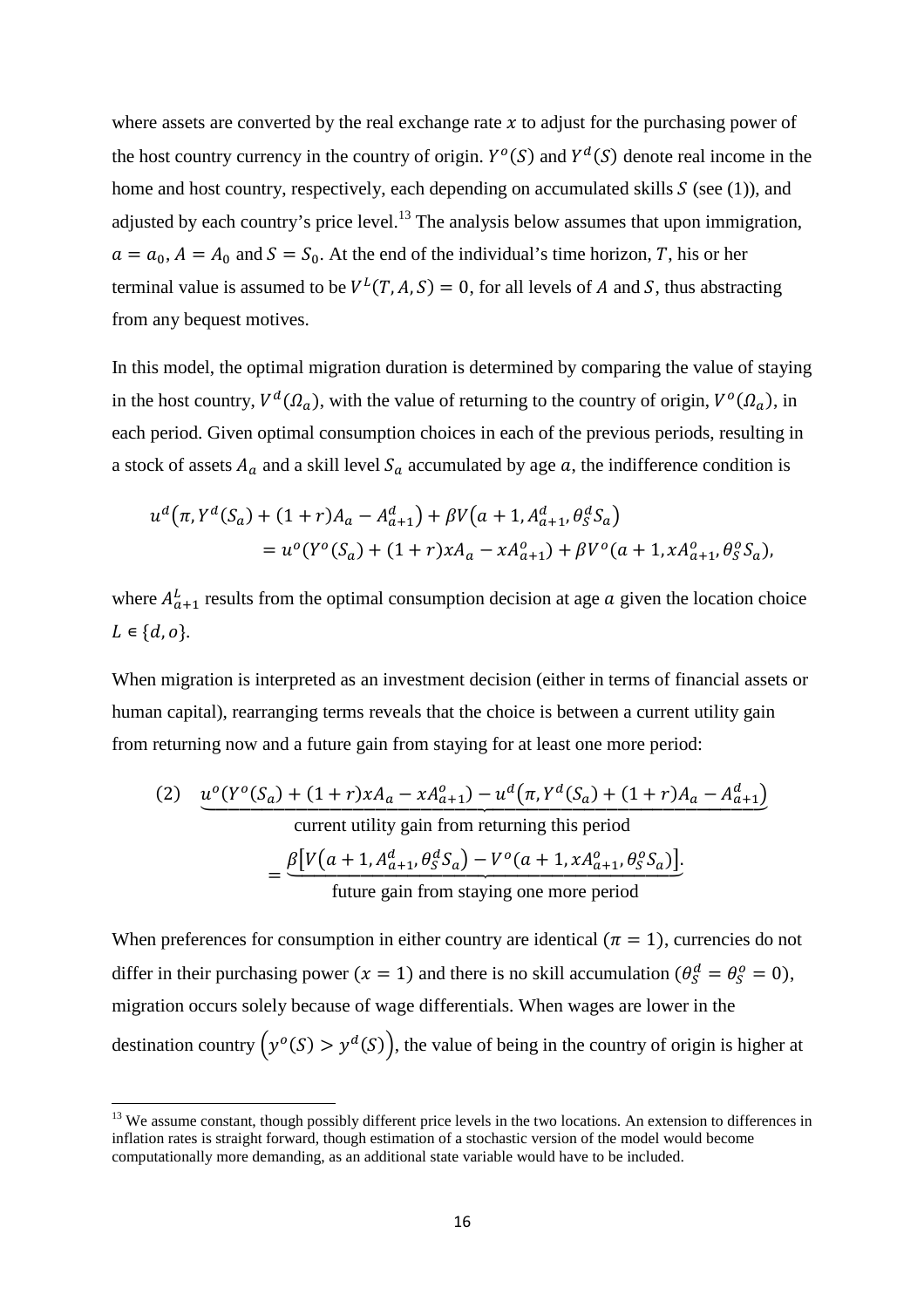all ages than in the destination country  $(V^{o}(\Omega_a)) > V^{d}(\Omega_a)$ , so individuals have no incentive to migrate in the first place. When wages are higher in the host country, however, the reverse is true. That is, the current utility gain from returning will be negative at all ages, while the future gain from staying will always be positive except in the last period of the individual's time horizon, when it is zero, so the individual will never want to return. This scenario corresponds to the classic case in which migration, if it occurs, is considered permanent.

For different parameter constellations, however, this framework produces varying motives for temporary migration: (1) a high preference for consumption in the home country, while wages are higher in the host country; (2) a high purchasing power of the host country currency in the country of origin; (3) an initially positive wage differential in the host country versus the country of origin, which reverses once sufficient human capital has been accumulated; and (4) a faster accumulation of human capital in the host country. We detail each of these return motives separately in the next section.

#### **3.3. Reasons for Return Migration and Behavioral Implications**

#### *3.3.1 Preference for Consumption in the Country of Origin*

Individuals may have an incentive to return despite persistently higher earnings in the host country  $(y^d(S_a) > y^o(S_a)$ ,  $\forall S_a)$  if the marginal utility of consumption in the country of origin is higher than that in the host country ( $\pi$  < 1). Continuing to assume that currencies do not differ in their purchasing power  $(x = 1)$  and no differences exist in human capital accumulation  $(\theta_S^d = \theta_S^o)$ , then individuals will migrate if initially  $V^d(\Omega_{a_0}) > V^o(\Omega_{a_0})$ . The migration will be permanent if earnings in the host relative to the home country are high and/or if the marginal utilities of consumption are not too different across the two countries, so that the value of being in the host country exceeds that of being in the country of origin throughout a migrant's lifetime. Apart from the corner solutions of no migration and permanent migration, there may also be an internal solution, where the values of being in the two locations intersect within an individual's time horizon. Such a case is depicted in Figure 4a, in which the dashed line shows the instantaneous utility gain from returning at any given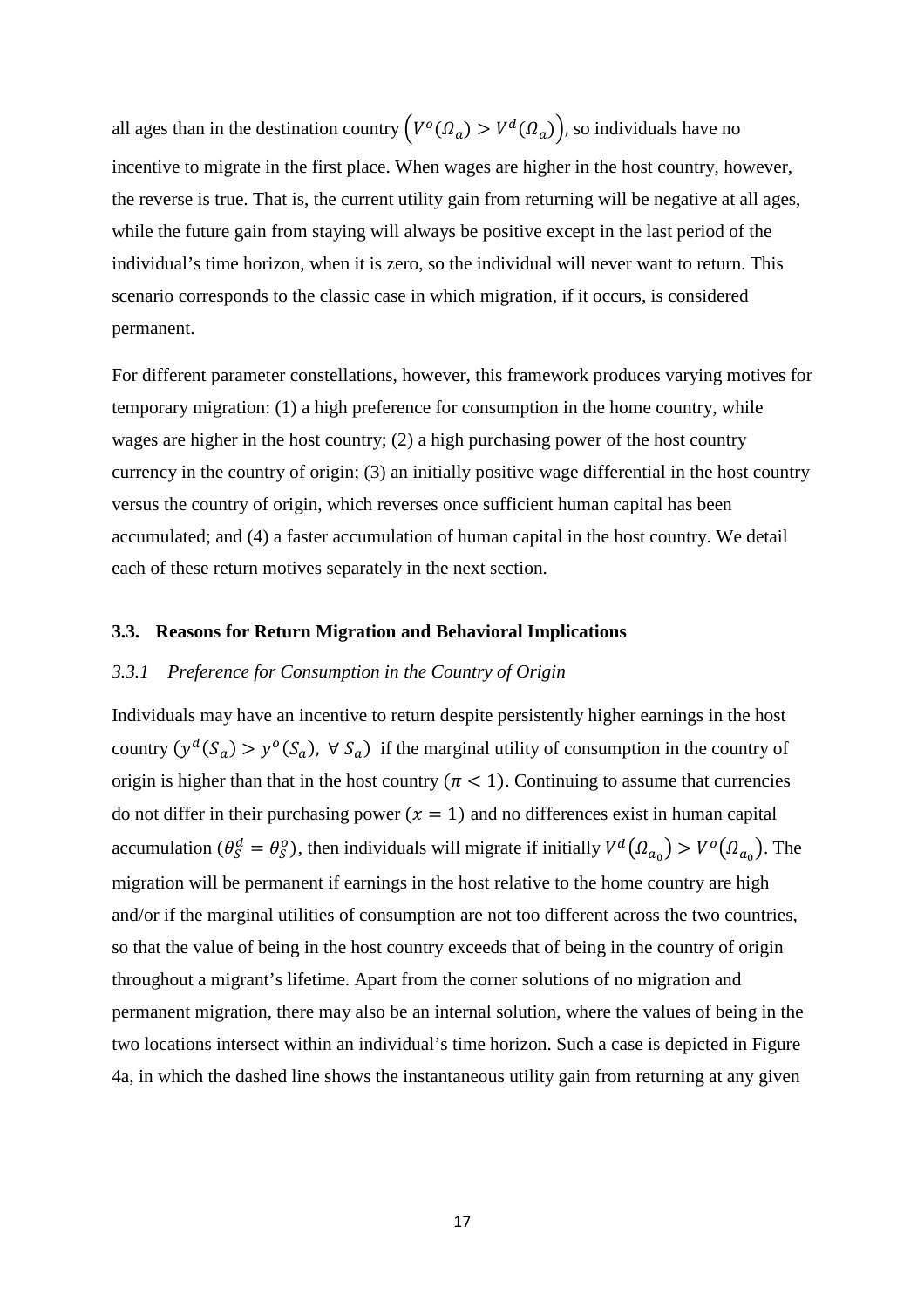age (first term in (2)), while the solid line is the future gain from staying in the host country for at least one more period (second term in  $(2)$ ).<sup>14</sup>

![](_page_19_Figure_1.jpeg)

Figure 4: Preference for the home country: (a) indifference condition, and (b) earnings and consumption paths.

Intuitively, the trade-off a migrant faces is that between a higher lifetime income (and higher consumption) from staying longer and the loss in foregone utility (inability to consume at home) from spending additional time in the host country. In the scenario graphed in Figure 4, the migrant would return to the country of origin at  $a = 14$ . The purpose of migration in this case would be the accumulation of assets in the host country in order to finance higher consumption after return to the country of origin where the marginal utility of consumption is higher. This motive for migration is the most commonly cited in the early economic literature on return migration (see, e.g., Hill, 1987; Djajić and Milbourne, 1988; Dustmann, 1995).

The consumption and earnings profiles for this scenario are illustrated in Figure 4b. While in the country of destination, consumption is lower than earnings and the migrant accumulates savings; upon return, earnings drop because of lower wages in the country of origin, but

<sup>&</sup>lt;sup>14</sup> In the simulations, we assume that  $u^{\circ} = c^{1/2}$  and  $u^d = \pi c^{1/2}$ . The parameter values common for all simulations are  $r = 0.05$ ,  $\beta = 1/(1 + r)$ ,  $T = 30$ ,  $A_0 = 0$ ,  $a_0 = 0$  and  $S_0 = 2$ . In the scenario of location dependent preferences (depicted in Figures 5 and 6a), we set  $x = 1$ ,  $\theta_S^d = \theta_S^o = 0$ ,  $e^{\alpha_0^d} = 0.5$ ,  $e^{\alpha_0^o} = 0.25$ ,  $\alpha_1^d =$  $\alpha_1^0 = 0.3$ , and  $\pi = 0.75$  ( $\pi = 0.8$  in the high preference asset profile).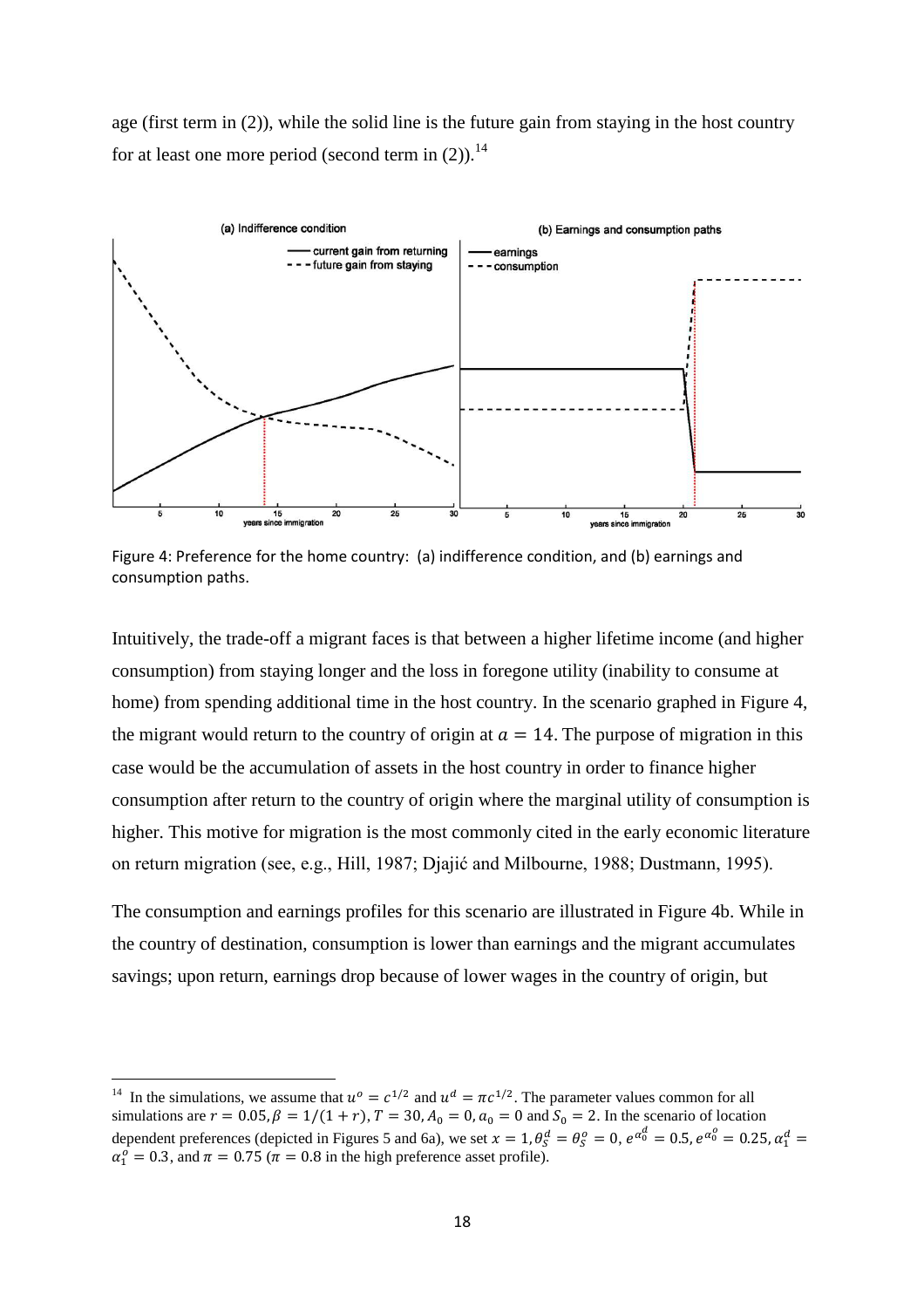consumption augments because of an increase in the marginal utility of consumption. Thus, migrants save while abroad and then de-save back in the country of origin.<sup>15</sup>

The pattern of asset accumulation is illustrated by the dashed line in Figure 5a. In the figure, we also illustrate asset accumulation for a migrant with all the same characteristics but a higher consumption utility in the host country,  $\pi$  (depicted by the solid line in Figure 5a). There are two differences between this latter migrant and that depicted by the dashed line: first, he or she stays considerably longer; and second, although the overall stock of assets accumulated during the migration is only slightly lower, the smaller difference in marginal utilities from consumption in the countries of origin and destination induces much higher consumption and lower savings in the host country, as shown by the flatter asset accumulation profile.

#### *3.3.2 High Purchasing Power of the Host Country Currency*

A second motive for temporary migration is that price levels in a migrant's home country are lower because the destination country's currency has a higher purchasing power there. In such a case, by migrating and saving while abroad, migrants may be able to increase their lifetime consumption through return migration even if earnings in the two countries are the same in terms of purchasing power in the respective countries. For example, a Polish migrant to the UK may be able to buy one restaurant meal for each hour worked in the UK and an identical restaurant meal in Poland for each hour worked in Poland, but when she spends the salary for one hour of work in the UK in Poland, she can afford two restaurant meals. This scenario may characterize many migration situations, with price differentials especially in the non-traded goods sector. They may even extend to traded goods if migrants have a high demand for goods produced in their countries of origin that must be shipped to their respective host country and are thus more expensive than if purchased and consumed in the country of origin.

To show how these differentials may generate return migrations, we again assume no differences in human capital accumulation  $(\theta_s^d = \theta_s^o)$  and, as in the benchmark case, no locational preferences ( $\pi = 1$ ). We further assume that wages (in terms of each country's price level) are identical  $\left(y^o(S) = y^d(S)\right)$ . Supposing, however, that the currency in which

<sup>&</sup>lt;sup>15</sup> This point also has been made by Galor and Stark (1990), albeit in a model in which immigrants face an exogenous probability of return.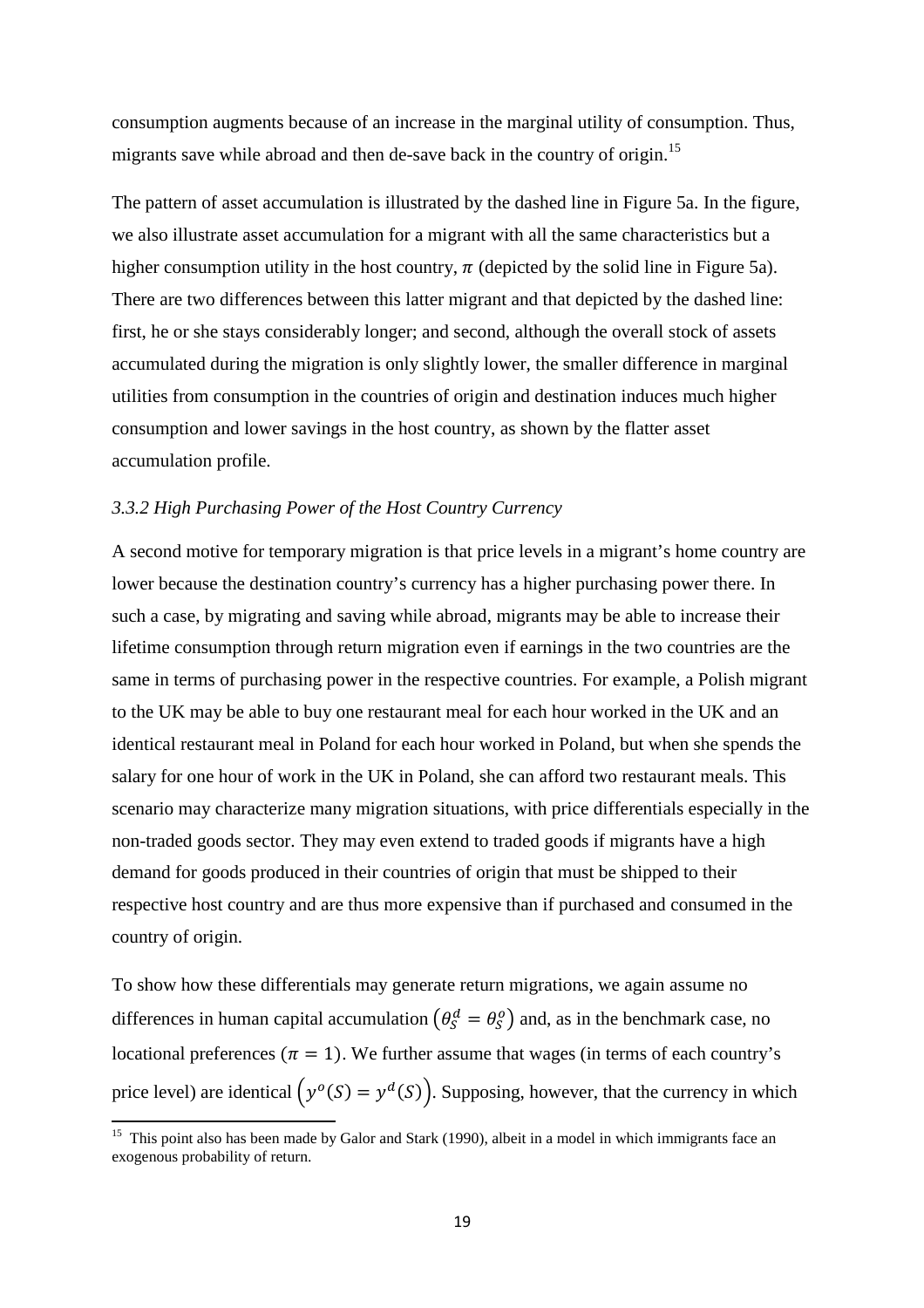host country wages are paid has a higher purchasing power in the migrant's country of origin  $(x > 1)$ , the instantaneous cost of staying abroad increases because the migrant is prevented from consuming a larger bundle of goods in the country of origin. At the same time, because life is finite, the future benefit also decreases. At the time of return, the migrant experiences an increase in his or her accumulated savings in real terms, as shown in Figure 5b, which depicts the asset paths for two different purchasing power parities.<sup>16</sup>

![](_page_21_Figure_1.jpeg)

Figure 5: Asset accumulation: (a) with preference for the home country, and (b) a higher purchasing power of the host country currency.

Similar to the above scenario, differences in purchasing power are compatible with the target saving behavior of temporary migrants. One important difference from the locational preferences scenario, however, is that a high purchasing power of the host country currency alone can trigger a migration despite the same earnings in the two countries. Nevertheless, it will not on its own induce permanent migration because the incentive to spend time abroad arises solely from the purchasing power of that currency *in the country of origin*. Thus, in this scenario, without earnings differences between the two countries, migrations will always be temporary. This can be seen by noticing that the instantaneous utility gain from returning at any age is positive, versus the zero future gain from staying in the last period of the individual's time horizon.

<sup>&</sup>lt;sup>16</sup> Here, we set  $x = 1.5$  ( $x = 1.1$  in the low purchasing power asset profile),  $\theta_s^d = \theta_s^o = 0$ ,  $e^{\alpha_0^d} = e^{\alpha_0^o} = 0$ 0.5,  $\alpha_1^d = \alpha_1^o = 0.3$  and  $\pi = 1$ .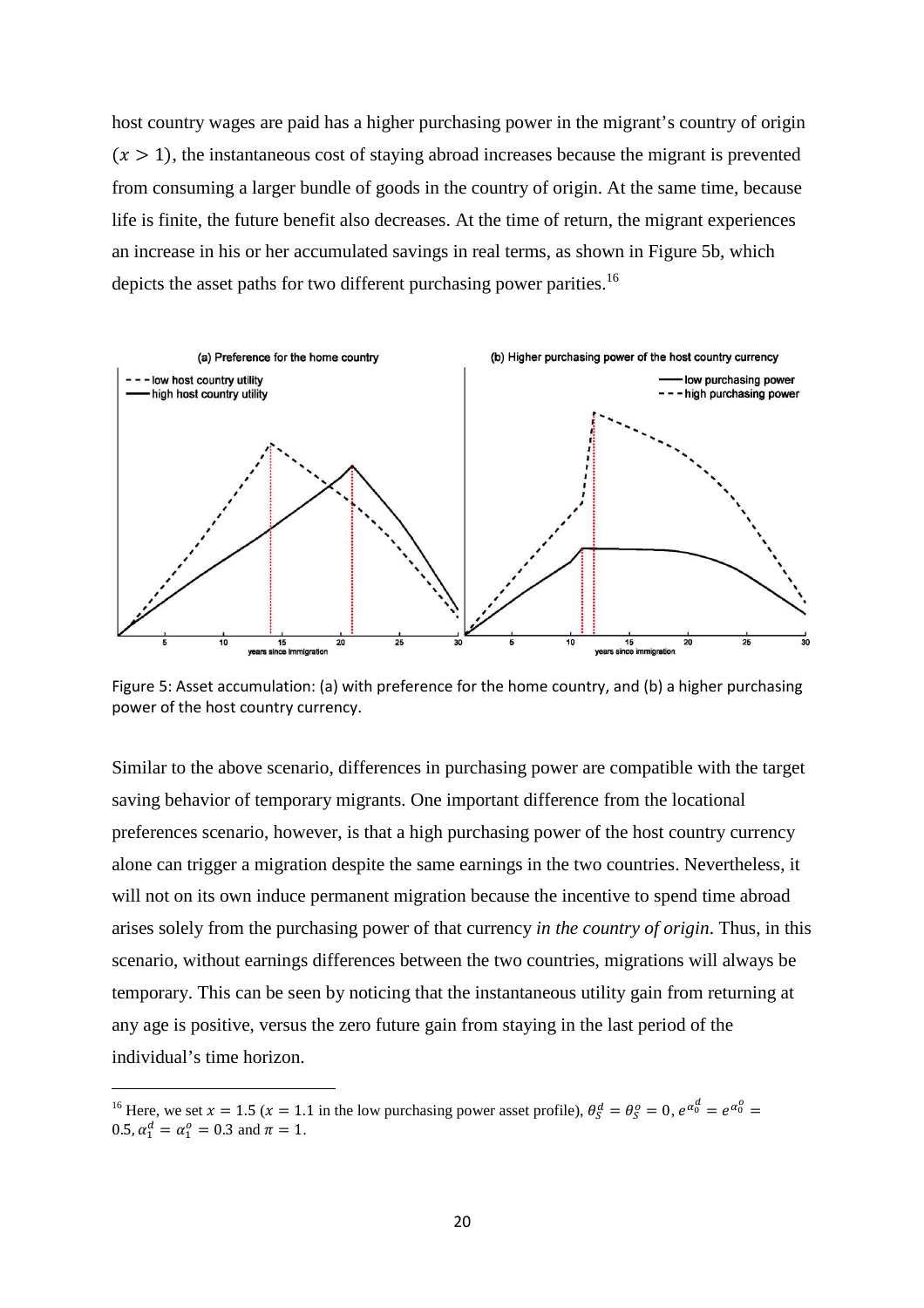#### *3.3.3 Temporarily Higher Earnings in the Destination Country*

Although we have so far abstracted from human capital accumulation, this model offers two scenarios in which human capital accumulation may make it worthwhile for an individual to migrate temporarily. In the first, which again assumes individual indifference to consumption in either location ( $\pi = 1$ ) and no differences in either currencies' purchasing power ( $x = 1$ ), human capital is accumulated at the same positive pace in both countries  $(\theta_s^d = \theta_s^o > 0)$ . Assuming also that the rate of return for skills is higher in the origin country  $(\alpha_1^o > \alpha_1^d)$  but that the log rental rate for human capital is higher in the destination country ( $\alpha_0^o < \alpha_0^d$ ), then migration may be attractive because wages are initially higher abroad. As skills accumulate, however, return may become increasingly appealing because the new skill level raises the migrant's human capital. This scenario may characterize a situation in which the advanced technology in the host country shifts the entire log wage distribution upwards but the relative scarcity of skills leads to higher skill returns in the home country, a situation implicitly assumed by Chiquiar and Hanson (2005) in their analysis of the selection of migrants from Mexico to the U.S.

In this scenario, migration occurs if the initial wage differential, driven by high rental rates in the host country  $\alpha_0^d$ , is positive. If this initial wage differential is very large, the differences in returns to skills modest, or skill accumulation relatively slow, migration will be permanent. However, if differences in skill prices are large, migrations may be temporary because at some point, the immigrant's higher productivity potential in the origin country will overcompensate for the differences in rental rates. The earnings and consumption profiles in such an intermediate case with an interior solution are graphed in Figure  $6a$ .<sup>17</sup> Although skill accumulation is the same in both locations, earnings increase more strongly after return because the returns to skill are higher in the country of origin ( $\alpha_1^o > \alpha_1^d$ ). As earnings increase throughout the individual's working life, the migrant will initially borrow and then repay debt later in life. Nevertheless, the point at which he or she starts repaying debt need not coincide with the time of return (as is the case in Figure 6a) because in this scenario, both initial emigration and return are entirely driven by wage differentials. Moreover, in contrast to the two previous cases, consumption will be perfectly smoothed because individuals are indifferent to consumption in either location and price levels do not differ across countries.

<sup>&</sup>lt;sup>17</sup> The parameters in this case are set to  $x = 1$ ,  $\theta_S^d = \theta_S^o = 0.1$ ,  $e^{\alpha_0^d} = 0.5$ ,  $e^{\alpha_0^o} = 0.25$ ,  $\alpha_1^d = 0.3$ ,  $\alpha_1^o = 0.9$ , and  $\pi = 1$ .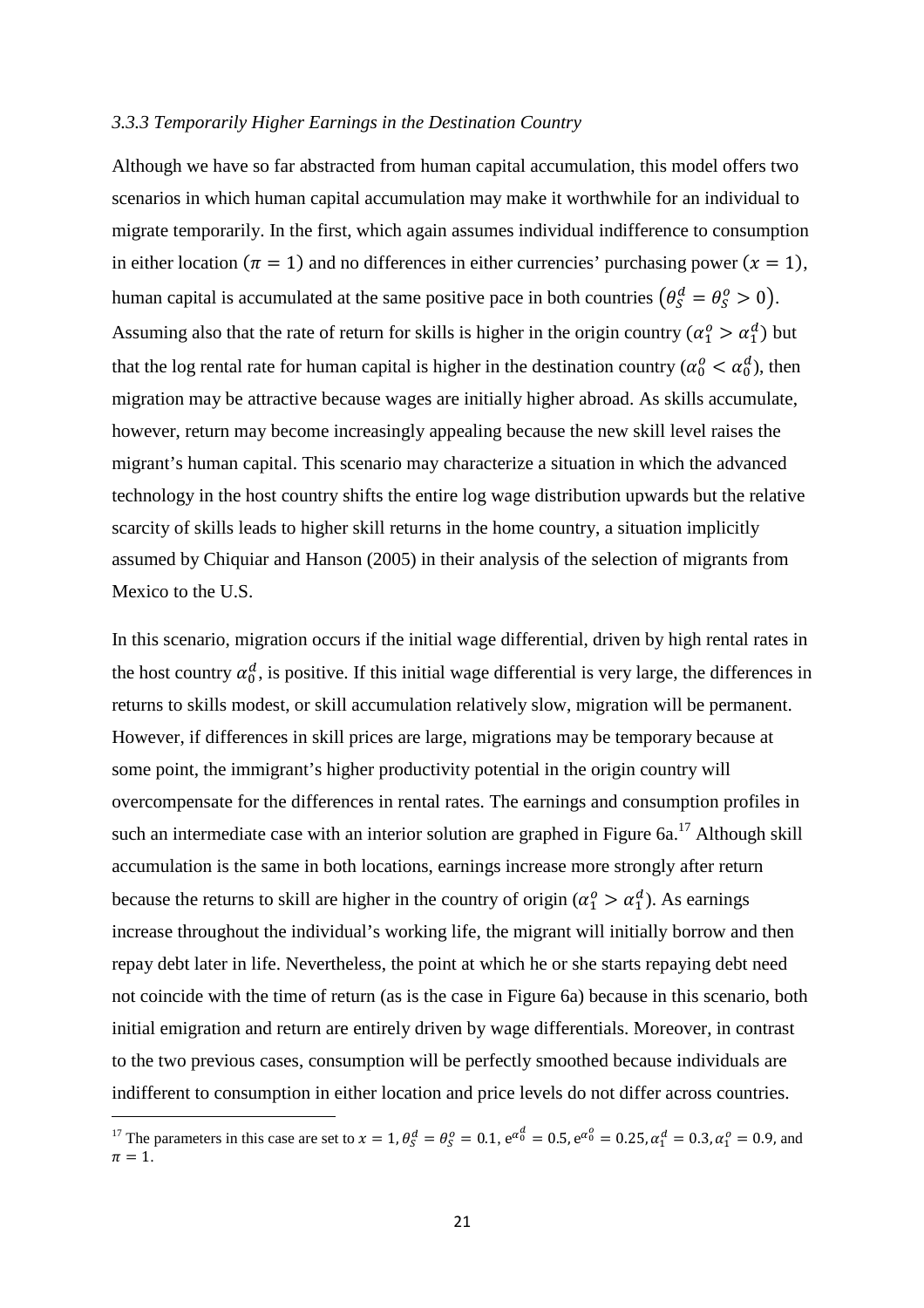It is also worth noting that here we have abstracted from individual heterogeneity. However, if individuals differed in their innitial skill endowments, then under this scenario, those who migrated would be negatively selected from the overall population of the home country, and those who return migrated would be positively selected from the migrant population. This pattern corresponds to the motivation for a return migration in Dustmann (1995) and Borjas and Bratsberg (1996) in which migrants increase their earnings potential in the country of origin after having spent some time in the U.S. The other possible reason for return proposed by Borjas and Bratsberg (1996) is limited access to earnings information in the country of destination. The model discussed here can be extended to include this case by assuming that prior to immigration, individuals are unsure of either the earnings function parameters  $\alpha_0^d$  and  $\alpha_1^d$  or how successful they will be in skill accumulation in the country of destination,  $\theta_s^d$ .

#### *3.3.4 Faster Accumulation of Skills in the Destination Country*

A second case in which human capital can be a motive for a temporary migration is when skills can be accumulated more quickly in the destination country than in the origin country  $(\theta_s^d > \theta_s^o)$ , a condition examined by Dustmann et al. (2011) using a dynamic Roy (1951) model with different skill dimensions. This scenario is typified by student migrations in which the knowledge acquired abroad is more valuable in the home country or migrations in which skills can be more easily accumulated in the workplace in the destination country; for example, through the higher skill levels of co-workers.

To illustrate this case, we again assume that  $x = 1$  and  $\pi = 1$  and that although the rate of return to skills is higher in the origin country  $(\alpha_1^o > \alpha_1^d)$ , the log rental rate for human capital is equal in both countries ( $\alpha_0^o = \alpha_0^d$ ). As a result, earnings are always higher in the individual's home country, and migration will typically not occur. There is, however, an incentive for temporary migration if skills can be accumulated more quickly in the destination country. Although seemingly similar to the previous situation in which wages are initially higher in the destination country, there is one important difference: just as when a disparity exists in currency purchasing power, a permanent migration will not occur because the sole purpose of migration is asset accumulation (in this case, human capital), which is of higher value for income generation in the origin than in the host country. As in the previous case, the instantaneous utility gain from returning increases with time in the host country because the migrant returns with a larger stock of skills that are valued more highly in the country of origin. The earnings and consumption paths for this scenario are depicted in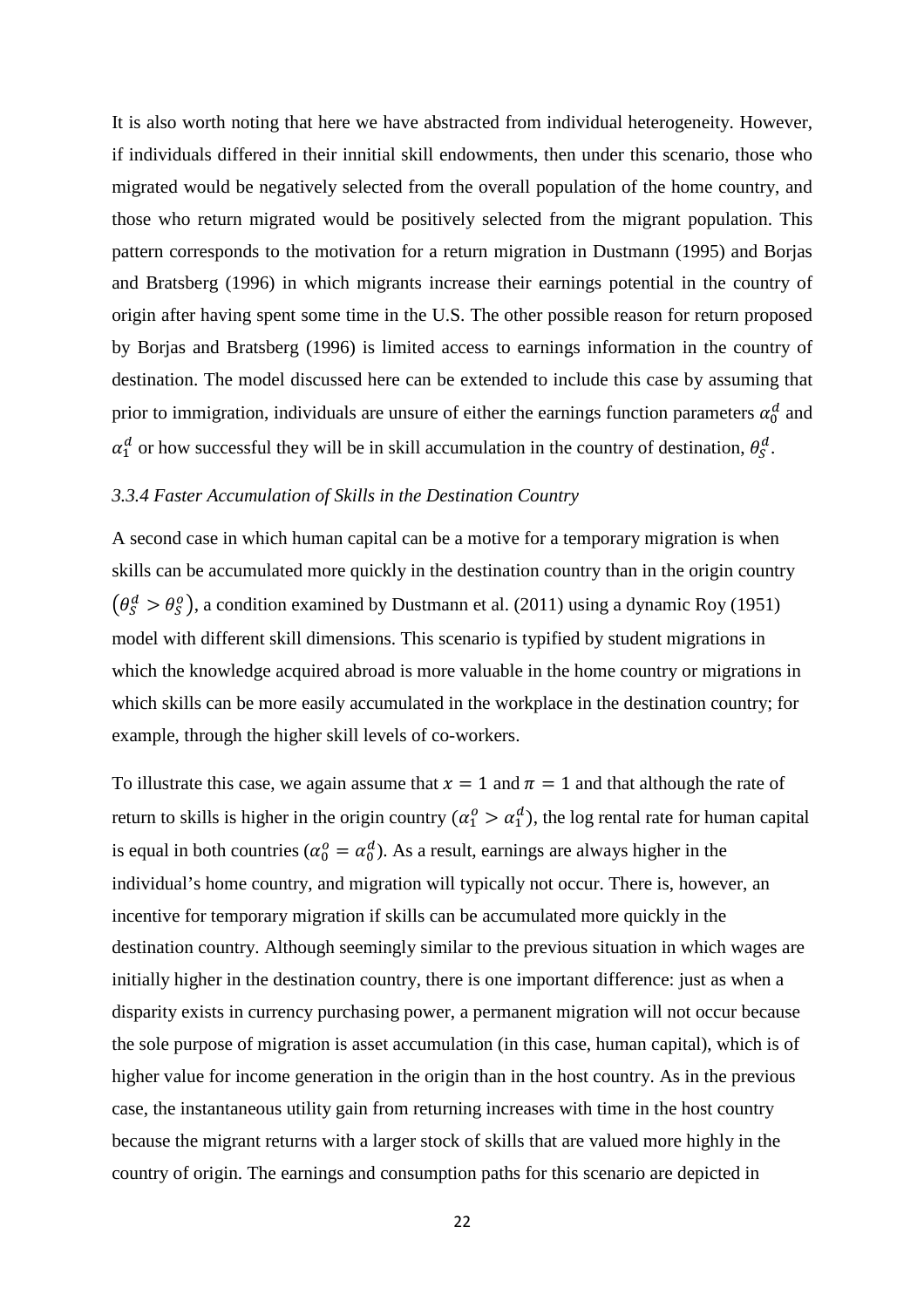Figure 6b.<sup>18</sup> At the time of return (here, at  $a = 5$ ), earnings exhibit a discontinuity because of the higher return to skills in the country of origin. Again, since income increases over the individual's lifetime, he or she initially borrows and, given the parameter values chosen, will start repaying only after having returned. As in the earlier scenario, there is no asset accumulation: immigrants would rather borrow while abroad and repayment does not necessarily coincide with the time of return.

![](_page_24_Figure_1.jpeg)

Figure 6: Earnings and consumption profiles: (a) with temporarily higher earnings, and (b) faster skill accumulation in the destination country.

A combination of these two scenarios can help explain the observation in some empirical literature of positive (negative) returns in the origin country to having spent time abroad. Nevertheless, the evidence on such returns is mixed and suggests considerable heterogeneity in both the returns to skills and the rates at which skills are accumulated. Ramos (1992) and Enchautegui (1993), for example, find that Puerto Rican returnees from the U.S. mainland, especially those who have stayed abroad for a long time, suffer penalties that individuals who never migrated do not. This situation corresponds to one in which skills are accumulated at a lower rate abroad or skills that are productive in the country of origin depreciated while the individual was abroad. Emigration and return in such a case may be driven by higher average wage levels on the U.S. mainland. Lacuesta (2010), drawing on Mexican census data, on the other hand reports that Mexican returnees from the U.S. do have higher earnings than non-

<sup>&</sup>lt;sup>18</sup> Here we let  $x = 1, \theta_S^d = 0.2, \theta_S^o = 0.1, \alpha_0^d = \alpha_0^o = 0.5, \alpha_1^d = 0.3, \alpha_1^o = 0.9$  and  $\pi = 1$ .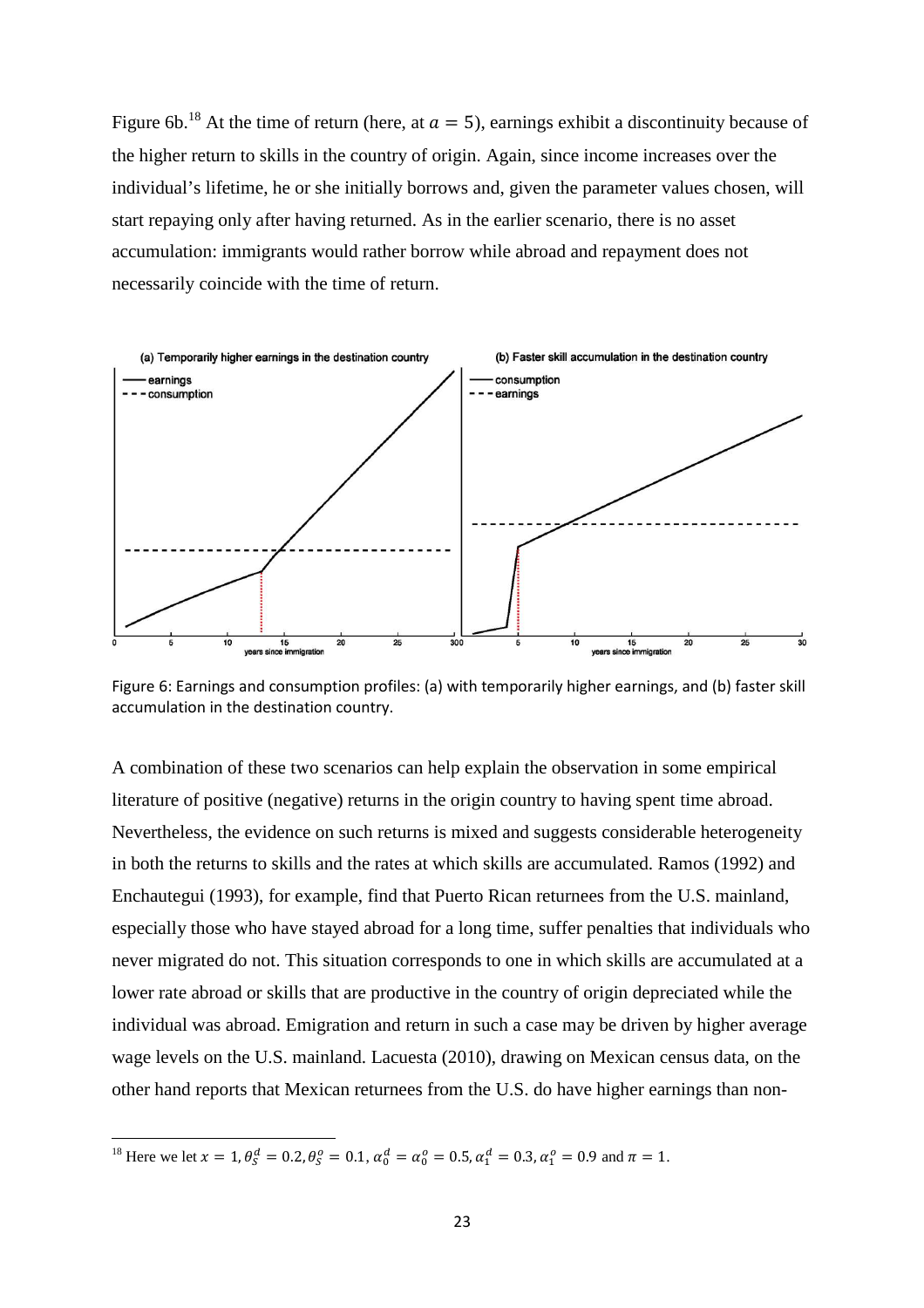migrants, which is more similar to the parameterization chosen above. He also finds, however, that this difference is already observable for returnees who have remained in the U.S. for less than a year and does not increase with length of migration. This latter points to a positive selection of emigrants from the origin country rather than an accumulation of human capital. Contrary to Lacuesta (2010), who uses Mexican census data, Reinhold and Thom (2013) do find a significantly positive effect of longer migration durations in the U.S. on workers' wage after their return to Mexico, which they ascribe to the more continuous measurement of lifetime migration experience by the Mexican Migration Project. Findings for other countries, however, are mixed: whereas Co, Gang, and Yun (2000) identify a positive wage premium for female returnees to Hungary from OECD countries, Barrett and O'Connell (2001) report a wage premium for male but not female Irish returnees, and De Vreyer, Gubert, and Robilliard (2009) find significantly higher earnings for workers from a number of West African cities who have spent some time abroad.

#### *3.3.5 Discussion*

Whereas the above analysis isolated each return motive separately to illustrate the different reasons for return migration and their effects on consumption behavior and selection, in real migration situations, both emigration and remigration decisions are likely to be driven by a combination of these motives.<sup>19</sup> Nevertheless, our analysis offers several interesting insights: First, differences in purchasing power can be a powerful motive for return migrations and, given differences in consumption preferences, can induce particular savings patterns that are commonly associated with temporary migrations. Second, alternative highly plausible scenarios exist when a return is driven by differential rental rates to human capital or different skill accumulation possibilities that can lead to situations of no savings accumulation in the host country. Third, two of the scenarios outlined above create a situation in which a migration will only take place in conjunction with a return; in both cases, a migration allows the individual to attain a higher level of lifetime consumption, in one case driven by price differences; in the other, by faster skill accumulation in the host country.

<sup>&</sup>lt;sup>19</sup> In the above baseline model, the four scenarios discussed so far amount to necessary conditions. As pointed out in the discussion, however, depending on the actual parameter values, migration may not occur in the first place or may (in two of the scenarios) turn out to be permanent. Sufficiency for migrations to occur and be temporary requires an interior solution to indifference condition (2): that is, that initially  $V^{\circ}(a_0, A_0, S_0)$  $V^d(a_0, A_0, S_0)$  so that an individual finds it optimal to emigrate, while for a certain age  $a \in \{a_0 + 1, T\}$ , the value of returning must exceed the value of staying in the host country,  $V^{\circ}(a, A_{a}, S_{a}) > V^{\circ}(a, A_{a}, S_{a})$ , where  ${A_a}_{a=a_0+1}^T$  and  ${S_a}_{a=a_0+1}^T$  are the sequences of asset and human capital stocks resulting from optimal consumption and location choices.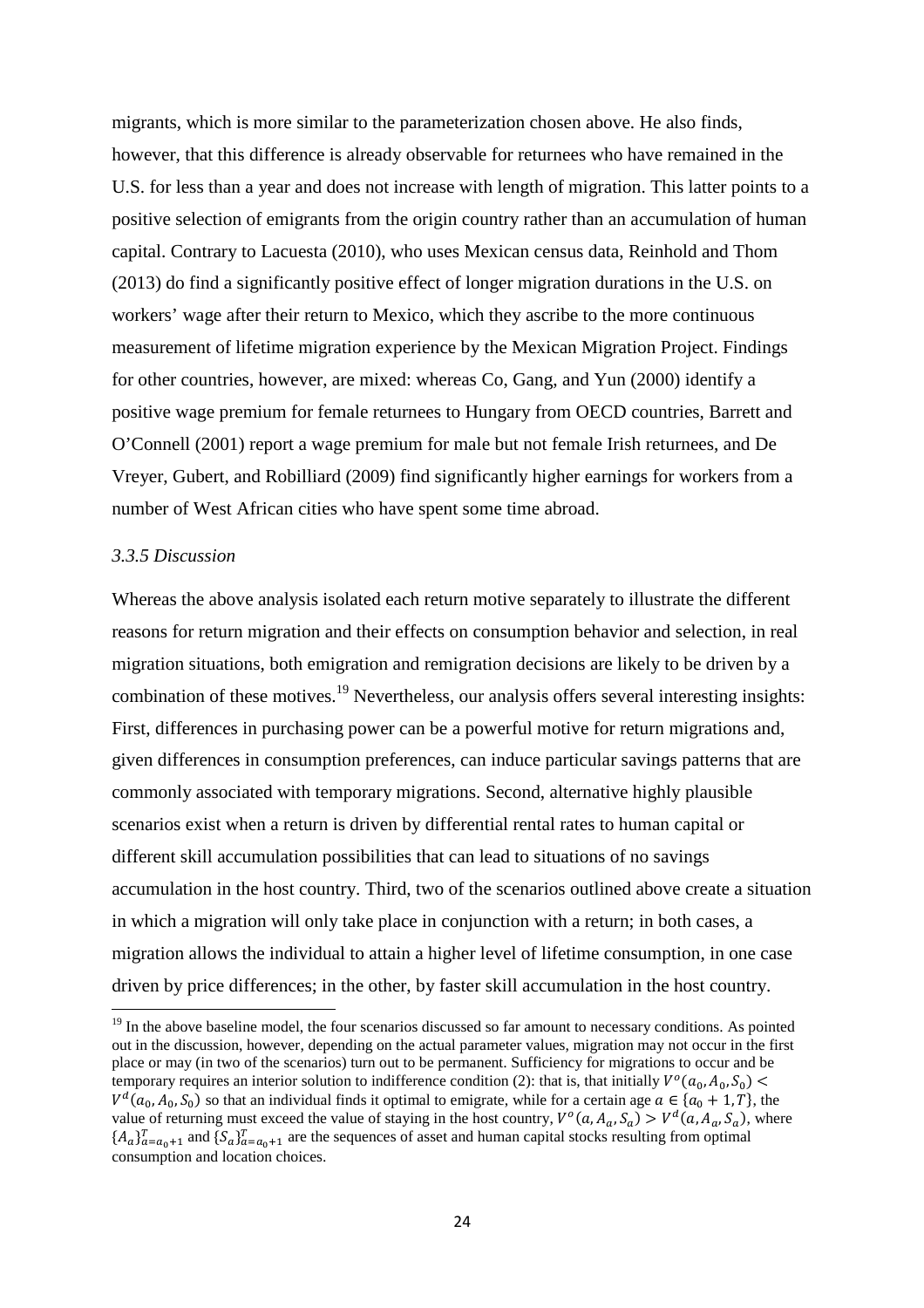Return migrations, therefore, are not always special cases of permanent migrations; rather, they may be forms of migration that take place only if there is a period of consumption – or work – in the origin country after remigration.

One important question that remains is who returns and who migrates in the first place,  $^{20}$  a point not addressed by the above modeling of one single representative individual. Our modeling framework is easily extendable to return migrant selection; for example, in terms of the skills among migrants who stay abroad permanently. One way to extend the framework would be to assume a distribution of skills over the population and investigate from which parts emigrants from the origin country and return migrants are drawn (cf. Borjas and Bratsberg, 1996). In such a framework, the selection of returnees among a host country's immigrant population depends on the relative returns to skills in the two locations, with the skill level of return migrants lying between that of non-migrants and migrants who stay abroad permanently. Thus, when emigrants are positively selected from their home country's population, returnees will be negatively selected among all migrants, and when emigration is negatively selective, return migrants will be positively selected.<sup>21</sup> Although this same outcome is predicted by the third case discussed above, the selection from a distribution of skills will be less clear cut if individuals also have a higher preference for consumption in their country or origin and if the population of immigrants is characterized by a distribution of preference parameters.

#### **3.4. Extensions of the Basic Model**

Extending our basic model will allow more elaborate analyses of temporary migrations and provide a building block for stochastic and eventually estimable models. Possible extensions include changes in preferences while residing in a foreign location, habit formation when locations are changed, multiple skills with different degrees of transferability across countries, active investments in human capital, endogenous labor supply, unemployment risk,

 $20$  See the extensive literature on migrant selection (e.g. the analyses of Mexico-U.S. migrant selection by Borjas, 1987; Chiquiar and Hanson, 2005; McKenzie and Rapoport, 2010; Moraga, 2011). This literature, however, focusses on selection of migrants from their source country population and does not distinguish permanent from temporary migrants.

<sup>&</sup>lt;sup>21</sup> While Borias and Bratsberg (1996) implicitly assume a fixed migration duration for all temporary migrants, Dustmann and Görlach (2014) endogenize the time spent abroad. They show that in this setting, the migration duration is a monotonic function of an individual's skill level. In earlier work, Dustmann et al. (2011) use a multidimensional Roy model to investigate selective return migration (see also Dustmann and Glitz, 2011, for a simplified discussion of selective migration in a general Roy model setting).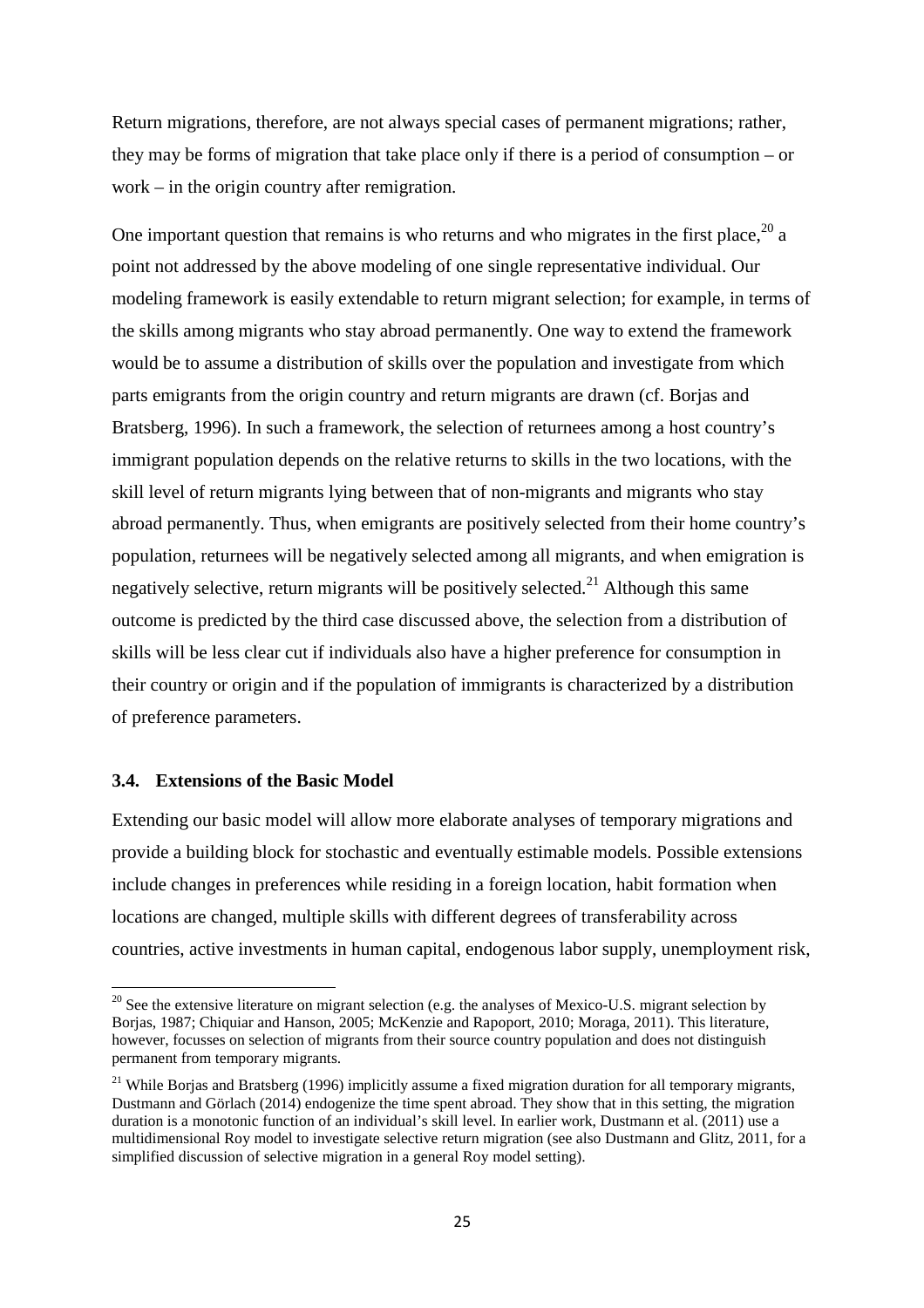repeat migrations, borrowing constraints, migration costs, and collective decision making. In this section, we briefly discuss the most pertinent of these possible extensions and how they can be implemented.

#### *3.4.1 Habit Formation*

If the preference parameter  $\pi$ , which determines the marginal utility from consumption in the host relative to the home country, increases with the time spent in the host country because of changing habits and assimilation, then the time since immigration would have to be included in the state space,  $\Omega$ . Then, in addition to human capital, "habit capital" will accumulate as immigrants integrate into their host country's native society. If such accumulation results from an individual's choice to actively invest in integration, then social capital is accumulated that may in turn affect both preferences for living in the host country and job opportunities (cf. Adda, Dustmann, and Görlach, 2014).

#### *3.4.2 Multiple Skill Dimensions*

Another simplification adopted in the basic model is the assumption of one skill dimension, S, with different prices in the two locations. This skill dimension, however, is extendable to a Roy model with multiple skill dimensions (Dustmann et al., 2011), a multi-skill framework that has interesting implications for the way we should think about migrations, brain drain, and brain gain. In particular, not only may different skills have different prices in the origin and destination countries, they may also accumulate differently, producing emigration and remigration patterns that select individuals into the migrant and return migrant populations according to their innate skill endowments.

#### *3.4.3. Borrowing Constraints*

Self-employment can be an attractive option for many returnees and is a choice likely to interact with decisions to migrate in the first place (see Dustmann and Kirchkamp, 2002). For example, migration may have been chosen in response to borrowing constraints by individuals hoping to set up a business in their country of origin (Mesnard, 2004; Yang, 2006). Individuals who face borrowing constraints that prevent them from accumulating the necessary assets to set up their own businesses may choose migration as a means to accumulate the required initial capital. In this case, self-employment s would be an additional choice in the model set out above, perhaps also as a further argument of the utility function so that  $u^{\circ} = u^{\circ}(c_{a}, s)$ . Adjusting the budget constraint in the country of origin to reflect this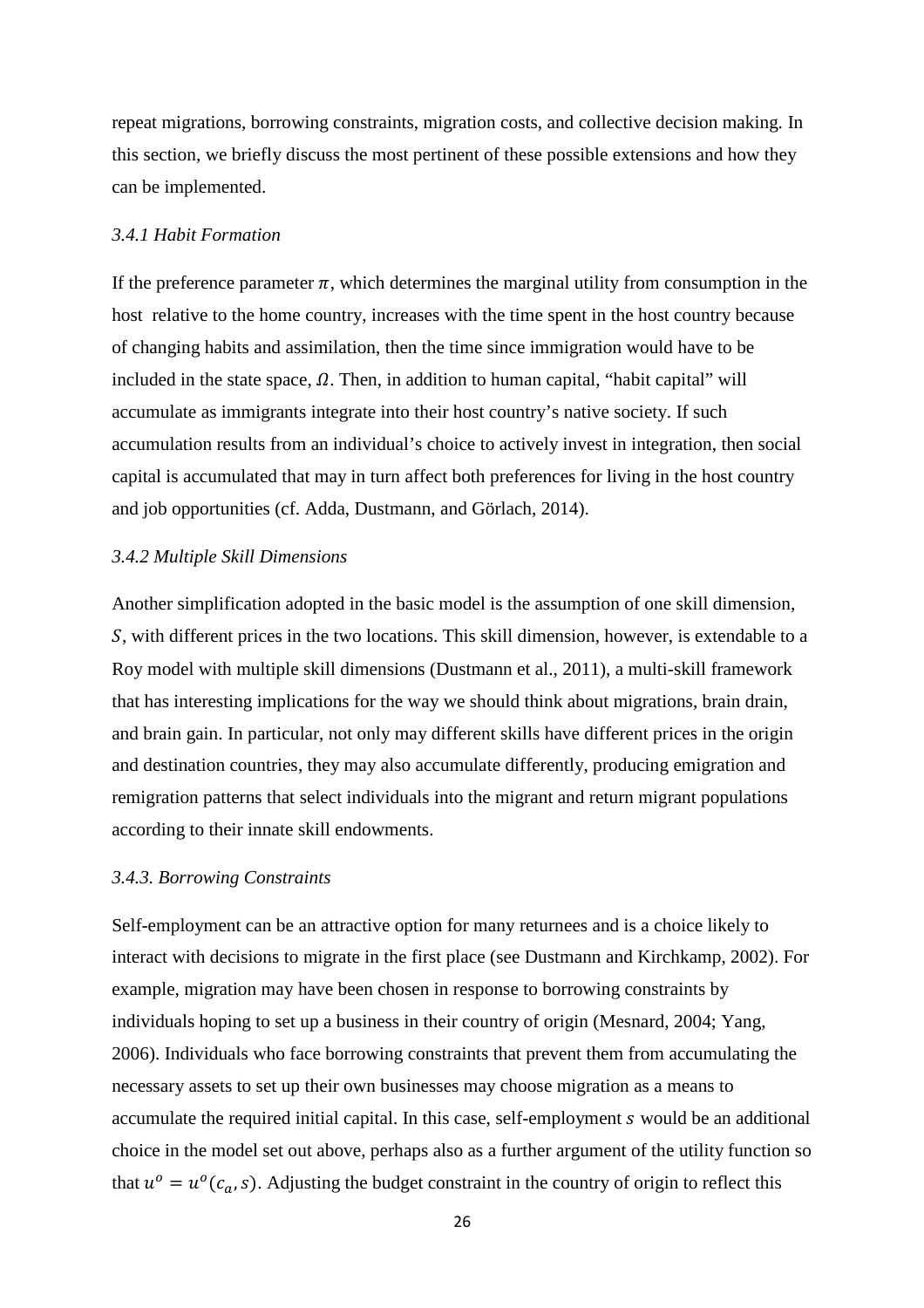extension yields  $xA_{a+1} \leq (1+r)xA_a + s_aY_s^o(S_a) + (1-s_a)Y_e^o(S_a) - c_a - I_a$ , with  $A_a \ge R$ , where R is the borrowing constraint and  $s_a$  indicates whether the individual chooses to be self-employed. Further, let  $Y_s^o(S_a)$  and  $Y_e^o(S_a)$  be the earnings after return one can obtain when being self-employed or dependently employed, and let  $I_a$  be the level of initial investment required to set up the business, which is equal to zero once the business is set up or if the individual chooses not to become self-employed. Then such a scenario corresponds to what Piore (1979) labels "target earning," a factor he considers the main motive for temporary migrations.

This distinction between migration motives is important because it implies different individual responses to changes in economic conditions. That is, dependent on the relative magnitudes of income and substitution effects, a change such as an increase in host country wages can have ambiguous effects on optimal migration durations in the baseline model (see Dustmann, 2003). For borrowing-constrained target savers, on the other hand, for whom the purpose of migration is the accumulation of sufficient assets to cover investment cost  $I_a$ , an increase in host country wages will always reduce the time spent abroad (Yang, 2006; Djajić and Vinogradova, 2014). If the returns to accumulated assets differ for employed workers versus entrepreneurs, with higher returns for the latter (so that  $r_s > r_e$ ), the budget constraint becomes  $xA_{a+1} \leq (1 + s_a r_s + (1 - s_a)r_e)xA_a + s_a Y_s^o(S_a) + (1 - s_a)Y_e^o(S_a) - c_a - I_a$ . Then, contrary to the former case and the baseline model without entrepreneurs (where an increase in  $Y^{\circ}(S)$  always shortens migration duration), an increase in  $r_s$  in the country of origin, interpretable as improved investment opportunities, has an ambiguous effect on the optimal time spent abroad given higher wages and more easily accumulated assets. For instance, Lindstrom (1996) finds that improvements in investment opportunities in the origin communities of Mexican migrants to the U.S. tend to increase migration durations as asset accumulation becomes more valuable.

#### *3.4.4 Household Migration Decisions*

In contrast to our basic model in which decisions are made by one individual, some evidence – particularly for developing countries – suggests that migration decisions are frequently made on the household level (Stark, 1991; Lessem, 2013). Such household decisions, sometimes taken with the aim of reuniting with family, may lead to different remigration patterns. For instance, Bijwaard (2010) shows significantly lower outmigration hazards for immigrants to the Netherlands who immigrated for family formation or family reunification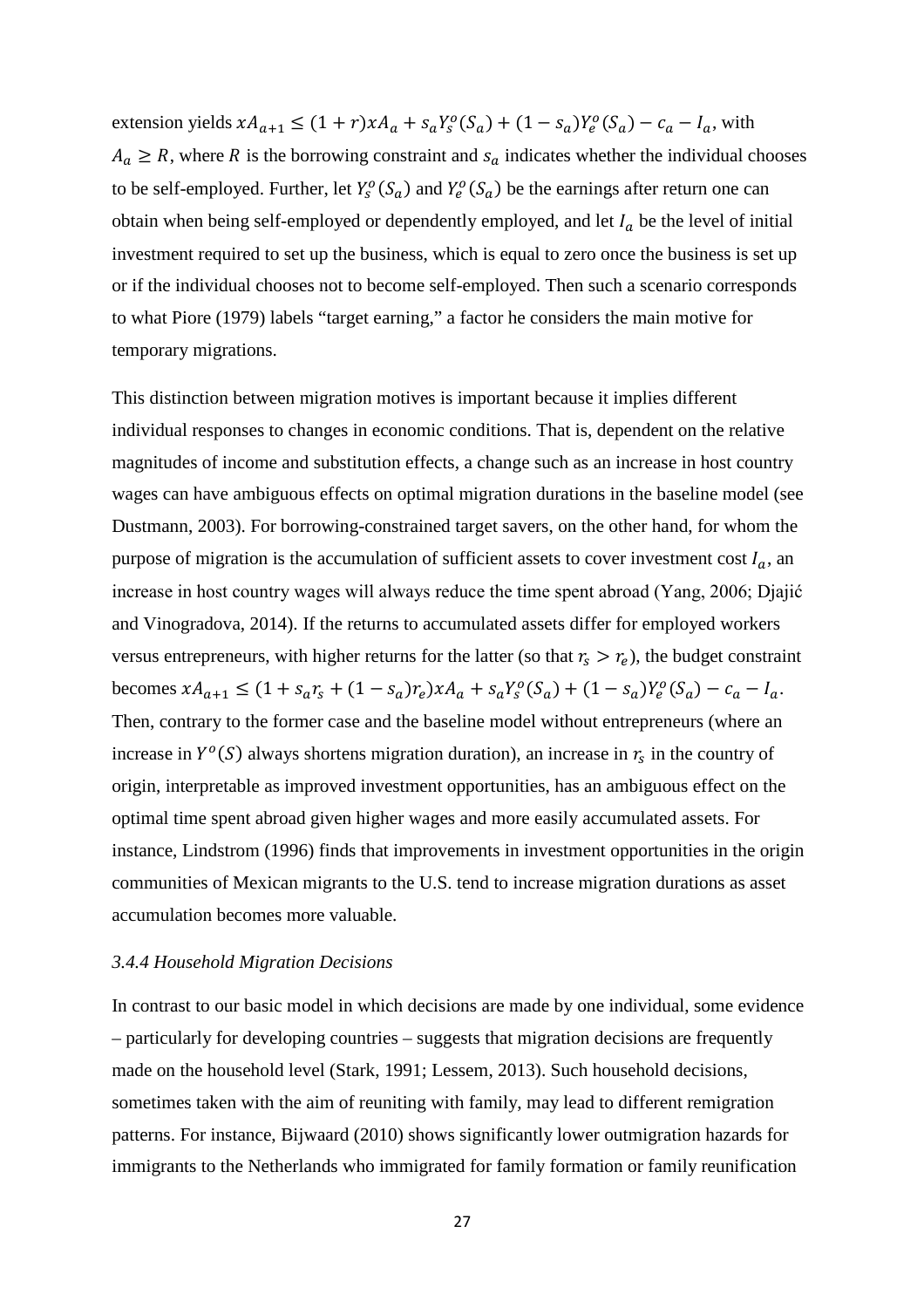reasons as compared to labor or student migrants. Junge, Munk and Poutvaara (2014) document far lower outmigration rates from Denmark for couples than for either single men or women. Likewise, for the U.S., Van Hook and Zhang (2011) plausibly show outmigration rates to be lowest for married immigrants whose spouses reside in the U.S.

Our model can be extended to allow for the possibility that migration and re-migration decisions are taken in a household framework. For example, if a migrant must finance the family in the origin country, a simple extension would include a per period utility while in the destination country, adjusted to include not only the migrant's consumption but also that of family members back home,  $u^d(\pi, c_a^d, c_a^o)$ , and possibly the location vector of other family members. Abstracting from the choice of location in which financial assets will be kept, the budget constraint is then extended to  $A_{a+1} \leq (1+r)A_a + Y^d(S_a) - c_a^d - xc_a^o$ , possibly also including income from other family members. This modest extension of the baseline model, though likely worthwhile considering in many empirical applications does not change the model's qualitative implications. In fact, the framework can further be extended beyond the unitary household setting. Having more than one decision maker choose his or her location in conjunction with, for instance, a spouse's migration decision requires solving for an equilibrium outcome, which tends to be computationally demanding.<sup>22</sup> Approaches taken in the literature to deal with this challenge include assumptions about within-household transferable utility (Gemici, 2011) and categorizations of household members as primary and secondary movers, with the secondary movers conditioning their choice(s) on decisions made by the primary mover (Lessem, 2013).

#### *3.4.5 Repeat or Circular Migrations*

It also is possible to extend our focus on temporary migrations in which return is an absorbing state to other, possibly more complex, forms of temporary migrations, such as repeat (circular) migrations. In a non-stochastic setting, repeat migration may occur if the relative preference for being in the destination country,  $\pi$ , decreases with the uninterrupted time spent in that country. For instance, long periods away from family and home environment may create a cost for the migrant that increases with separation but returns to its

 $22$  See Mincer (1978) for a model describing the interplay between family migration and marital stability in a static setting. Building on this, Djajić (2008) analyses potentially conflicting interests of parents and children in their return decisions. An intuitive implication of these models is that the probability of all family members staying or moving jointly increases with the option of intra household transfers.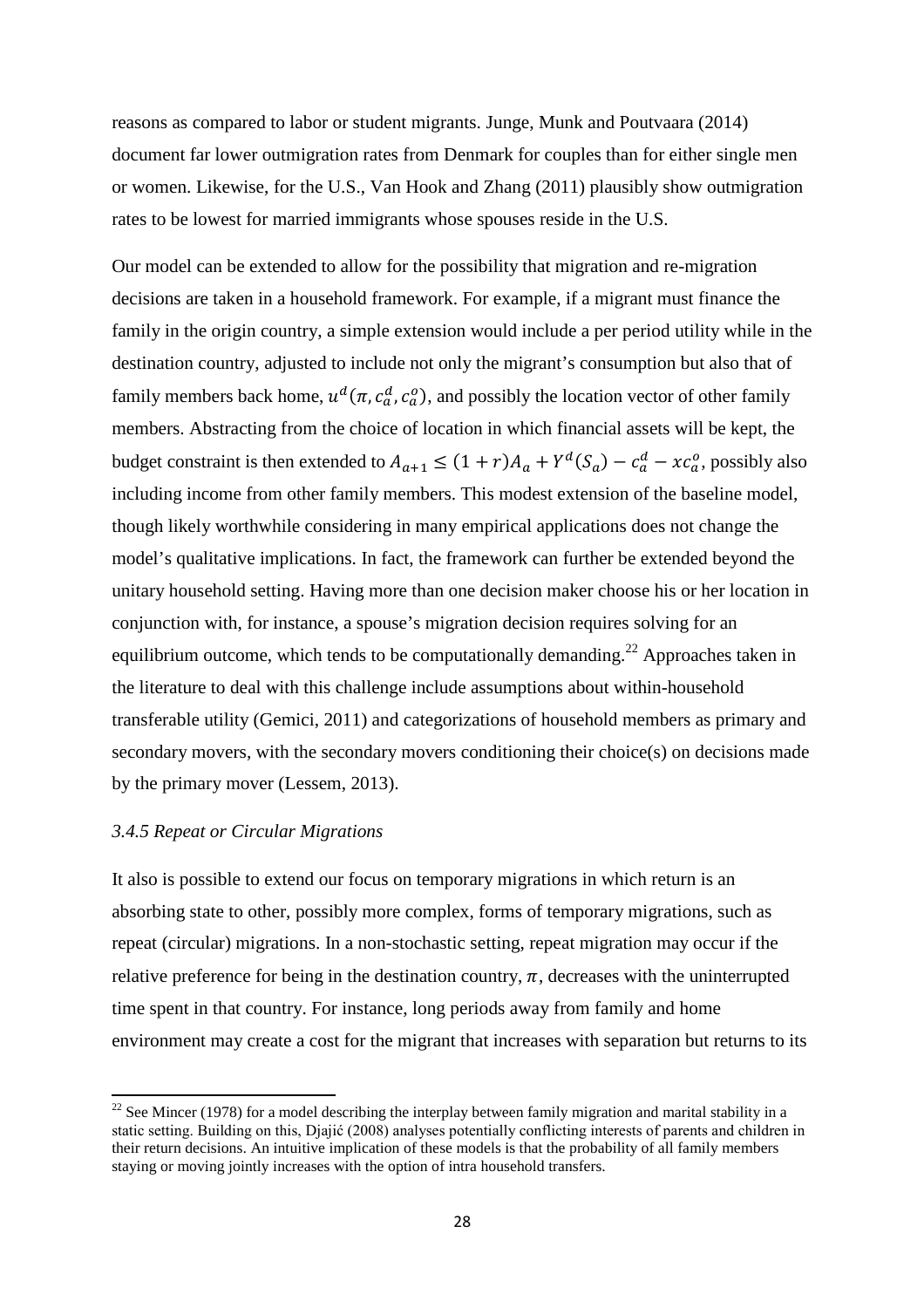initial value once the individual has spent some time at home, as in Nakajima, 2014b. In such a case it might be preferable for migrants to split their optimal total migration duration into several stays. The vector of state variables would then also include years since last immigration, and the per period utility in the country of destination would be given by  $u^d(\pi(ysm), c_a)$ . Return to the country of origin would then no longer be an absorbing state, so that regardless of migrant location, his or her value would be given by  $V^L(\Omega_a)$  =  $\max\{V^d(\Omega_a), V^o(\Omega_a)\}\$ ,  $L \in \{d, o\}$ . We recognize, however, that in a stochastic environment, repeat migrations may occur for other reasons, including unforeseen events. Moreover, many repeat migrations, such as agricultural migrations, are likely to be determined by the types of jobs available to immigrants.

#### *3.4.6. Risk and Uncertainty*

To assess risk and uncertainty, the model can be augmented with stochastic terms that induce return and possibly repeat migrations. For instance, if unforeseen exchange rate fluctuations change the value of accumulated savings back in the home country, they may affect return decisions. Such a situation is observed for Filipino migrants by Yang (2006), who uses exchange rate shocks during the 1997 Asian crisis to distinguish target savers from migrants whose return decisions seem driven by classical lifetime utility maximization. If such fluctuations reverse individual economic prospects, a returned migrant may choose to remigrate. Similarly, if an undocumented migrant who optimally would have chosen to stay longer is deported, that individual may want to re-migrate. In our model, return or repeat migrations may also be triggered by time variant locational preferences  $\pi$  or income  $Y^L(S)$ , fluctuations that also determine the location choices of Mexican migrants in the models estimated by Colussi (2003), Thom (2010), and Lessem (2013). These authors formulate a migrant's decision problem as a dynamic program in a framework not too different from ours and then use these structural models to predict the effect of changes in U.S. border enforcement on migration decisions.

#### *3.4.7. Legal Constraints, Undocumented Migration and Border Controls*

If the risk of being prevented from entering or staying in a destination country increases, perhaps because of stricter visa requirements or, in the case of illegal immigrants, stricter border controls, it may affect the return decisions of immigrants currently in the host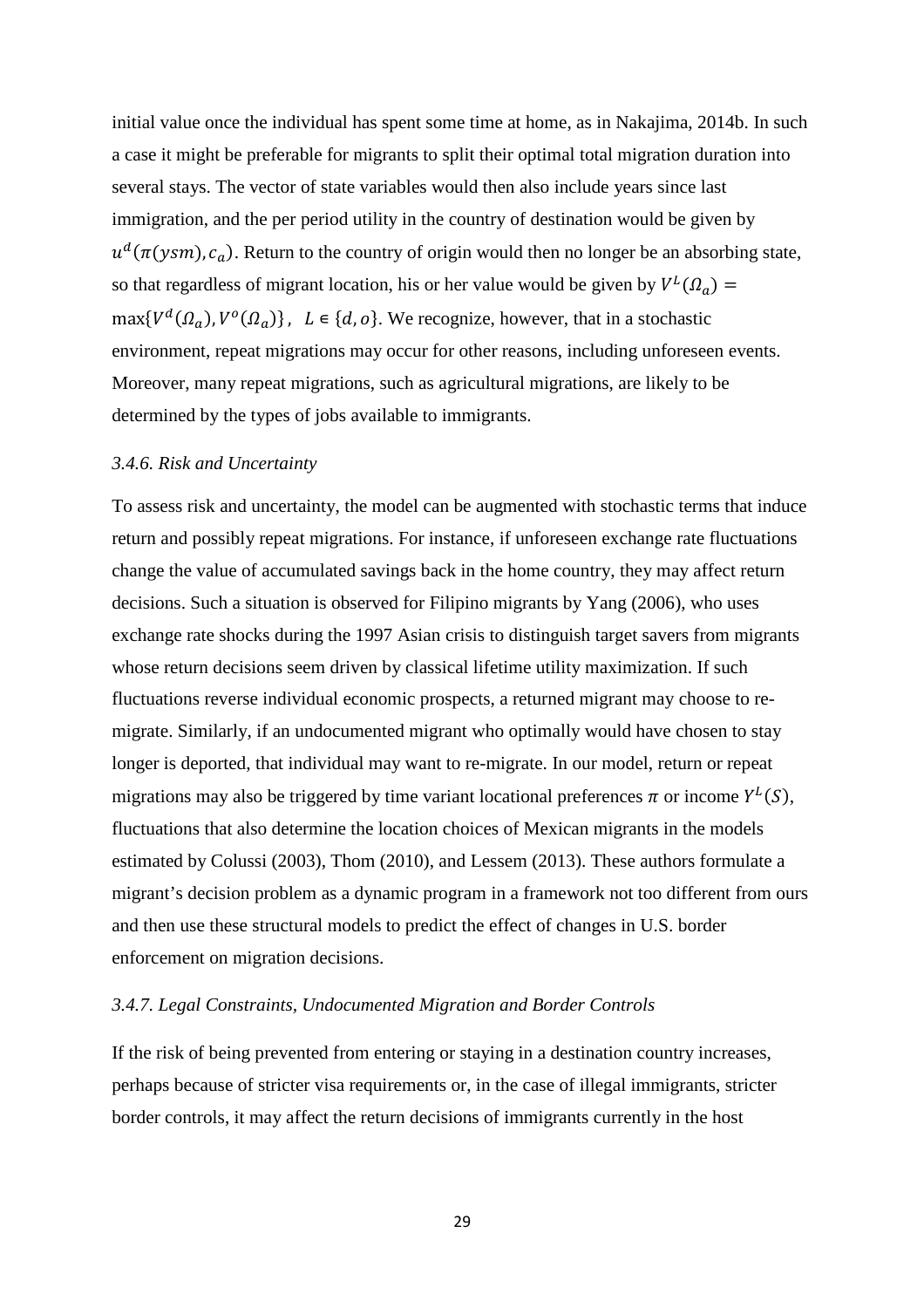country.<sup>23</sup> For instance, in a model of circular migration, a tightening of visa requirements or border controls would either constitute a cost C of immigration, so that  $V^o(\Omega_a)$  =  $\max\{V^d(\Omega_a) - C, V^o(\Omega_a)\}\$ , or, in the case of illegal migrations, might increase the probability  $p$  of being apprehended at the border and forced to stay in the country of origin, so that  $V^o(\Omega_a) = pV^o(\Omega_a) + (1-p) \max\{V^d(\Omega_a), V^o(\Omega_a)\}\)$ . Importantly, many legal migrations take place under temporary visa schemes. If these are binding and granted durations of residence are shorter than they would be if chosen optimally, forward looking individuals will anticipate the risk of not being granted a visa extension, and adjust their choices accordingly. For instance, immigrants expecting a relatively short stay in the host country (voluntarily or not) will have higher savings and/or send more remittances to their home country.

Enforcement directed at undocumented immigrants who are already in the host country could be modeled as a stochastic term denoting migrant deportation irrespective of the relative magnitudes of  $V^d(\Omega_a)$  and  $V^o(\Omega_a)$ . If such enforcement and the risk of being deported imposes a permanent cost  $\tilde{C}$  to utility while in the host country, then  $V^d(\Omega_a) = \tilde{p}V^o(\Omega_a) +$  $(1 - \tilde{p})$  max $\{V^d(\Omega_a) - \tilde{C}(ysm), V^o(\Omega_a)\}\$ , where  $\tilde{p}$  is the probability of being deported and  $\tilde{C}$  varies with years since immigration. This cost to utility may, for example, be higher for immigrants who have just arrived and may lack knowledge about the destination country or who have yet to establish a secure network. The model thus allows analysis of the effect that border controls have on the probability of migrants returning to their countries of origin. Existing analyses of the effect of U.S. border enforcement on Mexico-U.S. migration flows, for instance, all find that an increase in U.S. border enforcement not only discourages the inflow of undocumented Mexican migrants but also increases the average time migrants who have crossed the border remain in the U.S. (Thom, 2010; Angelucci, 2012; Lessem, 2013).

#### *3.4.8 Human Capital and Labor Supply*

Another extension would replace the assumption that human capital accumulates rather deterministically and only dependent on location decisions with a scenario in which migrants choose when and how much human capital to accumulate. Under that condition, if there is uncertainty about future earnings or locational preferences (e.g., because of uncertain

 $^{23}$  Border enforcement may also affect the initial migration decision, as suggested by Orrenius and Zavodny (2005) in a study of the selection of undocumented Mexico-U.S. migrants.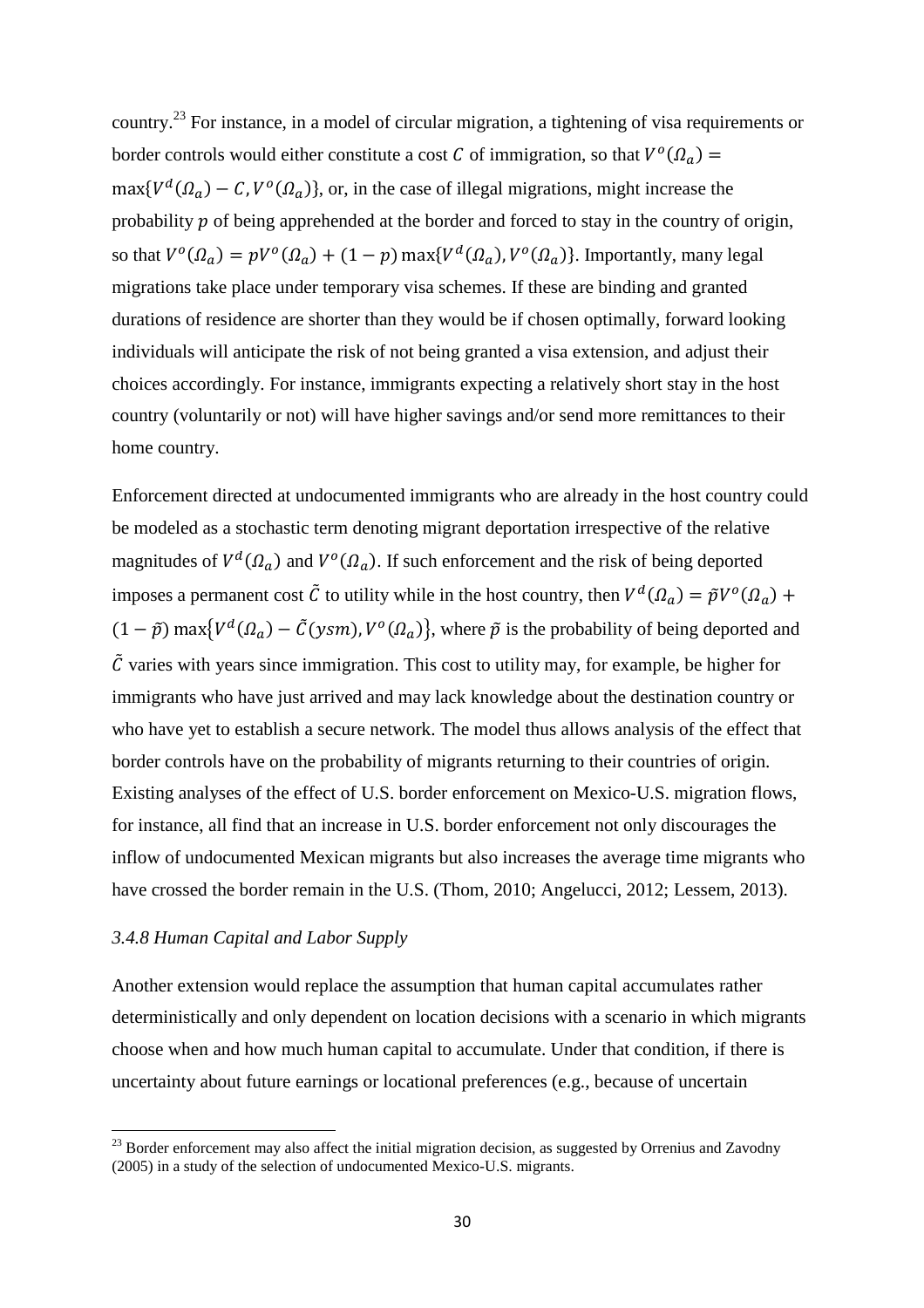developments in the destination or home country), the immigrant's *anticipated* length of stay in the destination country would affect human capital investment decisions at any point over the migration cycle. Because such anticipated durations of stay may change over the migration cycle, immigrants would re-optimize their investment decisions. Adda et al. (2014) develop a model that includes endogenous skill accumulation, which demonstrates that, for instance, policies that induce uncertainty about immigrants' chances of remaining permanently in the destination country may lead to ex-post suboptimal human capital investment.

Similarly, when labor supply is endogenous, the anticipated time spent in either location will be important in choosing between leisure and labor supply, see Galor and Stark (1991). Hence, whereas in our basic model, the planned migration duration is important for consumption choices, this duration will generally influence every additional choice allowed for in the model. As a result, when migrations are temporary and migrants choose the optimal migration duration, all other choices will be taken in conjunction with their planned duration abroad, which obviously introduces considerable complexity and heterogeneity into immigrants' economic decisions.

#### *3.4.9 Guest Worker Migrations*

Many migrations are temporary by definition; for instance, when migration is firmly linked to a particular work contract, such as the exchange of financial service providers across national borders, teaching or domestic positions in the Middle East, or seasonal agricultural work in Europe or the U.S. In these cases, the optimization problem simplifies considerably because now the length of the migration is predetermined and cannot be chosen by the migrant. As a result, although decisions in the host country continue to be affected by work contract and expected economic conditions in the home country after return (e.g., wages), the migrant will no longer choose the optimal time of return because this is now set exogenously. When the constraint becomes binding, it may result in different decisions than in the case of an optimal migrant-chosen duration. For instance, in our first scenario, in which the migrant has a preference for consumption in the home country (section 3.3.1), the decreasing marginal utility from consumption implies that a shorter guest worker contract would reduce consumption and increase savings during the stay in the host country.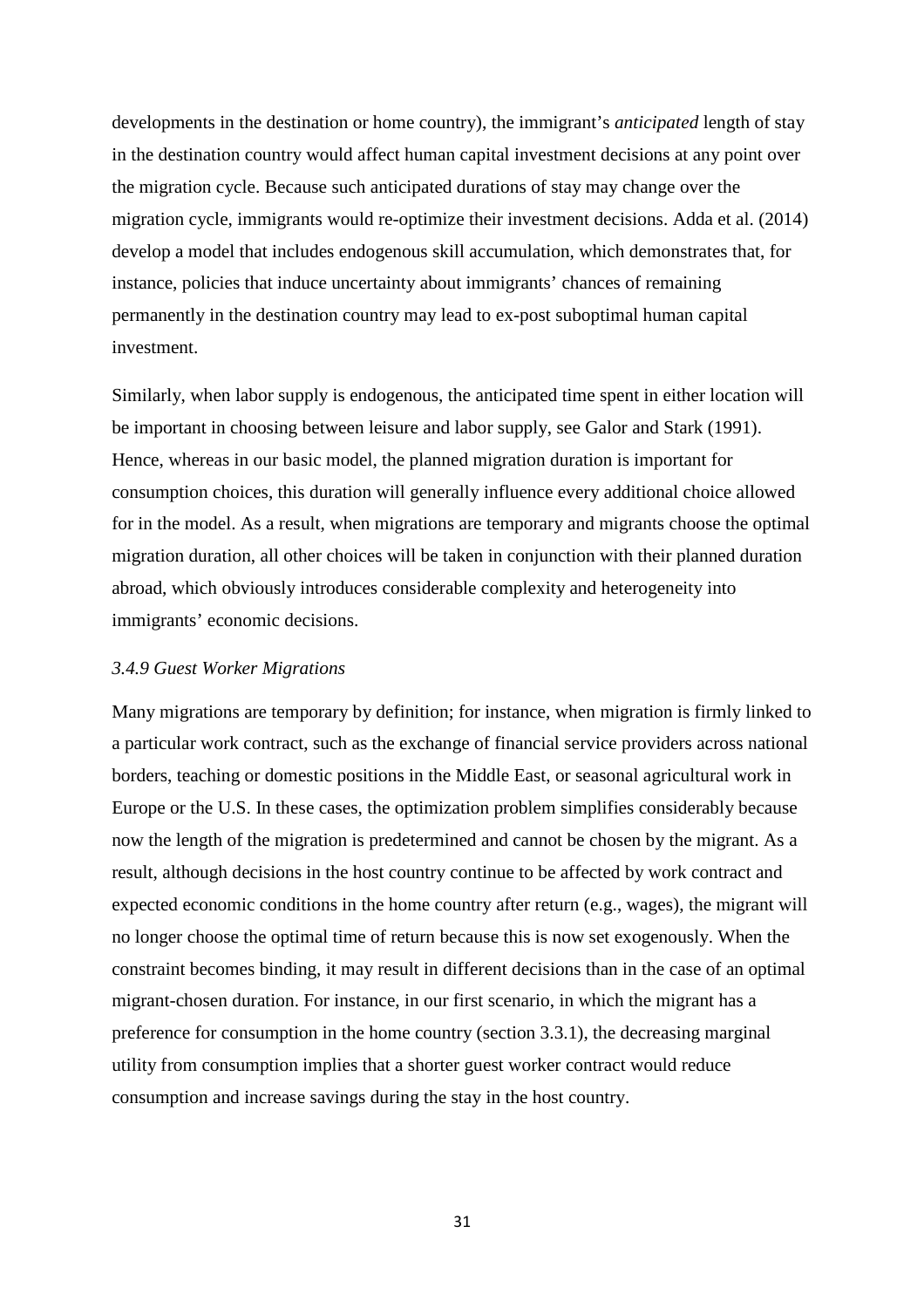#### **4. Optimal Migration Duration and Economic Behavior**

#### **4.1 Measuring Migration Durations**

Although, as previously stressed, measurement is a major problem for temporary migration research, even if data were available that allowed assessment of migration length, it is questionable how useful such information would be for assessing the relation between immigrants' economic behavior and migration duration. For example, using information on completed durations to understand its impact on behavior would inherently assume that expected durations always equal immigrants' completed durations and that the optimal migration duration is the same at any point over the migration cycle, which would indeed be the case in the deterministic baseline model sketched above. Such is unlikely to be the case, however, once we introduce stochastic shocks to earnings and preferences into the model, as in that case individuals re-optimize and the optimal re-migration decision may change over the life cycle. Thus, at different stages in their migration history, immigrants may condition on different expected migration durations, meaning that information on the length of a completed migration may give little indication of e.g. planned migration duration just after arrival in the host country, when immigrants make choices about investments in, for example, language acquisition. What is needed, rather, is information on *intended* migration duration, which is only available in a few surveys.

To illustrate, we plot the changes in immigrants' return intentions over time in Figure 7 for the U.S. and for Germany. For the U.S., we use the two waves of the NIS to show the fraction of immigrants who intend to stay permanently, conditional on having stayed until the second wave (Figure 7a). The longer time span of the SOEP allows the fraction to be plotted by years since immigration (Figure 7b), again for the subsample of immigrants who are observed throughout the first 20 years of their stay. Both parts of the figure show a tendency for these immigrant subsamples to revise their migration plans over the migration cycle toward a permanent stay.<sup>24</sup>

<sup>&</sup>lt;sup>24</sup> This observation cannot, of course, be shown for entire immigrant cohorts, as those who revise their intended length of stay downwards are more likely to select out of the observed samples.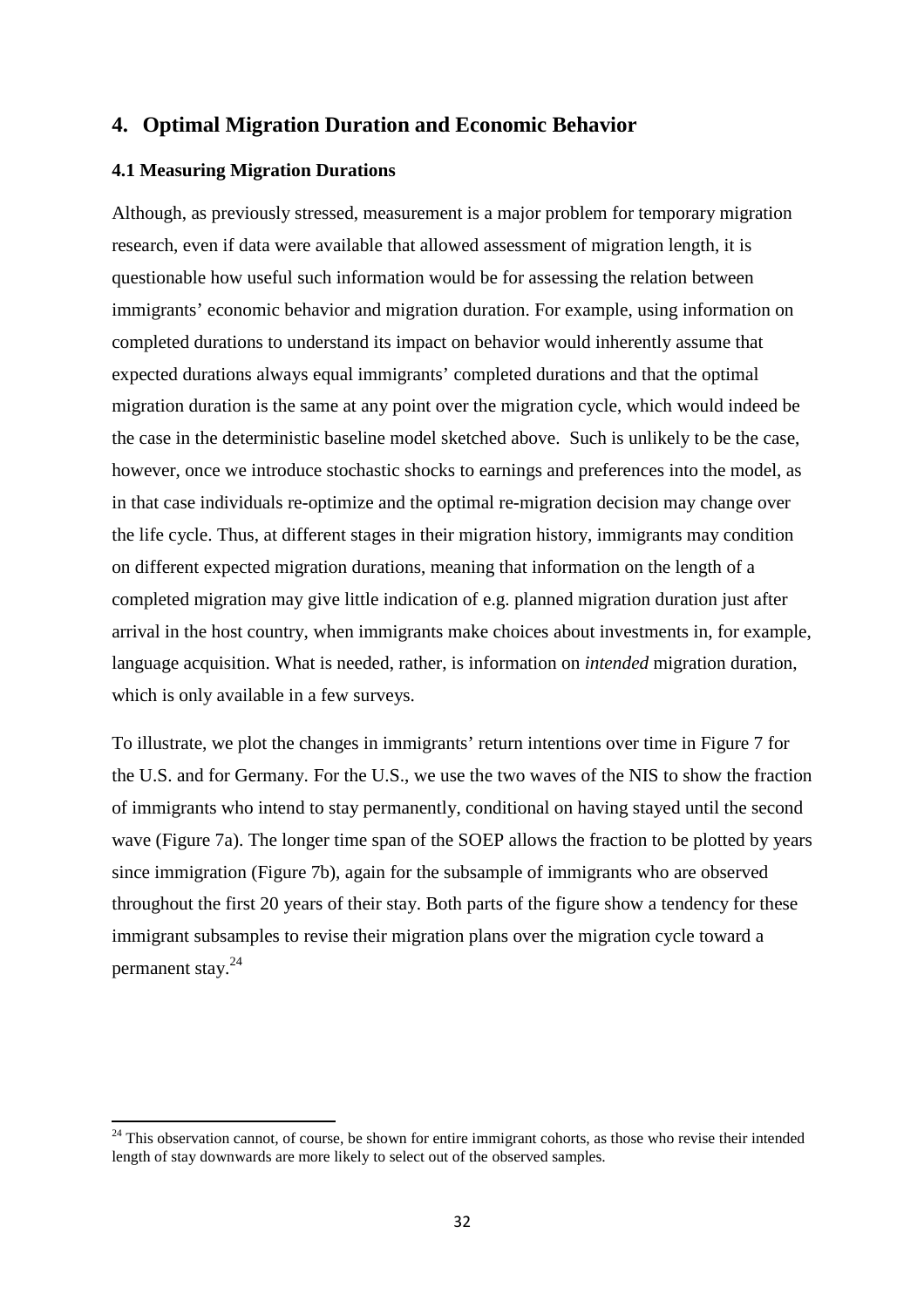![](_page_34_Figure_0.jpeg)

Figure 7: Fraction intending to stay permanently for immigrants aged 18-64 who arrived at ages 16 or older: (a) U.S. data from the two waves of the New Immigrant Survey and (b) data from the German Socio-economic Panel, waves 1984-2012.

#### **4.2 Return Migration and Economic Behavior**

As already discussed, a temporary, as opposed to a permanent, migration affects immigrant behavior in virtually every dimension. For instance, immigrants who intend to remain only temporarily in the host country, and who will spend the remainder of their life in the origin country, condition any present day choice on expectations about their expected future situation in the country of origin. Thus, if wages back home are far lower than in the host country, for example, it may lead to an intertemporal substitution of leisure whose extent may differ between migrants dependent on individual expectations or length of intended migration. This variation introduces heterogeneity into immigrant economic behavior that depends on variables which may be difficult to measure and thus have consequences for such empirical work as analyses of life cycle wage profiles or estimations of labor supply elasticities.

In fact, Dustmann (1993), seeking to explain why the earnings paths of immigrants to Germany were flatter than those of immigrants to the U.S. (see Chiswick, 1978; Long, 1980; Borjas, 1985), emphasized early on that immigrants' human capital investments and ensuing assimilation profiles may depend on migration duration. In particular, he demonstrated that the nature of the migration – whether permanent or temporary – may have an important impact on the earnings growth that should be seen in immigrant populations. Drawing on the key insight that the incentive for any investment in skills depends on the length of the pay-off period for that investment (Ben-Porath, 1967), he suggested that immigrants, if they intend to remain only temporarily in the destination country, are likely to invest less in the type of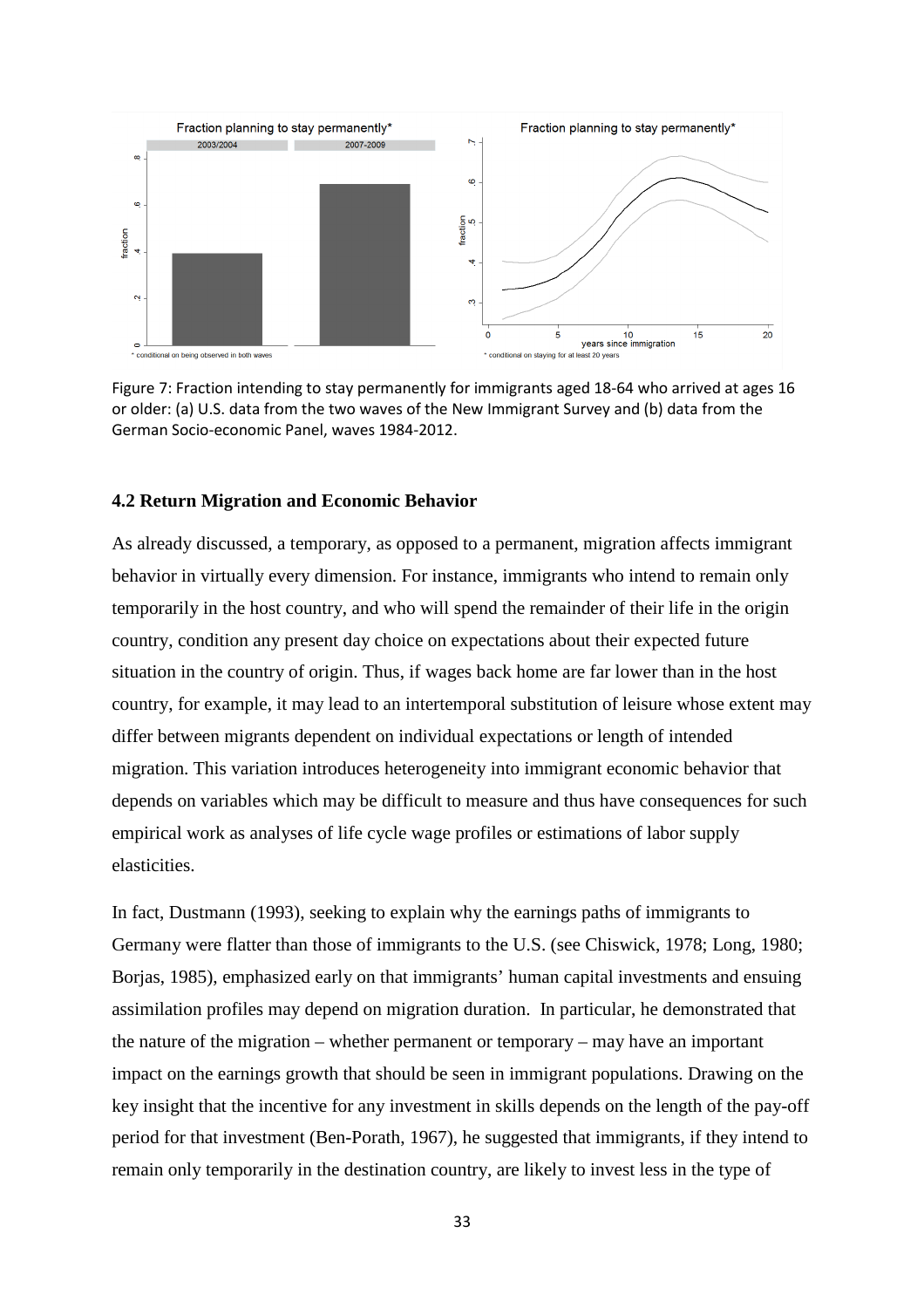human capital that is productive in the destination country but has little value in the origin country (e.g., language skills). In later work, using unique survey information on immigrants' intended migration duration and instrumenting this variable with unforeseen events (e.g., family deaths in the home country), Dustmann (1999) demonstrates that those with nonpermanent intentions do indeed invest less in language capital. He further shows that female migrants whose husbands intend to return have higher labor market participation rates, which is compatible with an intertemporal substitution of leisure (Dustmann, 1997a). Bellemare (2007), using a dynamic life cycle model in which accumulated working experience affects both wages and locational preferences, refines this finding, showing that restricting migration duration reduces the participation of low-skilled migrants to Germany but has little effect on high-skilled immigrants.

Cortes (2004), on the other hand, by comparing the outcomes for economic migrants and refugees in the U.S. with the assumption that the latter expect to stay longer and thus have stronger incentives for post-immigration human capital investment, identifies a positive effect of expected migration duration on wages. Khan (1997), using a similar argument, finds higher post-immigration investment in education among refugee migrants to the U.S. relative to economic migrants. Similarly, Dustmann (2008) shows that among second generation immigrants to Germany, the intention by foreign-born fathers to stay permanently increases the probability of their sons' attaining upper secondary schooling. This latter implies that human capital investment decisions may also be affected by return plans in an intergenerational setting in which parental investments in children depend on where parents believe their children will be living in the future. To the extent that immigrant parents expect their children to be better off in the host country – either because the latter are socially better integrated there than in their parents' country of birth, or because of an expected intergenerational upward mobility –, the presence of children may defer a return migration. On the other hand, parents with a strong attachment to their home country, may want their children to be raised and educated in their parents' cultural environment, and thus be more likely to return.

There is also evidence of a positive association between immigrant return plans and savings and remittance decisions, as shown by Merkle and Zimmermann (1992) for immigrants in Germany based on the SOEP. Pinger (2010), using a household survey that also collects information on current and former household members living abroad, offers similar evidence for migrants from Moldova. Likewise, Dustmann and Mestres (2010a) show that immigrants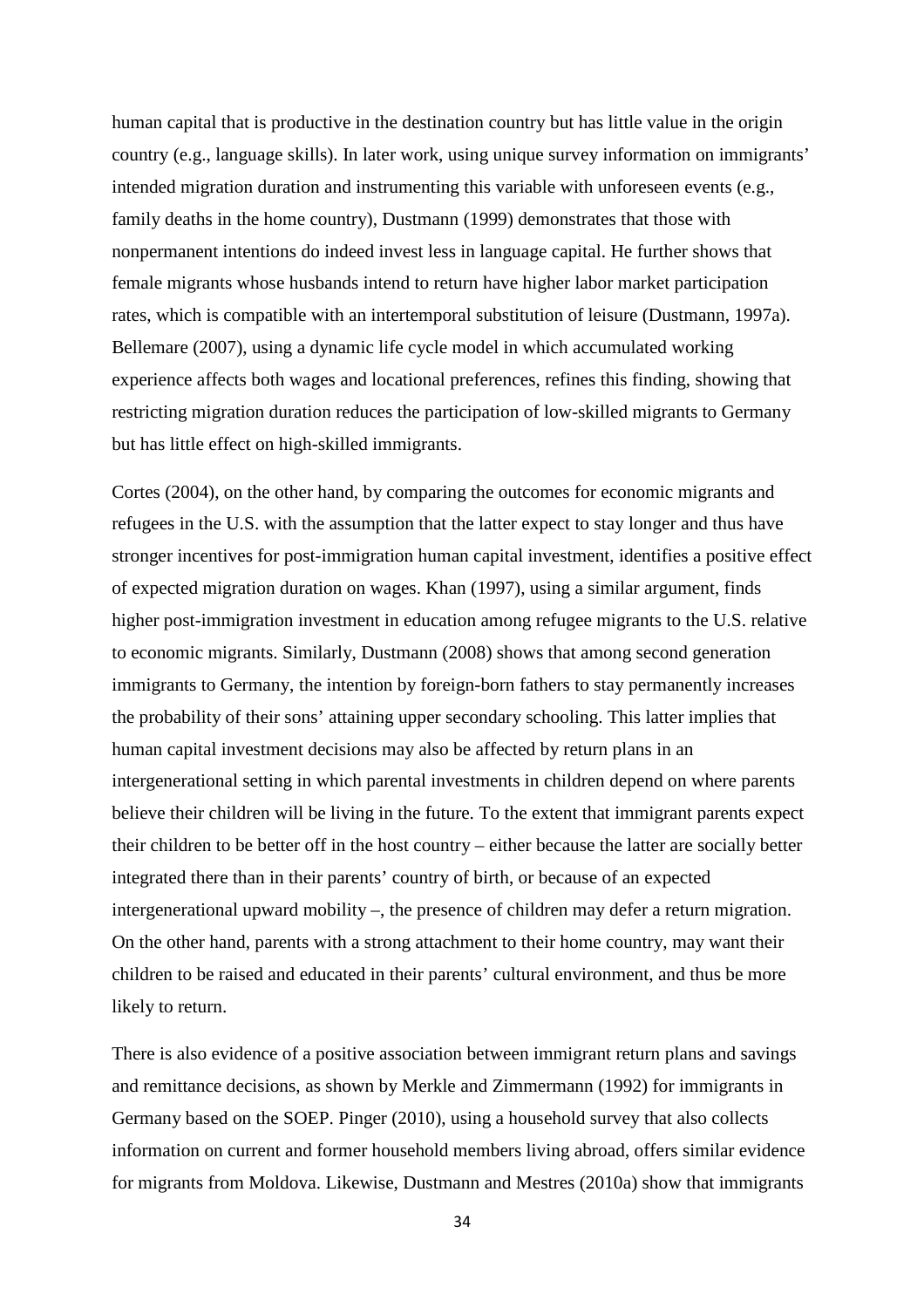who plan to remain only temporarily in Germany have higher remittances than migrants who plan to stay permanently and are more likely to transfer their assets to the origin country (Dustmann and Mestres, 2010b). In a comparison with German households, Bauer and Sinning (2011) reveal that although immigrant households save less on average, temporary migrants have a higher savings rate than natives once remittances are taken into account.

As the above discussion suggests, even though much of the literature continues to treat economic outcomes as exogenous determinants for outmigration decisions, there is now considerable evidence that many outcomes are affected by expected migration duration. Most of the extant work, however, depends on return plans reported in surveys and models the relation between return plans and economic outcomes in a reduced form setting. Not only may it be overly simplistic to assume that economic outcomes are exogenous with respect to migration duration, but return migration intentions in turn may change over the immigrants' migration cycle because of shocks to wages and preferences. Capturing these changes requires that economic behavior and return plans be modeled in conjunction. To do this, several recent papers use frameworks similar to ours. These studies include Deléchat (2001), Colussi (2003), Thom (2010), Rendon and Cuecuecha (2010), Lessem (2013) and Nakajima (2014a,b) for Mexican-U.S. migration, and Bellemare (2007), van Baalen and Müller (2008), and Kırdar (2012) for Germany (all based on SOEP data).

## **5. Temporary Migrations and Their Implications for Host and Home Countries**

Because immigrants who plan only a restricted stay in the destination country adjust their investment in human and social capital accordingly, migration temporariness has effects beyond the individual immigrant. For example, these immigrants' flatter earnings profiles and lower investment in language skills or networking may reinforce segregation in the host country and result in their contributing below their economic potential. Return plans may also affect immigrants' investments in their children and impact savings and consumption choices. There are also consequences for the sending country: immigrants who intend to return home may not bring their families with them but instead make higher remittances, or they may return with knowledge or initiatives that aid development in their country of origin. In this section, we briefly examine such consequences and review related analyses.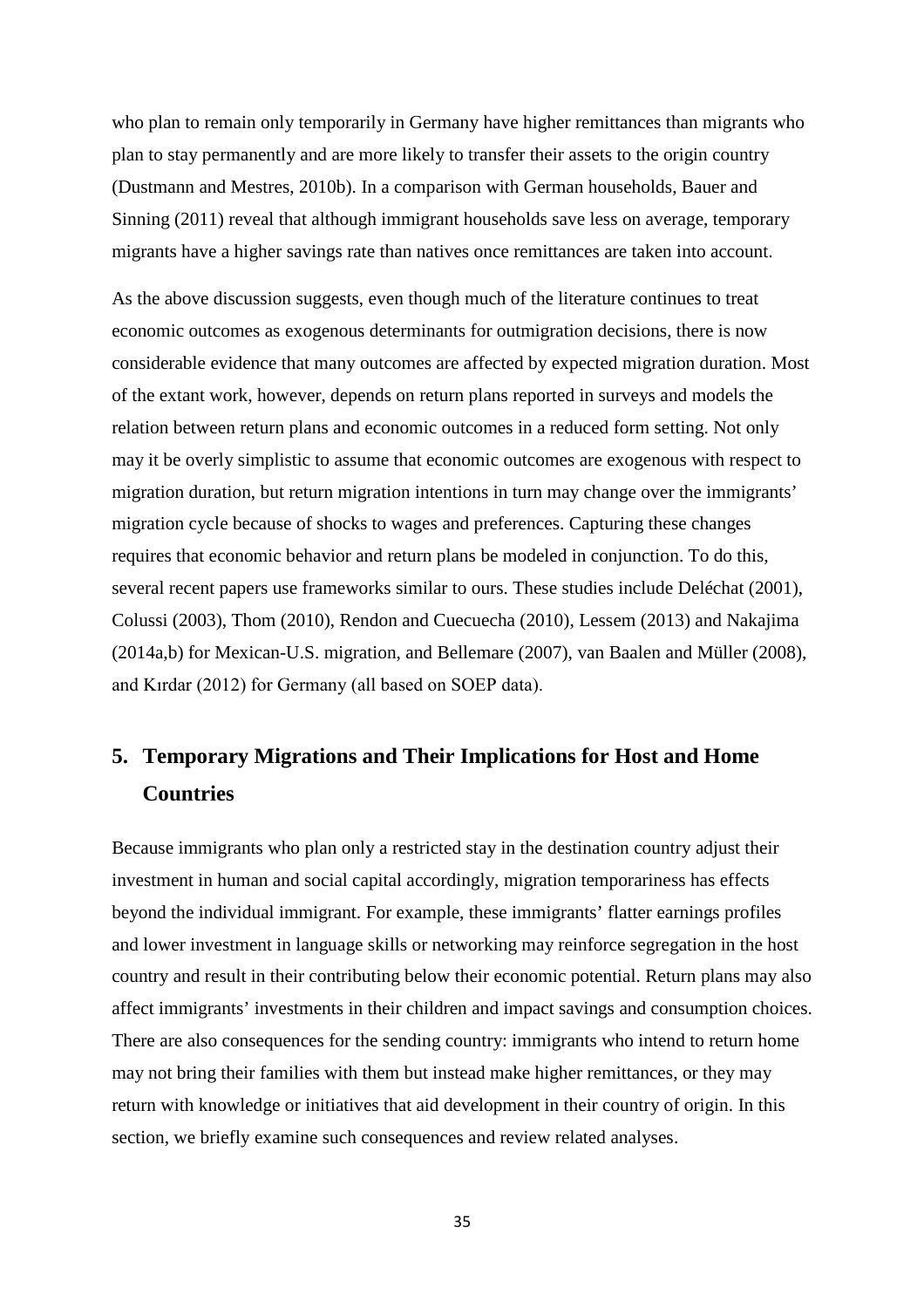#### **5.1 Consequences of Temporary Migrations for the Sending Country**

#### *5.1.1 Remittances*

The arguably most important channel by which migration affects individuals who stay behind in the origin country is via remittances, whose impacts are the subject of a large body of literature (see Rapoport and Docquier, 2006, and Yang, 2011, for surveys). The focus of such studies ranges from effects on nonmigrant family members' labor supply (Rodriguez and Tiongson, 2001; Amuedo-Dorantes and Pozo, 2006) to the aggregate effects on the wider economy (Durand, Kandel, Parrado, and Massey, 1996; Taylor and Whyatt, 1996; Taylor, 1999; di Giovanni, Levchenko and Ortega, 2015). Dustmann and Mestres (2010a), defining remittances as "all transfers from the immigration country to the immigrant's home country," distinguish three primary motives for such transmissions, each likely to be affected by migration temporariness: support for remaining family members, savings for future consumption or investments held in the origin country, and insurance against a future return. The first motive is likely to be more common in temporary migrations because in these cases, immigrants are more likely to leave their families behind (see Funkhouser, 1995, for a simple model of this remittance motive). As regards the second, Dustmann and Mestres (2010b) show that temporary migrants are more likely to hold assets in their home countries. In terms of remittance as insurance, migrants planning to return at some future time may contribute to the home community in order to "pay their way" back in. This remittance motive may also serve as an insurance mechanism for migrants who currently do not plan to return. For instance, Batista and Umblijs (2014), in an analysis of the relation between risk aversion and remittances among immigrants in Ireland, find that both more risk-averse individuals and individual with higher wage risks are more likely to remit, possibly to ensure a welcome back home if their migration must be terminated. Such transfers may have important consequences for the home community. $25$ 

To illustrate the importance of taking into account expected migration duration at the time decisions are made, we consider the remittance behavior of immigrants to the U.S. and to

<sup>&</sup>lt;sup>25</sup> A number of papers attempt to disentangle different remittance motives, including Lucas and Stark (1985) using data from Botswana, whose results do not support altruism (defined as utility from consumption of family members) as the sole cause of remittances. Similarly, Cox, Eser, and Jimenez (1998) find that remittances received by Peruvian households increase with pre-transfer income, contradicting the pure altruism hypothesis. Faini (1994), however, identifies a negative relation between remittances sent by foreign-born workers in Germany and recipients' incomes as predicted by an altruistic remittance motive. Likewise, Agarwal and Horowitz (2002), who test altruism against a risk-sharing motive, find evidence for the altruistic explanation.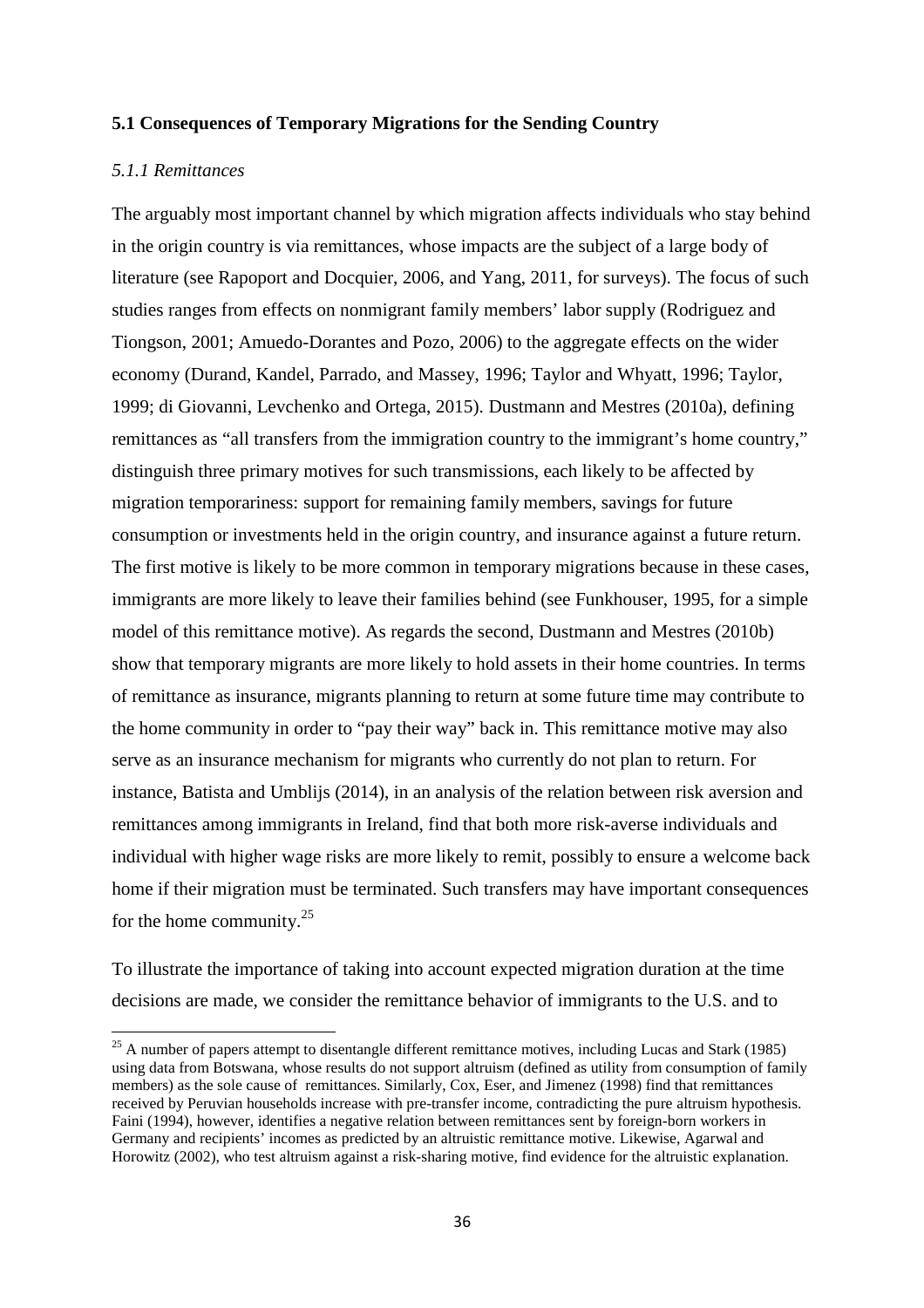Germany as sampled by the NIS and SOEP, respectively. Figure 8a depicts remittance profiles by years of schooling separately for immigrants who report an intention to stay in the U.S. only temporarily and those who plan to stay permanently. The figure clearly shows that highly educated immigrants who intend to stay permanently remit less on average than those planning to leave and presumably return to their communities of origin.<sup>26</sup> A similar pattern emerges for immigrants to Germany (see Figure 8b), although of course, the relation in the figures is merely suggestive rather than causal.

![](_page_38_Figure_1.jpeg)

Figure 8: Annual remittances conditional on having remitted by intention to stay for immigrants aged 18-64 who arrived at ages 16 or older: (a) U.S. data from the first wave of the New Immigrant Survey (2003/2004) and (b) data from the German Socio-economic Panel, waves 2000-2012.

#### *5.1.2 Brain Drain and Brain Gain*

One issue that has received much controversial attention in the economic literature is brain drain through emigration, a context in which return migration has been used as one argument to support the possibility that high-skilled emigration can also lead to a brain gain (see Docquier and Rapoport, 2012, and Hatton, 2014). For example, Domingues Dos Santos and Postel-Vinay (2003) formulate a theoretical model in which returning migrants contribute to the overall skill endowment of their home country, leaving a potentially positive overall effect even when the initial emigration from the source country is positively selected. In their model, permanent high-skilled emigration has an unambiguously negative effect on the origin country. In an extension, they assume that a migration is temporary with a probability

 $26$  See also Bollard, McKenzie, Morten, and Rapoport (2011) for a detailed discussion of highly educated migrants' remittance behavior from a number of destination countries.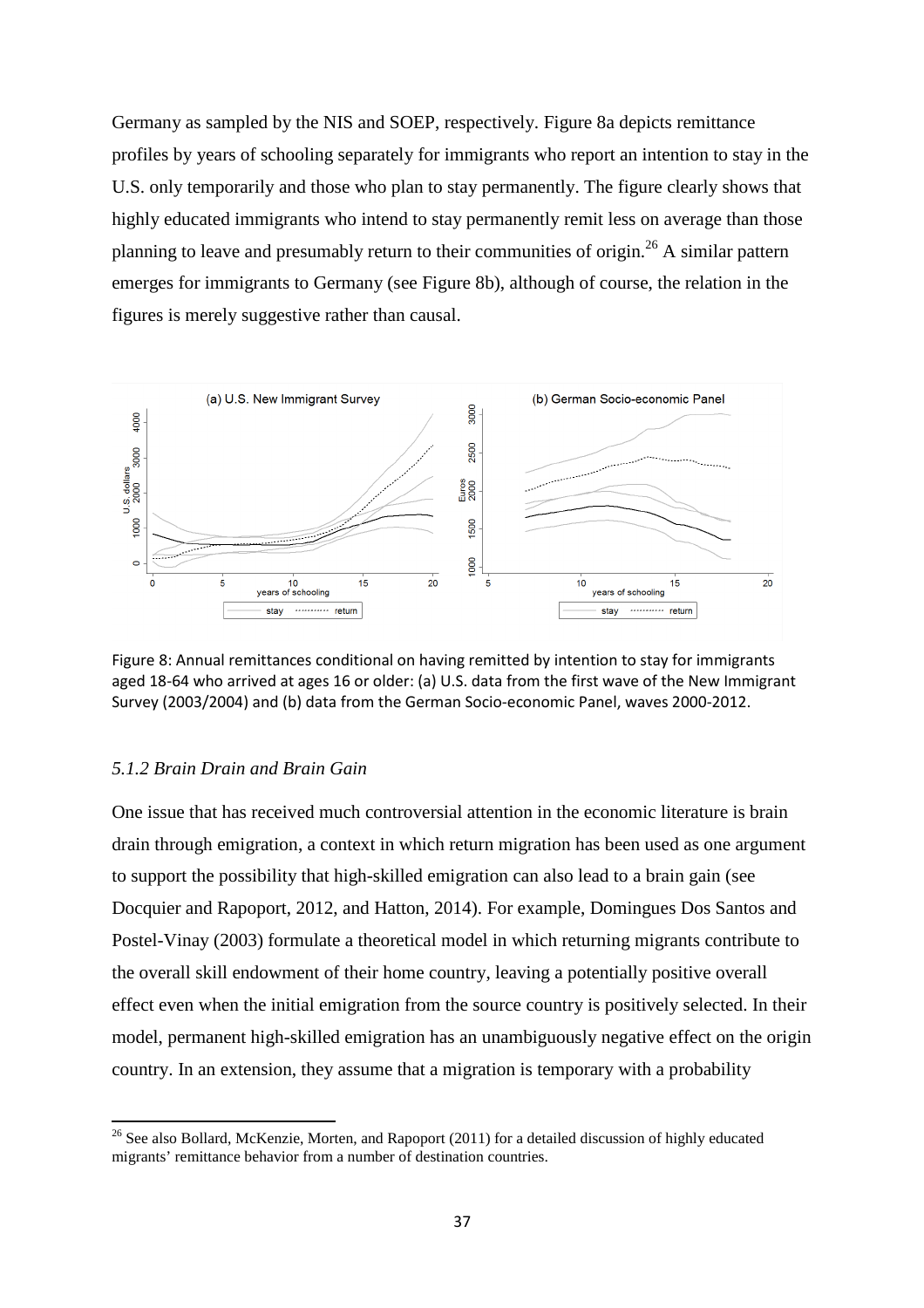determined by the host country's government – and thus not a migrant choice – and allow for endogenous human capital investment prior to emigration (Domingues Dos Santos and Postel-Vinay, 2004). In this setting, an increase in the fraction of temporary visas has two opposing effects on the sending country's skill endowment; that is, whereas a decrease in the expected time spent in the destination country, with higher returns to human capital, reduces migrants' incentives to invest in education; a larger number of returning migrants and the related diffusion of knowledge increase the sending country's overall human capital. This aspect is also addressed by Dustmann et al. (2011), who point out that in the absence of externalities, individual rationality implies that the reduction in local output caused by emigration is always lower than the gain obtained by immigrants abroad. Defining a reduction in the per capita human capital in the home country as a brain drain and an increase as a brain gain, emigration will lead to a brain drain or brain gain based on the type of individuals who emigrate. In their two-dimensional skill model, however, a brain drain resulting from high-skilled emigration may be mitigated and even reversed by returning migrants if their skills are highly valued in the origin country.

Such "brain circulation" resulting from return migration does indeed seem to be an important aspect that should be considered in any brain drain analysis. The extent to which it benefits sending countries, however, depends on the tendency of highly skilled migrants from these countries to return, with considerable heterogeneity across source countries. For instance, Rosenzweig (2008), using the U.S. NIS pilot and Occupational Wages around the World (OWW) database to investigate the determinants of foreign student return decisions in the U.S., shows that higher skill prices in origin countries lead to higher return rates. His results also indicate that, conditional on skill-prices, Asian students are among the most likely to return. Finally, return migrants may shape their home country's institutions. Spilimbergo (2009) presents support for a positive association between the number of student migrants at academic institutions in democratic countries and the quality of institutions in their countries of origin, while there is no such association for students in non-democratic host countries.

#### **5.2 Consequences of Temporary Migrations for the Receiving Country**

Among the obvious consequences of migration temporariness for receiving countries is the tendency for temporary migrants to invest less in their host country specific human capital than permanent migrants, while still tending to save and sometimes remit more. These tendencies affect the contributions made to the receiving country in terms of taxes and productivity. On the other hand, temporary migrants tend to spend their most productive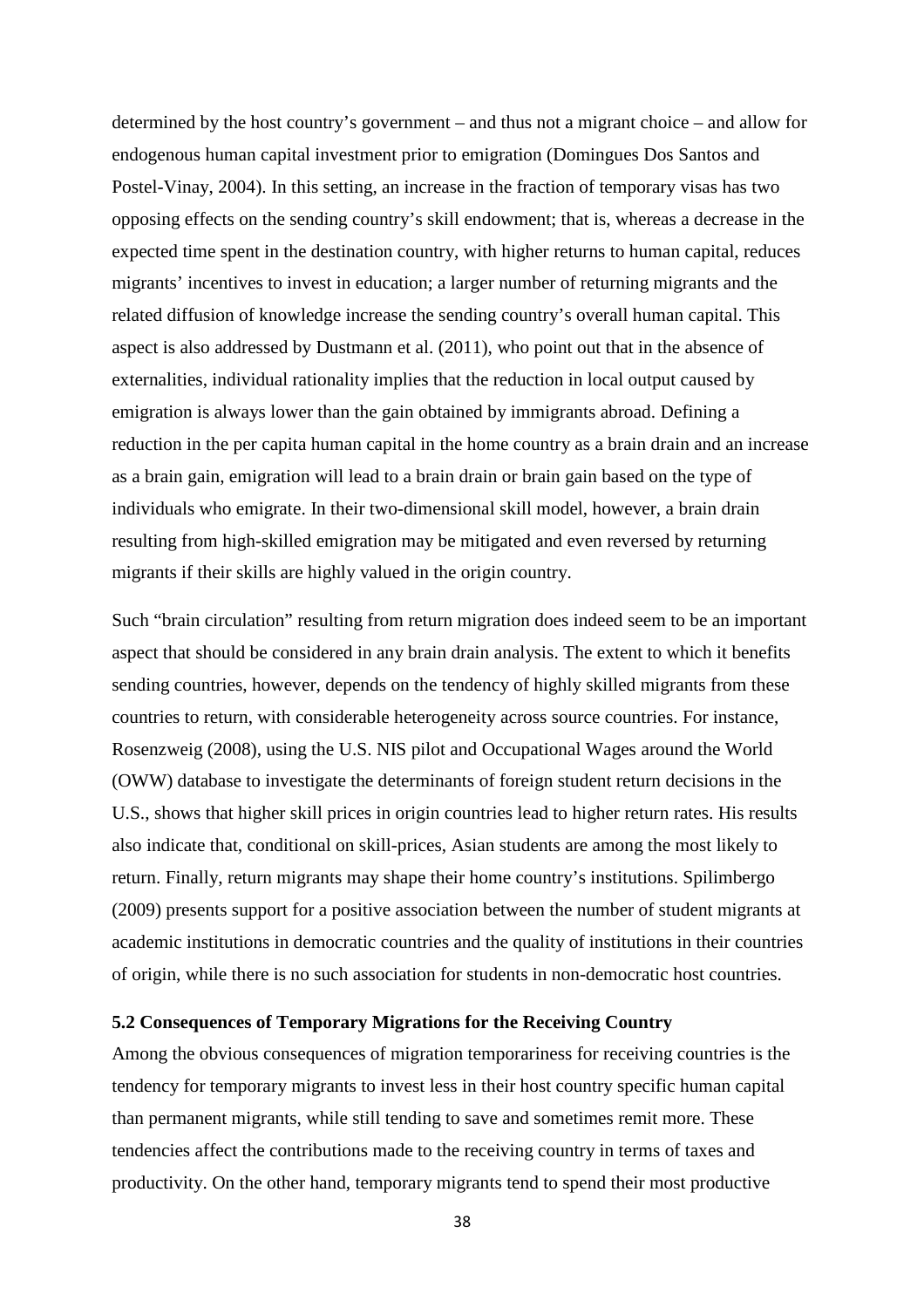years in the host country, while spending costly childhood and retirement years in the country of origin.

#### *5.2.1 Fiscal Impact*

Although a multitude of studies assess the net fiscal contribution of immigrants to their host country's finances (see e.g., Smith and Edmonston, 1997; Auerbach and Oreopoulos, 1999; Lee and Miller, 2000; Storesletten, 2000, for the U.S.; and Dustmann and Frattini, 2014, for the UK), most do not distinguish temporary from permanent immigrants, even though the fiscal position of each can be expected to differ. On the one hand, as previously discussed, temporary immigrants may have flatter earnings profiles than permanent immigrants, meaning they pay lower income taxes. They may also, however, consume less (and remit more) and thus pay less in indirect taxes. On the other hand, some or even most of the high fiscal burden during old age may be borne by the country in which the migrants settle after retirement.

Storesletten (2000) incorporates this latter point into an overlapping generation model, which is calibrated to reflect the structure of immigration to the U.S. Using outmigration rates, postmigration take-up rates of social benefits, and other parameters based on estimates from the literature, he finds that the net present value of high-skilled immigrants' fiscal contribution would be lower in a scenario without outmigration if these immigrants arrived at ages close to retirement. For younger immigrants, the opposite is true. Nevertheless, because he assumes that outmigration is random, even across age groups, Storesletten ignores selection and abstracts from temporary immigrants having different career paths than permanent immigrants. Kırdar (2012), in contrast, endogenizes outmigration in a dynamic structural model more similar to that outlined in Section 3, which he estimates using data from the SOEP. By quantifying the effect of immigration on host countries' insurance systems, he shows that taking the endogeneity of return decisions into account increases the net expected gain to the host country's finances because negatively selective outmigration implies that the migrants most prone to be beneficiaries are likely to return first.

Findings on the fiscal impact of immigration are summarized in a recent OECD (2013) report, which emphasizes the important differences between native-born populations and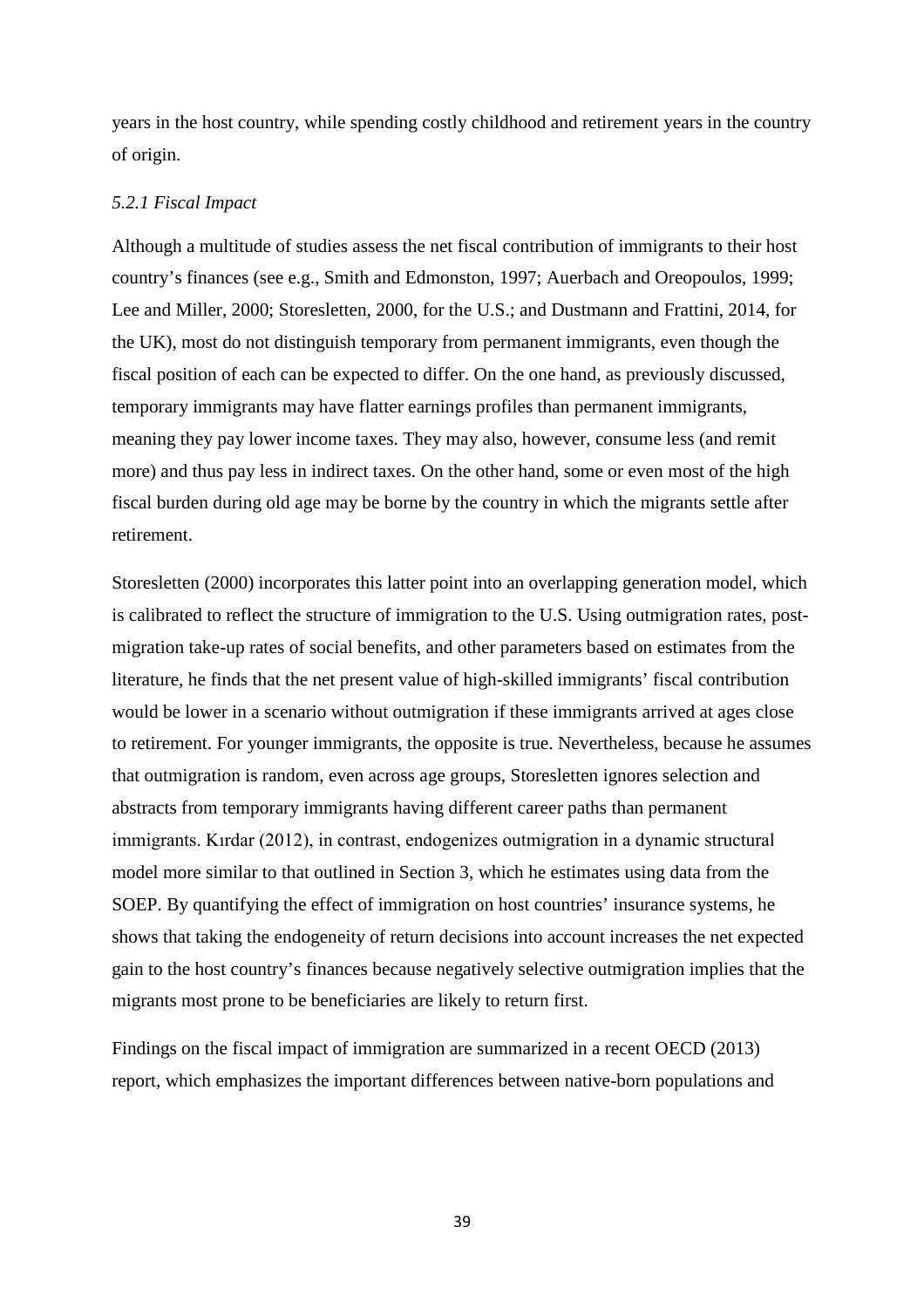immigrants in general or temporary immigrants in particular.<sup>27</sup> For example, the report notes that compared to the working-age population, the average annual social expenditure in OECD countries is more than twice as high for children and almost six times as high for individuals over 65, which has important implications for assessing the fiscal position of temporary migrants. Nevertheless, among OECD members, Australia is the only country that provides official estimates of immigrants' fiscal contributions, drawing mostly on the Longitudinal Survey of Immigrants in Australia (LSIA) and a model that – although not a life-cycle model – reflects immigrants' fiscal position by visa category over a 20-year period. Not surprisingly, the model predicts a strong positive contribution for temporary business migrants. For instance, the 87,000 immigrants in this visa category who arrived during 2006- 2007 stayed an average of two years and contributed an estimated one billion plus Australian dollars during their first year of stay, with almost half a billion dollars per year contributed by those who stayed more than two years (Access Economics, 2008).

#### *5.2.2 Other Consequences*

The above mentioned studies treat taxation and redistributive policies as exogenous. However, such policies may be themselves endogenous, giving rise to interesting political economy issues. Abstracting from potential wage effects, Freeman (1986) argues that in a laissez-faire state, temporary immigration programs should be uncontroversial across different interest groups (see also Freeman, 2006), while in a welfare state, redistributive issues may lead to differences between governments and employers in how restrictive policies even regarding temporary migration should be. Ortega (2010) discusses a model in which native workers of a given skill group, when voting on immigration and redistributive policies, trade-off lower current wages due to immigration of substitute workers against future political support for their preferred redistributive policy if immigrants or their children can acquire the right to vote and policy preferences are homogeneous within skill groups. He shows that in the presence of intergenerational upward mobility, long-run support for a welfare state can be maintained under *ius solis*, i.e. if the children of immigrants acquire citizenship and thus voting rights, but not under *ius sanguinis* (if second generation immigrants stay in the host country, but without voting rights) or if migration is temporary. Beyond the direct effects on a host country's finances, the form of immigration may thus

<sup>&</sup>lt;sup>27</sup> See also Kerr and Kerr (2011) for a recent survey of this literature, and Preston (2013) for some theoretical considerations on the fiscal impacts of immigration.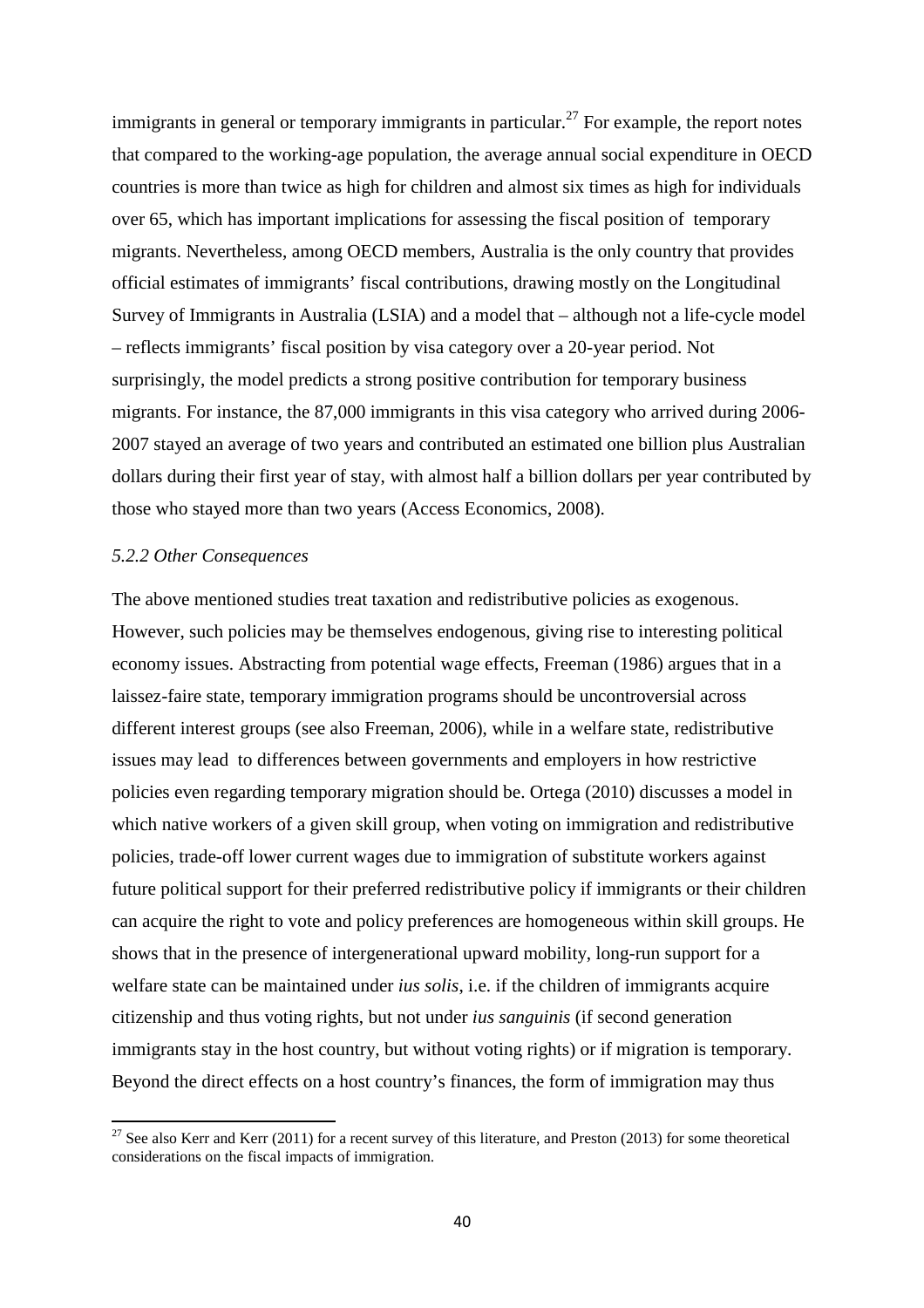have implications for choices of host country populations and hence on policy parameters themselves.

Many other implications of temporary versus permanent migrations for the receiving country follow directly from the behavioral differences between the two types. For instance, as Adda et al. (2014) point out, temporary migrants may invest less in social capital, which has potential consequences for their social assimilation and the segregation of immigrant communities. One straightforward contribution to the extant literature on migration's trade enhancing effect<sup>28</sup> is Jansen and Piermartini's (2009) gravity style regression of bilateral trade flows with the U.S., which includes proxies for the numbers of both temporary and permanent immigrants from the respective trading partners. These authors' results indicate that temporary migrants play a larger role than permanent migrants in fostering both imports and exports with their origin countries, which suggests that the probably lower integration of temporary migrants in the U.S. may be compensated for by better knowledge of the home country market through stronger links these migrants maintain with their home societies.

Temporary migrations are also likely to affect wages and employment of natives in destination countries differently from permanent migrations. The large literature on the labor market effects of immigration is largely static and focusses on immediate wage- and employment effects.<sup>29</sup> However, in the longer run, immigrants are likely to move up the distribution of native wages, and impose therefore supply shocks on natives at other parts of the wage distribution than at their initial position, giving rise to an interesting dynamic of wage effects. According to our previous discussion, the pace by which immigrants move through the native wage distribution may partly depend on the temporariness of their duration. Outmigration will also lead to negative labor supply shocks, in the same way as immigration leads to positive labor supply shocks. Again, how that affects native wages will depend on who emigrates, and where emigrants are located along the native wage distribution.

<sup>&</sup>lt;sup>28</sup> A number of papers show a positive relation between international migrant stocks and bilateral trade flows without distinguishing permanent and temporary immigrants (see, e.g., Gould, 1994; Rauch and Trindade, 2002; Herander and Saavedra, 2005).

<sup>&</sup>lt;sup>29</sup> See, e.g., Card (1990, 2001, 2009), Altonji and Card (1991), Borjas (2003), Aydemir and Borjas (2007), Manning and Wadsworth (2012), Ottaviano and Peri (2012), Dustmann, Frattini and Preston (2013), and Piyapromdee (2014), to name just a few.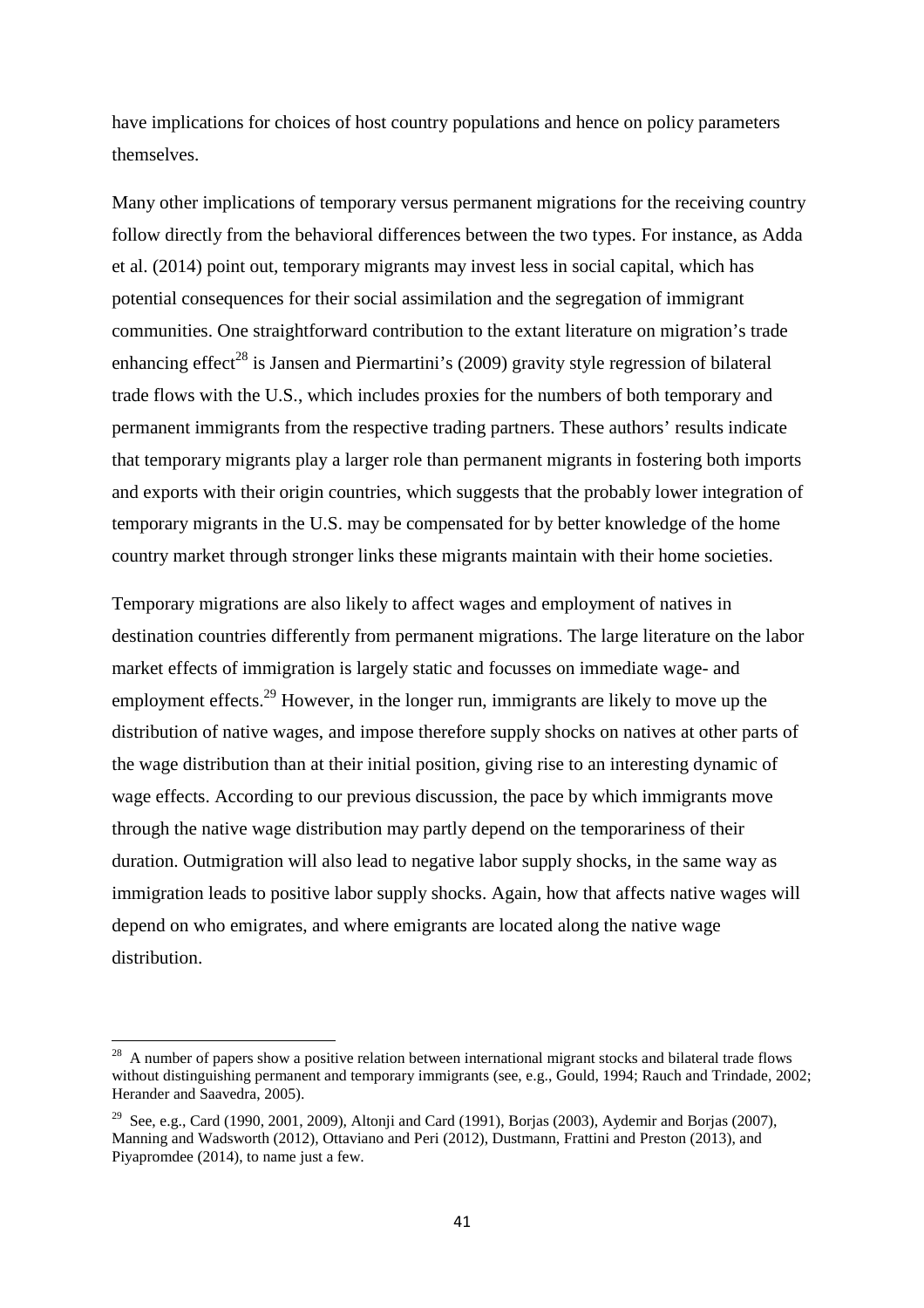Borjas (2009) adds another aspect, by highlighting the importance of remittances on labor market outcomes in a general equilibrium setting. He argues that a reduction in aggregate demand due to higher remittances of immigrants will affect native wages negatively. Although he does not distinguish between different forms of migration, it follows from our discussion above that remittances may be higher when migrations are temporary. However, as yet, empirical evidence of these secondary effects of temporariness of migrations for receiving economies is scarce and leaves much room for future research.

#### **6. Conclusions and Outlook**

Although migration temporariness induces behaviors that differ from those of permanent migrants, it is typically not considered in analyses of immigrant behavior and immigration's impact on home and host countries. We argue that this omission may be serious: many migration phenomena can only be fully understood when models allow immigrants to choose the optimal migration duration and consider the dynamic implications for immigrant behavior.

To this end, we propose a general dynamic framework that allows analysis of immigrant behavior under different assumptions about reasons and motives for return. This model can be extended in different directions to investigate the behavioral consequences of temporary migrations, making it a potentially useful starting point for researchers wishing to study temporary migrations and their consequences. We illustrate the model's flexibility by suggesting several possible extensions and discussing the few existing papers that explore these avenues.

One major reason for the paucity of research on migration temporariness, we believe, is the lack of appropriate data. In recent years, however, considerable progress has been made on this front, resulting in higher quality data not only from better designed surveys but also from the linking of administrative data sources and the combination of administrative and survey data. Such datasets promise to enhance research progress in this important field and to improve our understanding of immigration and its consequences. Within this context, the framework proposed in this study may serve as a valuable instrument for analyzing more complex forms of migrations.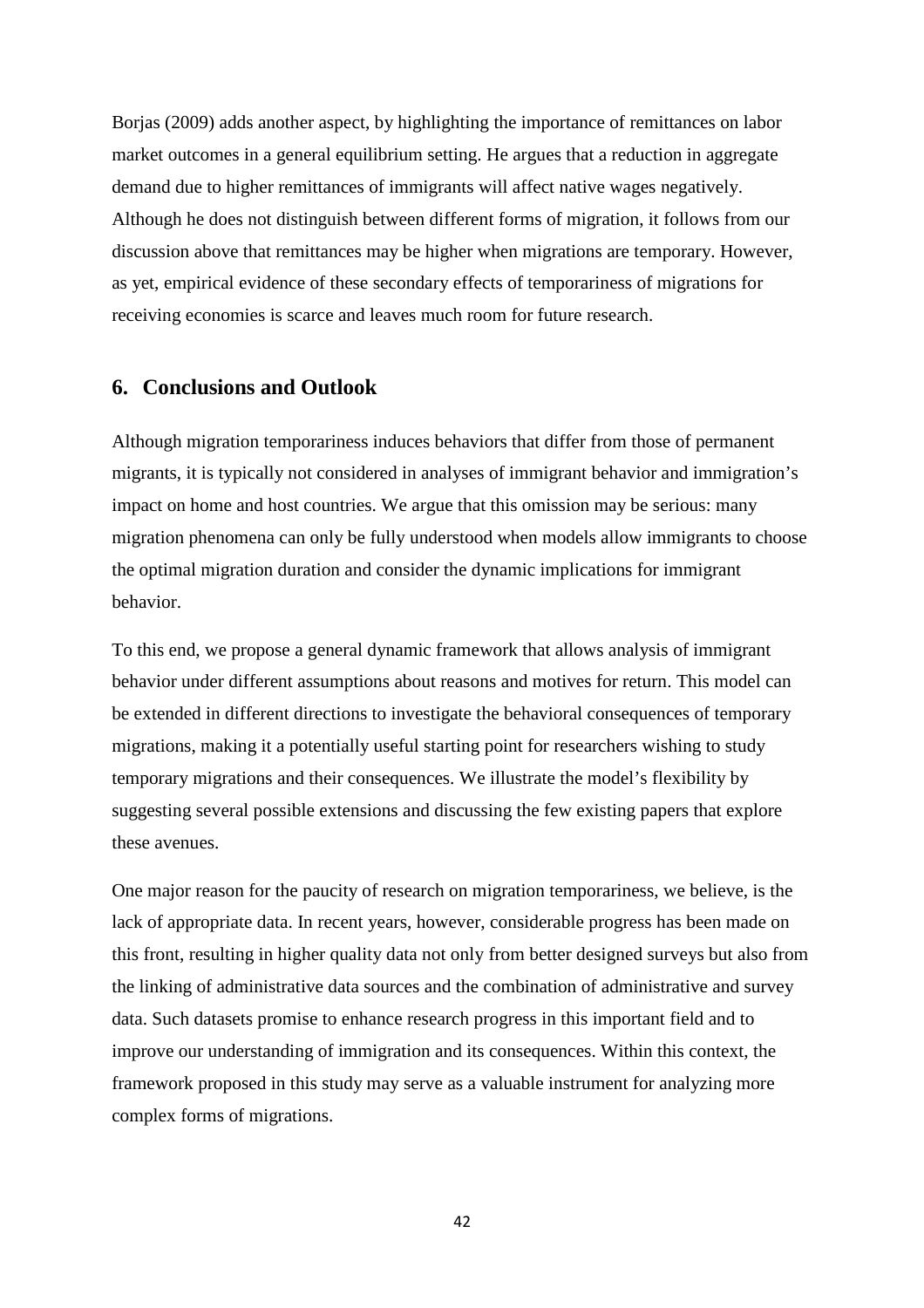#### **References**

Abramitzky, Ran, Leah Platt Boustan, and Katherine Eriksson. "A Nation of Immigrants: Assimilation and Economic Outcomes in the Age of Mass Migration." NBER Working Paper no. 18011 (2012a).

Abramitzky, Ran, Leah Platt Boustan, and Katherine Eriksson. "Europe's Tired, Poor, Huddled Masses: Self-Selection and Economic Outcomes in the Age of Mass Migration." *American Economic Review* 102.5 (2012b): 1832-1856.

Abramitzky, Ran, Leah Platt Boustan, and Katherine Eriksson. "A Nation of Immigrants: Assimilation and Economic Outcomes in the Age of Mass Migration." *Journal of Political Economy* 122.3 (2014): 467-506.

Access Economics. "Migrants Fiscal Impact Model: 2008." Update from the Department of Immigration and Multicultural and Indigenous Affairs (2008).

Adda, Jérôme, Christian Dustmann, and Joseph-Simon Görlach. "Migrant Wages, Human Capital Accumulation and Return Migration." Unpublished manuscript (2015).

Agarwal, Reena, and Andrew W. Horowitz. "Are International Remittances Altruism or Insurance? Evidence from Guyana Using Multiple-Migrant Households." *World Development* 30.11 (2002): 2033-2044.

Ahmed, Bashir, and J. Gregory Robinson. "Estimates of Emigration of the Foreign-Born Population: 1980-1990." U.S. Census Bureau Population Division Working Paper no. 9 (1994).

Alders, Maarten, and Han Nicolaas. "One in Three Immigrants Leave Within Six Years." *Statistics Netherlands*, 20 January, 2003. Available at http://www.cbs.nl/en-GB/menu/themas/bevolking/publicaties/artikelen/archief/2003/2003-1116-wm.htm

Altonji, Joseph G., and David Card. "The Effects of Immigration on the Labor Market Outcomes of Less-skilled Natives." In: *Immigration, Trade and the Labor Market*, pp. 201- 234. University of Chicago Press, 1991.

Amuedo-Dorantes, Catalina, and Susan Pozo. "Migration, Remittances, and Male and Female Employment Patterns." *American Economic Review* 26.2 (2006): 222-226.

Angelucci, Manuela. "U.S. Border Enforcement and the Net Flow of Mexican Illegal Migration." *Economic Development and Cultural Change* 60.2 (2012): 311-357.

Auerbach, Alan J., and Philip Oreopoulos. "Analyzing the FiscalIimpact of U.S. Immigration." *American Economic Review* 89.2 (1999): 176-180.

Aydemir, Abdurrahman B., and George J. Borjas. "Cross‐Country Variation in the Impact of International Migration: Canada, Mexico, and the United States." *Journal of the European Economic Association* 5.4 (2007): 663-708.

Aydemir, Abdurrahman B., and Chris Robinson. "Global Labour Markets, Return, and Oonward Migration." *Canadian Journal of Economics/Revue canadienne d'économique* 41.4 (2008): 1285-1311.

Bandiera, Oriana, Imran Rasul, and Martina Viarengo. "The Making of Modern America: Migratory Flows in the Age of Mass Migration." *Journal of Development Economics* 102 (2013): 23-47.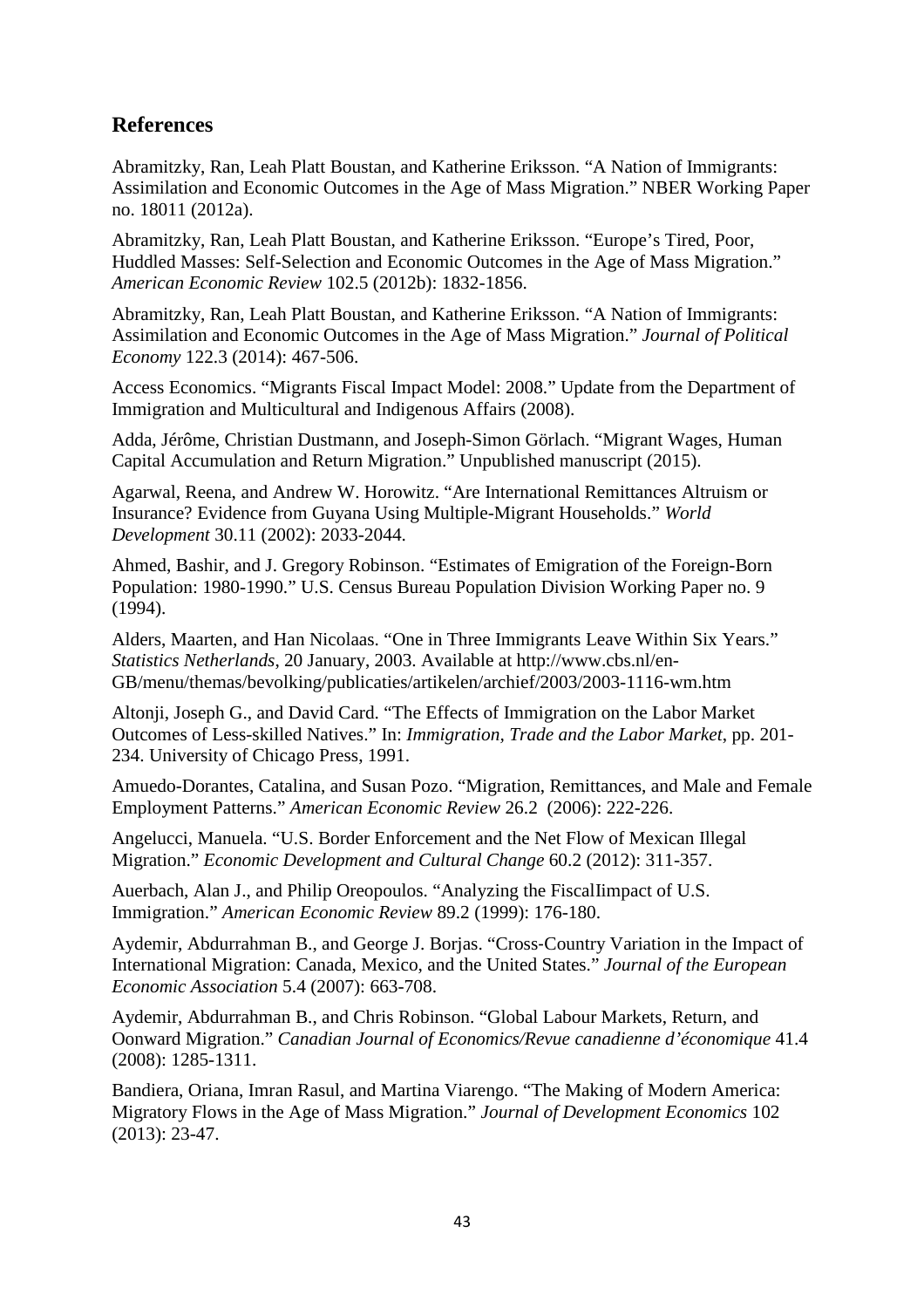Batista, Catia, and Janis Umblijs. "Do Migrants Send Remittances as a Way of Self-Insurance? Evidence from a Representative Immigrant Survey." CReAM Discussion Paper no. 08/14 (2014).

Bauer, Thomas K., and Mathias G. Sinning. "The Savings Behavior of Temporary and Permanent Migrants in Germany." *Journal of Population Economics* 24.2 (2011): 421-449.

Beaujot, Roderic, and J. Peter Rappak. "The Link Between Immigration and Emigration in Canada, 1945-1986." *Canadian Studies in Population* 16.2 (1989): 201-216.

Becker, Gary S., and Kevin M. Murphy. "A Theory of Rational Addiction." *Journal of Political Economy* 96.4 (1988): 675-700.

Bellemare, Charles. "A Life-cycle Model of Outmigration and Economic Assimilation of Immigrants in Germany." *European Economic Review* 51.3 (2007): 553-576.

Ben-Porath, Yoram. "The Production of Human Capital and the Life Cycle of Earnings." *Journal of Political Economy* 75.4 (1967): 352-365.

Bhaskar, Renuka, Belkinés Arenas-Germosén, and Christopher Dick. "Demographic Analysis 2010: Sensitivity Analysis of the Foreign-Born Migration Component." U.S. Census Bureau Population Division Working Paper no. 98, (2013).

Bijwaard, Govert E. "Dynamic Economic Aspects of Mmigration." *Medium Econometrische Toepassingen* 12.3 (2004): 26-30.

Bijwaard, Govert E. "Immigrant Migration Dynamics Model for the Netherlands." *Journal of Population Economics* 23.4 (2010): 1213-1247.

Bijwaard, Govert E., Christian Schluter, and Jackline Wahba. "The Impact of Labour Market Dynamics on the Return-Migration of Immigrants." *Review of Economics and Statistics* 96.3 (2014): 483-494.

Bijwaard, Govert E., and Jackline Wahba. "Do High-income or Low-income Immigrants Leave Faster?." *Journal of Development Economics* 108 (2014): 54-68.

Böhning, Wolf-Rüdiger. *Studies in International Labour Migration*. London: Macmillan, 1984.

Bollard, Albert, David McKenzie, Melanie Morten, and Hillel Rapoport. "Remittances and the Brain Drain Revisited: The Microdata Show that More Educated Migrants Remit More." *World Bank Economic Review* 25.1 (2011): 132-156.

Borjas, George J. "Assimilation, Changes in Cohort Quality, and the Earnings of Immigrants." *Journal of Labor Economics* 3.4 (1985): 463-489.

Borjas, George J. "Self-Selection and the Earnings of Immigrants." *American Economic Review* 77.4 (1987): 531-553.

Borjas, George J., and Bernt Bratsberg. "Who Leaves? The Outmigration of the Foreign-Born." *Review of Economics and Statistics* 78.1 (1996): 165-176.

Borjas, George J. "The Labor Demand Curve Is Downward Sloping: Reexamining the Impact of Immigration on the Labor Market." *The Quarterly Journal of Economics* 118.4 (2003): 1335-1374.

Borjas, George J. "The Analytics of the Wage Effect of Immigration." NBER Working Paper no. 14796 (2009).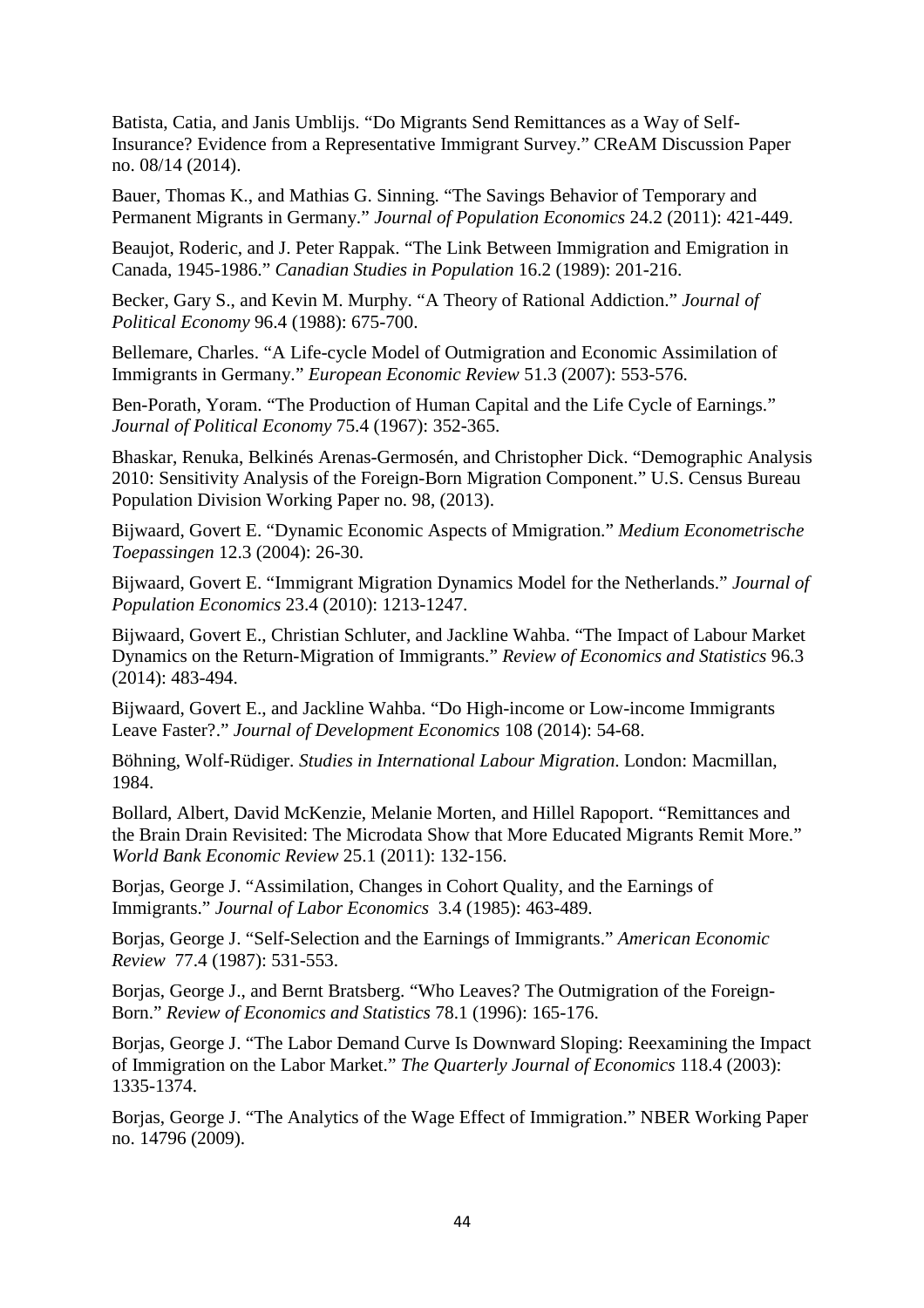Bratsberg, Bernt, Oddbjørn Raaum, and Kjetil Sørlie. "Foreign-born Migration to and from Norway." In: Özden, Çaglar, and Maurice W. Schiff, eds. *International Migration, Economic Development and Policy*. World Bank Publications, 2007: 259-291.

Brücker, Herbert, Martin Kroh, Simone Bartsch, Jan Goebel, Simon Kühne, Elisabeth Liebau, Parvati Trübswetter, Ingrid Tucci, and Jürgen Schupp. "The new IAB-SOEP Migration Sample: an introduction into the methodology and the contents." *SOEP Survey Papers* 216: Series C (2014).

Card, David. "The Impact of the Mariel Boatlift on the Miami Labor Market." *Industrial and Labor Relations Review* 43.2 (1990): 245-257.

Card, David. "Immigrant Inflows, Native Outflows, and the Local Market Impacts of Higher Immigration." *Journal of Labor Economics*, 19.1 (2001): 22-64.

Card, David. "Immigration and inequality." *American Economic Review: Papers & Proceedings* 99.2 (2009): 1-21.

Chiquiar, Daniel, and Gordon H. Hanson, "International Migration, Self-Selection, and the Distribution of Wages: Evidence from Mexico and the United States," *Journal of Political Economy* 113.2 (2005): 239-281.

Chiswick, Barry R. "The Effect of Americanization on the Earnings of Foreign-born Men." *Journal of Political Economy* 86.5 (1978): 897-921.

Co, Catherine Y., Ira N. Gang, and Myeong-Su Yun. "Returns to Returning." *Journal of Population Economics* 13.1 (2000): 57-79.

Cobb-Clark, Deborah, and Steven Stillman. "Emigration and the Age Profile of Retirement Among Immigrants." *IZA Journal of Migration* 2.20 (2013).

Collier, William, Matloob Piracha, and Teresa Randazzo. "Remittances and Return Migration." IZA Discussion Paper no. 6091 (2011).

Colussi, Aldo. "Migrants' Networks: An Estimable Model of Illegal Mexican Migration." Job market paper, University of Pennsylvania, Philadelphia (2003).

Constant, Amelie F., Olga Nottmeyer, and Klaus F. Zimmermann. "The Economics of Circular Migration." In: Amelie F. Constant and Klaus F. Zimmermann (editors): *International Handbook on the Economics of Migration*, Edward Elgar Publishing (2013): 55-74.

Constant, Amelie F., and Klaus F. Zimmermann. "Circular and repeat migration: counts of exits and years away from the host country." *Population Research and Policy Review* 30.4 (2011): 495-515.

Cortes, Kalena E. "Are Refugees Different from Economic Immigrants? Some Empirical Evidence on the Heterogeneity of Immigrant Groups in the United States." *Review of Economics and Statistics* 86.2 (2004): 465-480.

Cox, Donald, Zekeriya Eser, and Emmanuel Jimenez. "Motives for Private Transfers over the Life Cycle: An Analytical Framework and Evidence for Peru." *Journal of Development Economics* 55.1 (1998): 57-80.

De Coulon, Augustin, and Matloob Piracha. "Self-selection and the Performance of Return Migrants: The Source Country Perspective." *Journal of Population Economics* 18.4 (2005): 779-807.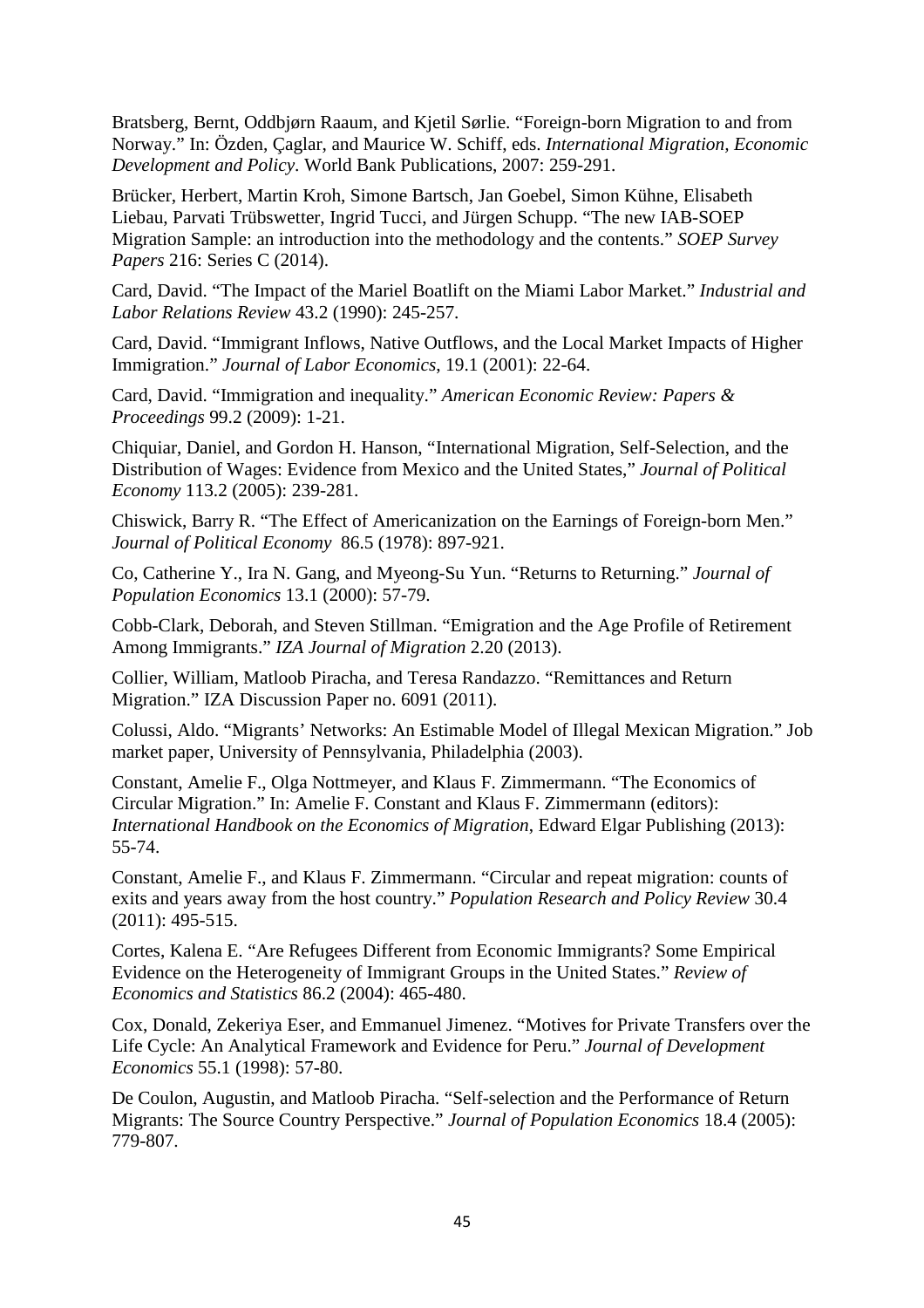De Vreyer, Philippe, Flore Gubert, and Anne-Sophie Robilliard. "Are There Returns from Migration Experience? An Empirical Analysis using Data on Return Migrants and Non-Migrants in West Africa" *Annals of Economics and Statistics/Annales d'Économie et de Statistique* no. 97/98 (2010): 307-328.

Deléchat, Corinne. "International Migration Dynamics: The Role of Experience and Social Networks." *Labour* 15.3 (2001): 457-486.

Di Giovanni, Julian, Andrei A. Levchenko, and Francesc Ortega. "A Global View of Crossborder Migration." NBER Working Paper no. 20002 (2014).

Djajić, Slobodan. "Immigrant Parents and Children: An Analysis of Decisions Related to Return Migration." *Review of Development Economics* 12.3 (2008): 469-485.

Djajić, Slobodan, and Ross Milbourne. "A General Equilibrium Model of Guest-worker Migration: The Source-country Perspective." *Journal of International Economics* 25.3 (1988): 335-351.

Djajić, Slobodan, and Alexandra Vinogradova. "Overshooting the Savings Target: Temporary Migration, Investment in Housing and Development." *World Development* (forthcoming).

Docquier, Frédéric, and Hillel Rapoport. "Globalization, Brain Drain, and Development." *Journal of Economic Literature* 50.3 (2012): 681-730.

Dos Santos, Manon Domingues, and Fabien Postel-Vinay. "Migration as a Source of Growth: The Perspective of a Developing Country." *Journal of Population Economics* 16.1 (2003): 161-175.

Dos Santos, Manon Domingues, and Fabien Postel-Vinay. "The Impact of Temporary Migration on Human Capital Accumulation and Economic Development." *Brussels Economic Review* 47.1 (2004): 77-88.

Durand, Jorge, William Kandel, Emilio A. Parrado, and Douglas S. Massey. "International Migration and Development in Mexican Communities." *Demography* 33.2 (1996): 249-264.

Dustmann, Christian. "Earnings Adjustment of Temporary Migrants." *Journal of Population Economics* 6.2 (1993): 153-168.

Dustmann, Christian. "Savings Behavior of Return Migrants." *Zeitschrift für Wirtschafts- und Sozialwissenschaften* 115 (1995): 511-533.

Dustmann, Christian. "Differences in the Labor Market Behavior Between Temporary and Permanent Migrant Women." *Labour Economics* 4.1 (1997a): 29-46.

Dustmann, Christian. "Return Migration, Uncertainty and Precautionary Savings." *Journal of Development Economics* 52.2 (1997b): 295-316.

Dustmann, Christian. "Temporary Migration, Human Capital, and Language Fluency of Migrants." *Scandinavian Journal of Economics* 10.2 (1999): 297-314.

Dustmann, Christian. "Return Migration, Wage Differentials, and the Optimal Migration Duration." *European Economic Review* 47.2 (2003): 353-369.

Dustmann, Christian. "Return Migration, Investment in Children, and Intergenerational Mobility Comparing Sons of Foreign-and Native-Born Fathers." *Journal of Human Resources* 43.2 (2008): 299-324.

Dustmann, Christian, Itzhak Fadlon, and Yoram Weiss. "Return Migration, Human Capital Accumulation and the Brain Drain." *Journal of Development Economics* 95.1 (2011): 58-67.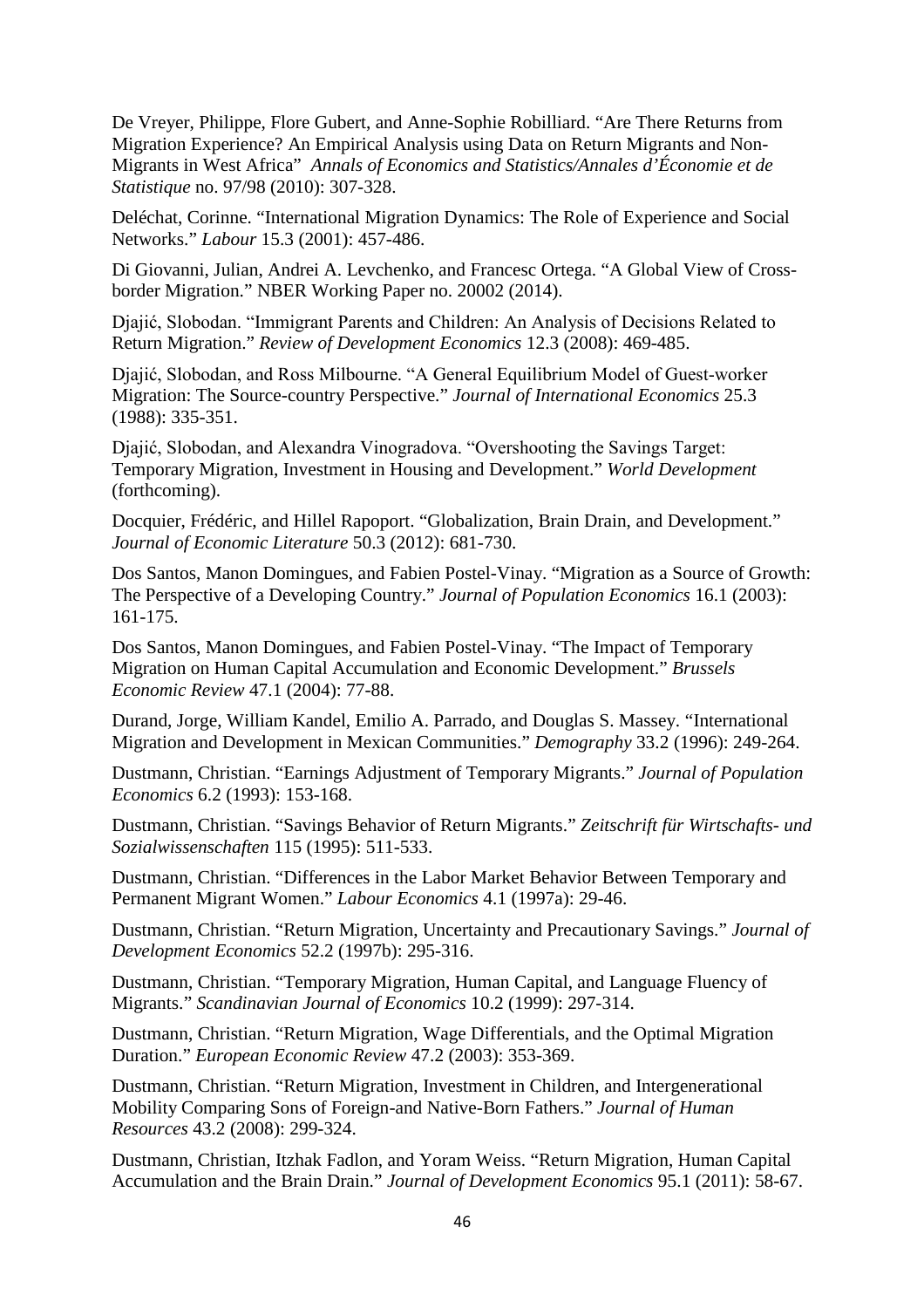Dustmann, Christian, and Tommaso Frattini. "The Fiscal Effects of Immigration to the UK." *Economic Journal* 124.580 (2014): F593-F643.

Dustmann, Christian, Tommaso Frattini, and Ian P. Preston. "The Effect of Immigration along the Distribution of Wages." *Review of Economic Studies* 80.1 (2013): 145-173.

Dustmann, Christian, and Albrecht Glitz. "Migration and Education." In: Eric A. Hanushek, Steven J. Machin and Ludger Woessmann (editors), *Handbook of the Economics of Education* 4, North Holland (2011): 327-439.

Dustmann, Christian, and Joseph-Simon Görlach. "Selective Outmigration and the Estimation of Immigrants' Earnings Profiles." In: Barry R. Chiswick and Paul W. Miller (editors), *Handbook of the Economics of International Migration* 1A, North Holland (2015): 489-533.

Dustmann, Christian, and Oliver Kirchkamp. "The Optimal Migration Duration and Activity Choice after Re-migration." *Journal of Development Economics* 67.2 (2002): 351-372.

Dustmann, Christian, and Josep Mestres. "Remittances and Temporary Migration." *Journal of Development Economics* 92.1 (2010a): 62-70.

Dustmann, Christian, and Josep Mestres. "Savings, Asset Holdings, and Temporary Migration." *Annals of Economics and Statistics/Annales d'Économie et de Statistique* no. 97/98 (2010b): 289-306.

Dustmann, Christian, and Yoram Weiss. "Return Migration: Theory and Empirical Evidence from the UK." *British Journal of Industrial Relations* 45.2 (2007): 236-256.

Edin, Per-Anders, Robert J. LaLonde, and Olof Åslund. "Emigration of Immigrants and Measures of Immigrant Assimilation: Evidence from Sweden." *Swedish Economic Policy Review* 7.2 (2000): 163-204.

Enchautegui, Maria E. "The Value of U.S. Labor Market Experience in the Home Country: The Case of Puerto Rican Return Migrants." *Economic Development and Cultural Change* 42.1 (1993): 169-191.

Faini, Riccardo. "Workers Remittances and the Real Exchange Rate." *Journal of Population Economics* 7.2 (1994): 235-245.

Freeman, Gary P. "Migration and the Political Economy of the Welfare State." *Annals of the American Academy of Political and Social Science* 485, From Foreign Workers to Settlers? Transnational Migration and the Emergence of New Minorities (1986): 51-63.

Freeman, Gary P. "National Models, Policy Types, and the Politics of Immigration in Liberal Democracies." *West European Politics* 29.2 (2006): 227-247.

Funkhouser, Edward. "Remittances from International Migration: A Comparison of El Salvador and Nicaragua." *Review of Economics and Statistics* 77.1 (1995): 137-146.

Galor, Oded, and Oded Stark. "Migrants' Savings, the Probability of Return Migration and Migrants' Performance." *International Economic Review* 31.2 (1990): 463-467.

Galor, Oded, and Oded Stark. "The Probability of Return Migration, Migrants' Work Effort, and Migrants' Performance." *Journal of Development Economics* 35.2 (1991): 399-405.

Gemici, Ahu. "Family Migration and Labor Market Outcomes." Unpublished manuscript, New York University (2011).

Gitter, Seth R., Robert J. Gitter, and Douglas Southgate. "The Impact of Return Migration to Mexico." *Estudios Económicos* 23.1(45) (2008): 3-23.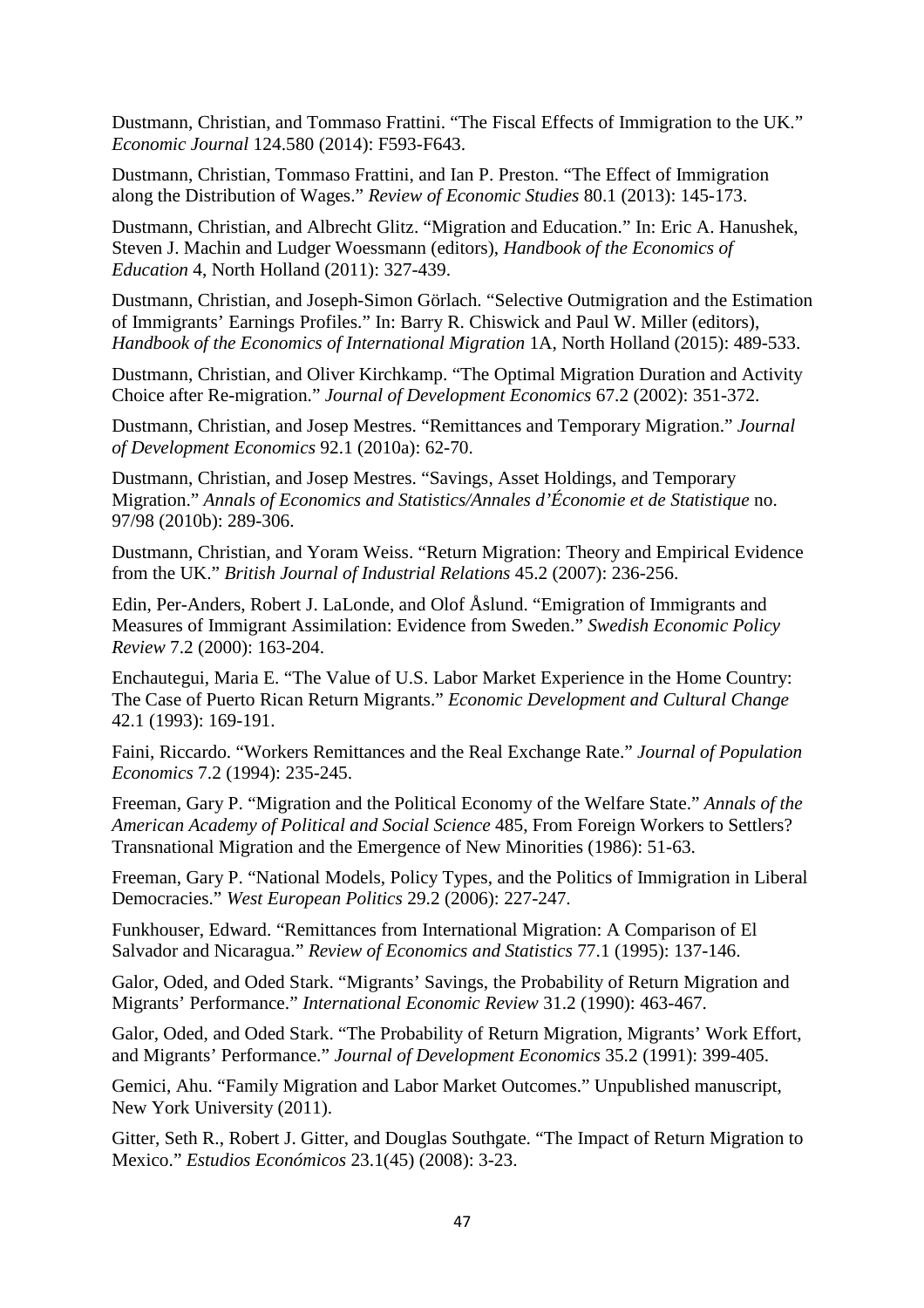Gould, David M. "Immigrant Links to the Home Country: Empirical Implications for U.S. Bilateral Trade Flows." *Review of Economics and Statistics* 76.2 (1994): 302-316.

Hatton, Timothy J. "The economics of international migration: A short history of the debate." *Labour Economics* 30 (2014): 43-50.

Herander, Mark G., and Luz A. Saavedra. "Exports and the Structure of Immigrant-based Networks: The Role of Geographic Proximity." *Review of Economics and Statistics* 87.2 (2005): 323-335.

Hill, John K. "Immigrant Decisions Concerning Duration of Stay and Migratory Frequency." *Journal of Development Economics* 25.1 (1987): 221-234.

Hu, Wei-Yin. "Immigrant Earnings Assimilation: Estimates from Longitudinal Data." *American Economic Review* 90.2 (2000): 368-372.

Jansen, Marion, and Roberta Piermartini. "Temporary Migration and BilateralTrade Flows." *World Economy* 32.5 (2009): 735-753.

Jasso, Guillermina, Douglas S. Massey, Mark R. Rosenzweig and James P. Smith. "The New Immigrant Survey 2003, Round 1 (NIS-2003-1): Public Release Data." March 2006.

Jasso, Guillermina, and Mark R. Rosenzweig. "Estimating the Emigration Rates of Legal Immigrants Using Administrative and Survey Data: The 1971 Cohort of Immigrants to the United States." *Demography* 19.3 (1982): 279-290.

Kennan, John, and James R. Walker. "The Effect of Expected Income on Individual Migration Decisions." *Econometrica* 79.1 (2011): 211-251.

Kerr, Sari Pekkala, and William R. Kerr. "Economic Impacts of Immigration: A survey." NBER Working Paper no. 16736 (2011).

Khan, Aliya Hashmi. "Post-migration Investment in Education by Immigrants in the United States." *Quarterly Review of Economics and Finance* 37 (1997): 285-313.

Kırdar, Murat G. "Estimating the Impact of Immigrants on the Host Country Social System When Return Migration Is an Endogenous Choice." *International Economic Review* 53.2 (2012): 453-486.

Klinthäll, Martin. "Homeward Bound: Return Migration from Sweden to Germany, Greece, Italy and the United States During the Period 1968–1993." Department of Economic History, Lund University (1999).

Kuznets, Simon and Ernest Rubin. "Immigration and the Foreign Born." National Bureau of Economic Research Occasional Paper no. 46 (1954).

Lacuesta, Aitor. "A Revision of the Self-selection of Migrants Using Returning Migrant's Earnings." *Annals of Economics and Statistics/Annales d'Économie et de Statistique* no. 97/98 (2010): 235-259.

Lee, Ronald, and Timothy Miller. "Immigration, Social Security, and Broader Fiscal Impacts." *American Economic Review* 90.2 Papers and Proceedings of the One Hundred Twelfth Annual Meeting of the American Economic Association (2000): 350-354.

Lessem, Rebecca. "Mexico-U.S. Immigration: Effects of Wages and Border Enforcement." Working paper (2013).

Lindstrom, David P. "Economic Opportunity in Mexico and Return Migration from the United States." *Demography* 33.3 (1996): 357-374.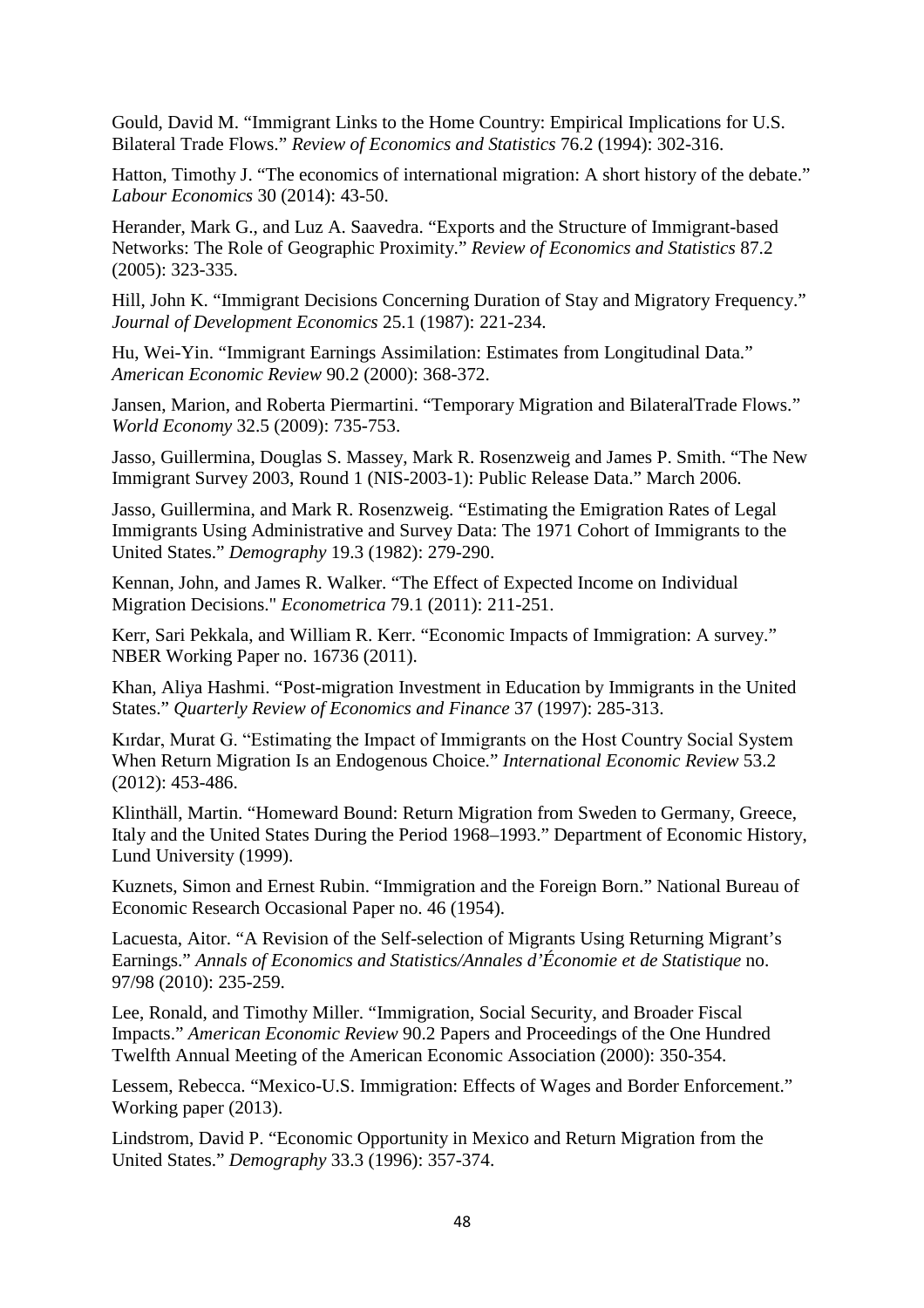Long, James E. "The Effect of Americanization on Earnings: Some Evidence for Women." *Journal of Political Economy* 88.3 (1980): 620-629.

Lubotsky, Darren. "Chutes or Ladders? A Longitudinal Analysis of Immigrant Earnings." *Journal of Political Economy* 115.5 (2007): 820-867.

Lucas, Robert EB, and Oded Stark. "Motivations to Remit: Evidence from Botswana." *Journal of Political Economy* 93.5 (1985): 901-918.

Lukomskyj, Oleh, and Peter Richards. "Return Migration from Australia: A Case Study." *International Migration* 24.3 (1986): 603-632.

Manacorda, Marco, Alan Manning, and Jonathan Wadsworth. "The Impact of Immigration on the Structure of Wages: Theory and Evidence from Britain." *Journal of the European Economic Association* 10.1 (2012): 120-151.

Massey, Douglas S. "Understanding Mexican Migration to the United States." *American Journal of Sociology* 92.6 (1987): 1372-1403.

Massey, Douglas S., Jorge Durand, and Nolan J. Malone. *Beyond Smoke and Mirrors: Mexican Immigration in an Era of Economic Integration*. New York: Russell Sage Foundation, 2002.

Massey, Douglas S., and Kerstin Gentsch. "Undocumented Migration to the United States and the Wages of Mexican Immigrants." *International Migration Review* 48.2 (2014): 482- 499.

Mayo-Smith, Richmond. "Immigration and the Foreign Born Population." *Publications of the American Statistical Association* 3.21 (1893): 304-320.

McCormick, Barry, and Jackline Wahba. "Overseas Work Experience, Savings and Entrepreneurship Amongst Return Migrants to LDCs." *Scottish Journal of Political Economy* 48.2 (2001): 164-178.

McCormick, Barry, and Jackline Wahba. "Return International Migration and Geographical Inequality: The Case of Egypt." *Journal of African Economies* 12.4 (2003): 500-532.

McKenzie, David, and Hillel Rapoport. "Self-Selection Patterns in Mexico-U.S. Migration: The Role of Migration Networks." *Review of Economics and Statistics* 92.4 (2010): 811-821.

Morten, Melanie. "Temporary Migration and Endogenous Risk Sharing in Village India." Working Paper (2013).

Merkle, Lucie, and Klaus F. Zimmermann. "Savings, Remittances, and Return Migration." *Economics Letters* 38.1 (1992): 77-81.

Mesnard, Alice. "Temporary Migration and Capital Market Imperfections." *Oxford Economic Papers* 56.2 (2004): 242-262.

Michalowski, Margaret. "Foreign-born Canadian Emigrants and Their Characteristics (1981- 1986)." *International Migration Review* 25.1 (1991): 28-59.

Mincer, Jacob. "Family Migration Decisions." *Journal of Political Economy* 68.5 (1978): 749-773.

Moraga, Jesus Fernandez-Huertas. "New Evidence on Emigrant Selection." *Review of Economics and Statistics* 93.1 (2011): 72-96.

Nakajima, Kayuna. "The Fiscal Impact of Border Tightening." Working paper (2014a).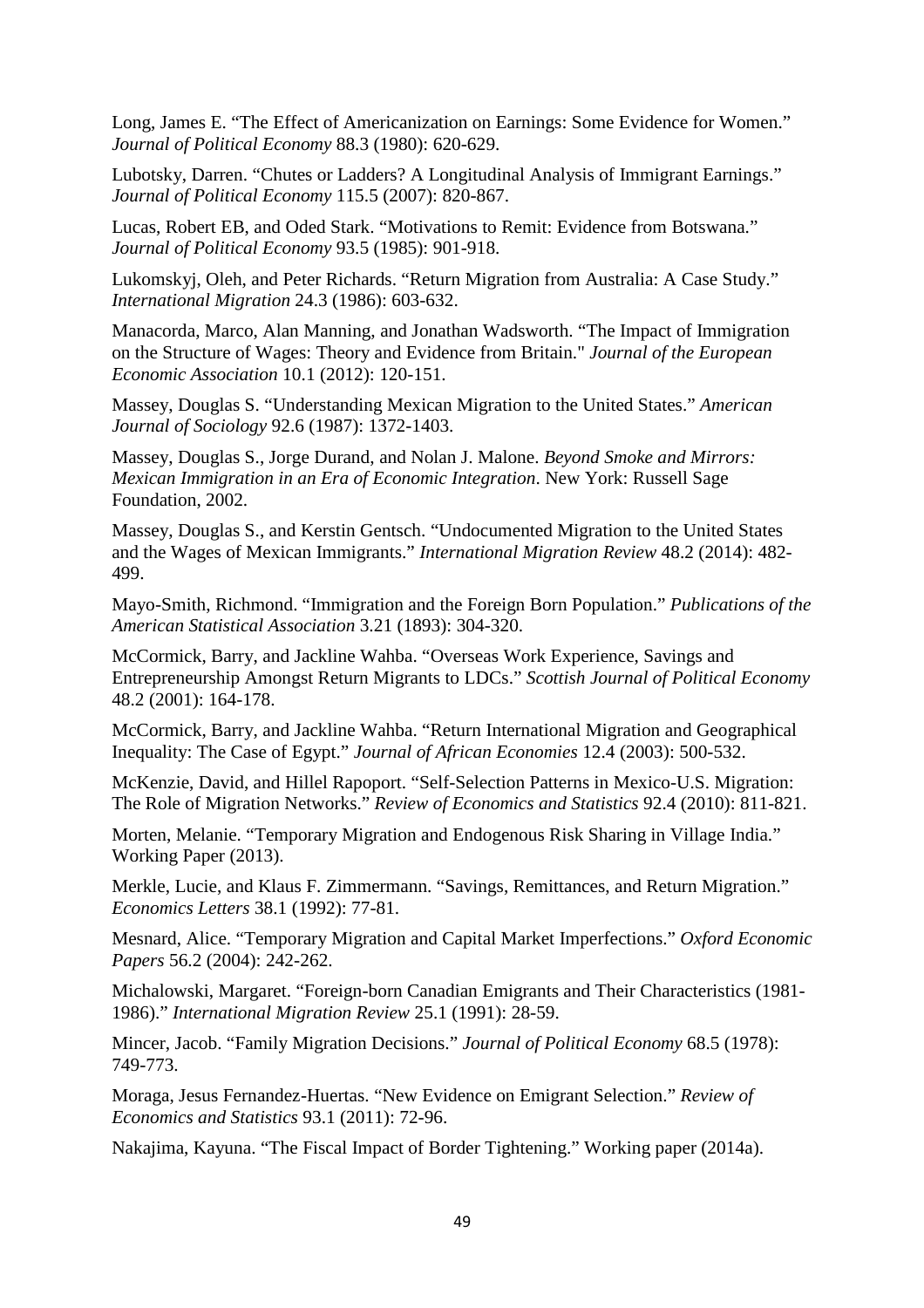Nakajima, Kayuna. "The Repeat Migration Puzzle: A New Explanation." Working paper (2014b).

Nekby, Lena. "The Emigration of Immigrants, Return vs Onward Migration: Evidence from Sweden." *Journal of Population Economics* 19.2 (2006): 197-226.

Nicolaas, Han, and Arno Sprangers. "Immigrants Come and Go." *Statistics Netherlands,* 11 October (2004). Available at http://www.cbs.nl/en-

GB/menu/themas/bevolking/publicaties/artikelen/archief/2004/2004-1552-wm.htm

Organisation for Economic Cooperation and Development. *International Migration Outlook 2008*. OECD Publishing (2008).

Organisation for Economic Cooperation and Development. *International Migration Outlook 2013*. OECD Publishing (2013).

Orrenius, Pia M., and Madeline Zavodny. "Self-selection Among Undocumented Immigrants from Mexico." *Journal of Development Economics* 78.1 (2005): 215-240.

Ortega, Francesc. "Immigration, Citizenship, and the Size of Government." The B.E. Journal of Economic Analysis & Policy 10.1, Article 26 (2010).

Ottaviano, Gianmarco I.P., and Giovanni Peri. "Rethinking the Effect of Immigration on Wages." *Journal of the European Economic Association* 10.1 (2012): 152-197.

Piyapromdee, Suphanit. "The Impact of Immigration on Wages, Internal Migration and Welfare." Working paper (2014).

Pinger, Pia. "Come Back or Stay? Spend Here or There? Return and Remittances: The Case of Moldova." *International Migration* 48.5 (2010): 142-173.

Piore, Michael. *Birds of Passage: Migrant Labor and Industrial Societies*. Cambridge: Cambridge University Press, 1979.

Piracha, Matloob, and Florin Vadean. "Return Migration and Occupational Choice: Evidence from Albania." *World Development* 38.8 (2010): 1141-1155.

Poutvaara, Panu, Martin Junge, and Martin D. Munk. "International Migration of Couples." Beiträge zur Jahrestagung des Vereins für Socialpolitik (2014).

Preston, Ian. "The Effect of Immigration on Public Finances." CReAM Discussion Paper no. 23 (2013).

Ramos, Fernando. "Out-migration and Return Migration of Puerto Ricans." In George J. Borjas and Richard B. Freeman (Eds.), *Immigration and the Workforce: Economic Consequences for the United States and Source Areas*, pp. 49-66. Chicago: University of Chicago Press, 1992.

Rapoport, Hillel, and Frédéric Docquier. "The Economics of Migrants' Remittances." *Handbook of the Economics of Giving, Altruism and Reciprocity* 2 (2006): 1135-1198.

Rauch, James E., and Vitor Trindade. "Ethnic Chinese Networks in International Trade." *Review of Economics and Statistics* 84.1 (2002): 116-130.

Reher, David, and Miguel Requena. "The National Immigrant Survey of Spain. A New Data Source for Migration Studies in Europe." *Demographic Research* 20.12 (2009): 253-278.

Reinhold, Steffen, and Kevin Thom. "Migration Experience and Earnings in the Mexican Labor Market." *Journal of Human Resources* 48.3 (2013): 768-820.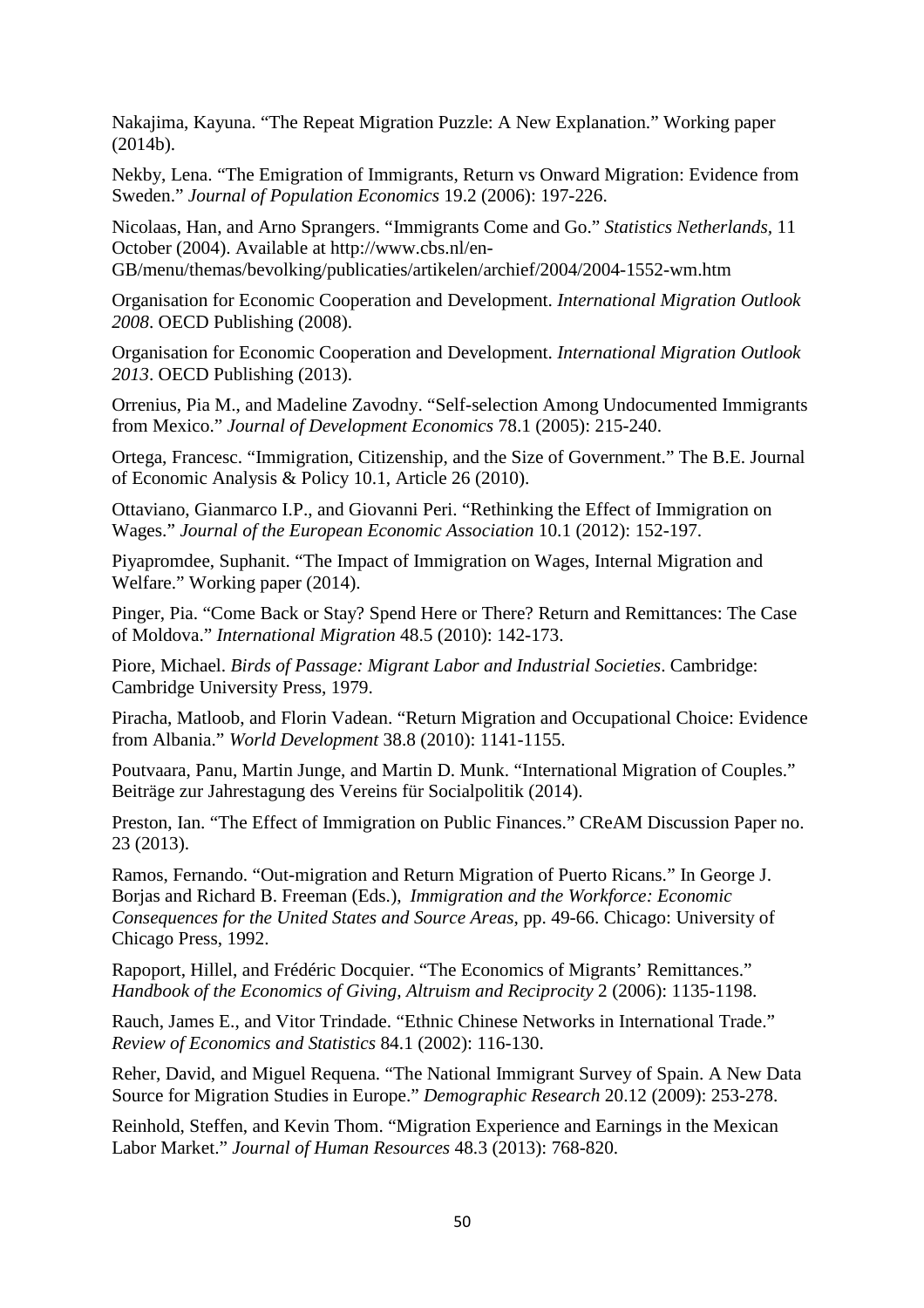Rendall, Michael S., and Deborah J. Ball. "Immigration, Emigration and the Ageing of the Overseas-born Population in the United Kingdom." *Population Trends* 116 (2004): 18-27.

Rendon, Silvio, and Alfredo Cuecuecha. "International Job Search: Mexicans In and Out of the U.S." *Review of Economics of the Household* 8.1 (2010): 53-82.

Rodriguez, Edgard R., and Erwin R. Tiongson. "Temporary Migration Overseas and Household Labor Supply: Evidence from Urban Philippines." *International Migration Review* 35.3 (2001): 709-725.

Rooth, Dan-Olof, and Jan Saarela. "Selection in Migration and Return Migration: Evidence from Micro Data." *Economics Letters* 94.1 (2007): 90-95.

Rosenzweig, Mark R. "Higher Education and International Migration in Asia: Brain Circulation." In Justin Yifu Lin and Boris Pleskovic (Eds.), *Annual World Bank Conference on Development Economics 2008, Regional*: *Higher Education and Development,* pp. 59-84. Washington, DC: World Bank (2008).

Roy, Andrew Donald. "Some Thoughts on the Distribution of Earnings." *Oxford Economic Papers* 3.2 (1951): 135-146.

Sarvimäki, Matti. "Assimilation to a Welfare State: Labor Market Performance and Use of Social Benefits by Immigrants to Finland\*." *Scandinavian Journal of Economics* 113.3 (2011): 665-688.

Shorland, Philippa. "People on the Move: A Study of Migrant Movement Patterns to and from New Zealand." New Zealand Department of Labour (2006).

Smith, James P. and Barry Edmonston, eds. *The New Americans: Economic, Demographic, and Fiscal Effects of Immigration*. Washington, DC: National Academies Press, 1997.

Spilimbergo, Antonio. "Democracy and foreign education." *American Economic Review* 99.1 (2009): 528-543.

Stark, Oded. *The Migration of Labor*. Cambridge, MA: Basil Blackwell, 1991.

Storesletten, Kjetil. "Sustaining Fiscal Policy Through Immigration." *Journal of Political Economy* 108.2 (2000): 300-323.

Taylor, J. Edward "The New Economics of Labour Migration and the Role of Remittances in the Migration Process." *International Migration* 37.1 (1999): 63-88.

Taylor, J. Edward, and Tom Jeffrey Wyatt. "The shadow value of migrant remittances, income and inequality in a household‐farm economy." *Journal of Development Studies* 32.6 (1996): 899-912.

Thom, Kevin. "Repeated Circular Migration: Theory and Evidence from Undocumented Migrants." Working paper (2010).

Van Baalen, Brigitte and Tobias Müller. "Return Intentions of Temporary Migrants: The Case of Germany." Working paper, University of Geneva (2008).

Wagner, Gert G., Joachim R. Frick, and Jürgen Schupp. *The German Socio-Economic Panel Study (SOEP) - Scope, Evolution and Enhancements*. Schmollers Jahrbuch 127.1 (2007): 139-169.

Wahba, Jackline, and Yves Zenou. "Out of Sight, Out of Mind: Migration, Entrepreneurship and Social Capital." *Regional Science and Urban Economics* 42 (2012): 890-903.